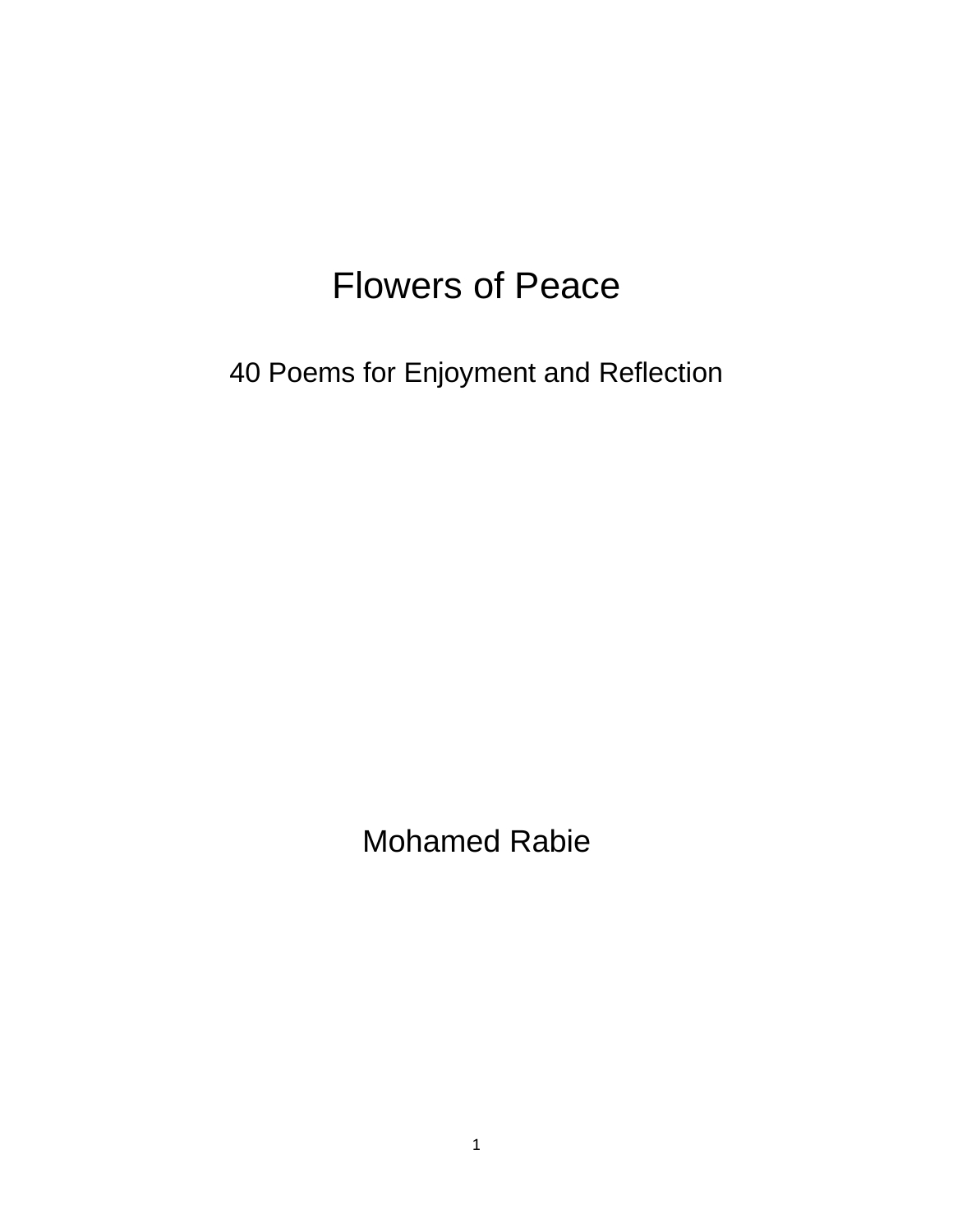## **Contents**

- 1. A Birthday reminder
- 2. Always on my mind
- 3. A pray for love
- 4. Biography of a refugee
- 5. Do you have a clue?
- 6. A star like no other
- 7. Dreaming of love
- 8. Farewell
- 9. Feelings and meanings
- 10. Flower of peace
- 11. Freedom
- 12. A star like no other
- 13. It's not fair
- 14. Missing you
- 15. Acts of life
- 16. The conscience of time
- 17. To Tetova with love
- 18. Between earth and heaven
- 19. A little wish
- 20. Capitalism
- 21. Being alone
- 22. Celebrating life
- 23. Beyond memories
- 24. A Wishful dream
- 25. On the road to nowhere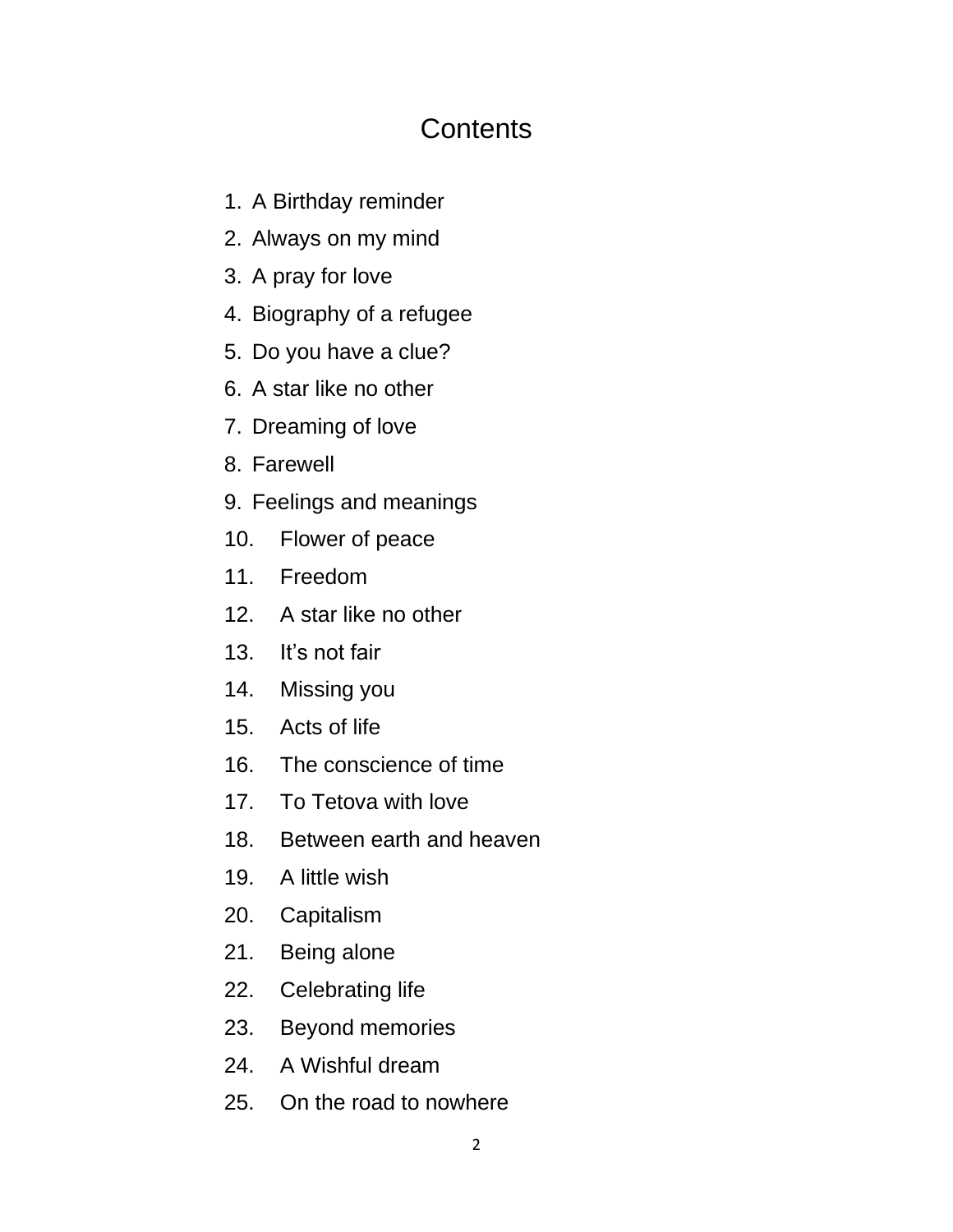- 26. Cat and rat
- 27. fate
- 28. Being in Love
- 29. Congratulations
- 30. Facts and fiction
- 31. Have a drink
- 32. The toolbox
- 33. The curse of poverty
- 34. Hope and despair
- 35. Let it rain
- 36. No more
- 37. Lovers and strangers
- 38. Take a chance
- 39. The last goodbye
- 40. Let the sun shines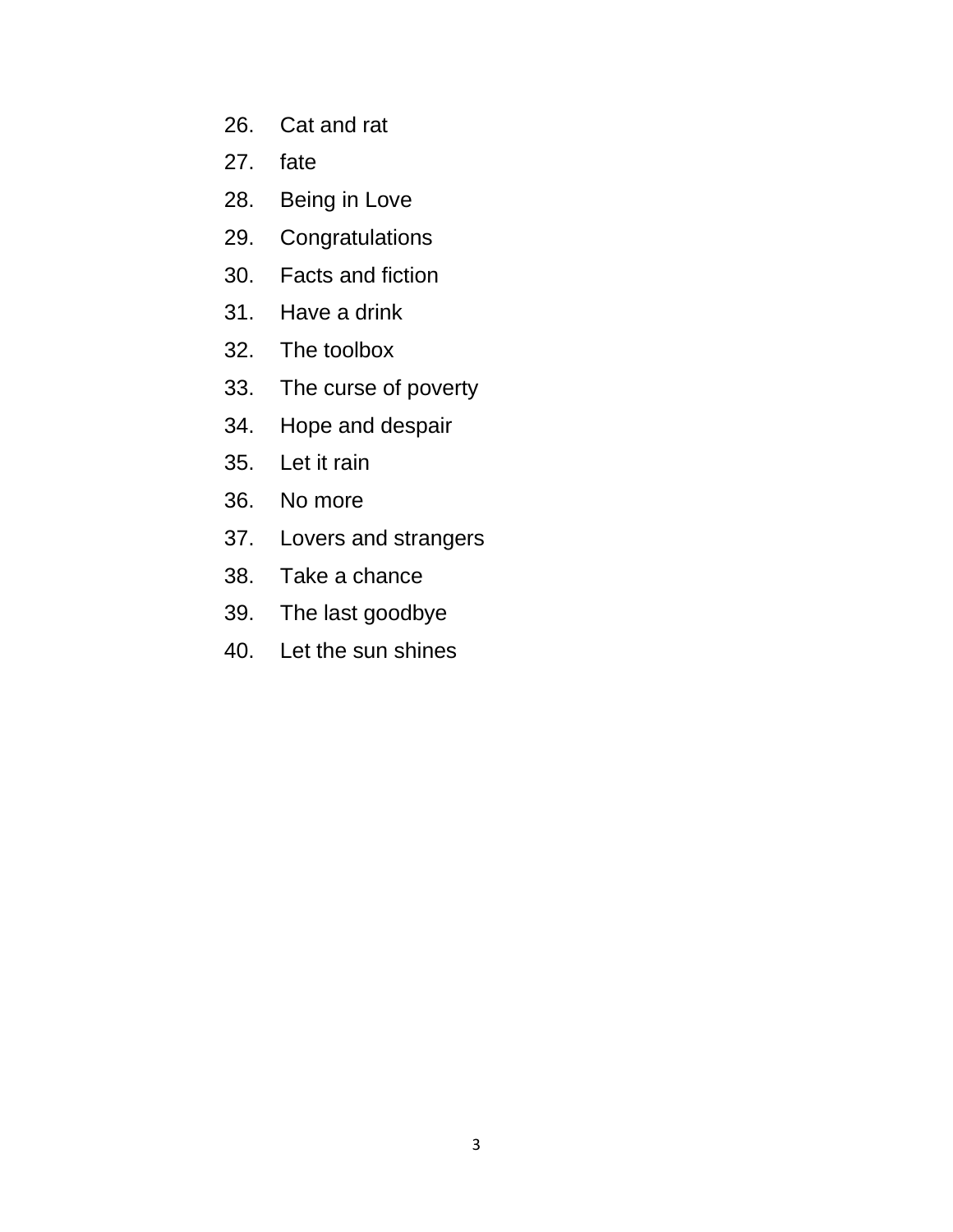#### **A Birthday Reminder**

A birthday is a kind reminder Of the many years that are gone And the more that are still to come The need to forget the bad ones And make the new real fun To embrace the shining moon And celebrate the rising sun

A birthday is a beautiful occasion To be surrounded by loving friends Laugh, dance, play, and hug everyone Relax, and let the soul be rejuvenated Forget past mistakes you've done And commit to making good of days to come

A birthday is a gentle reminder Of the sleepless nights, you spent alone Negotiating deals that could never be done Missing the birds singing in the morning And the setting of the evening sun Worrying about life's ups and downs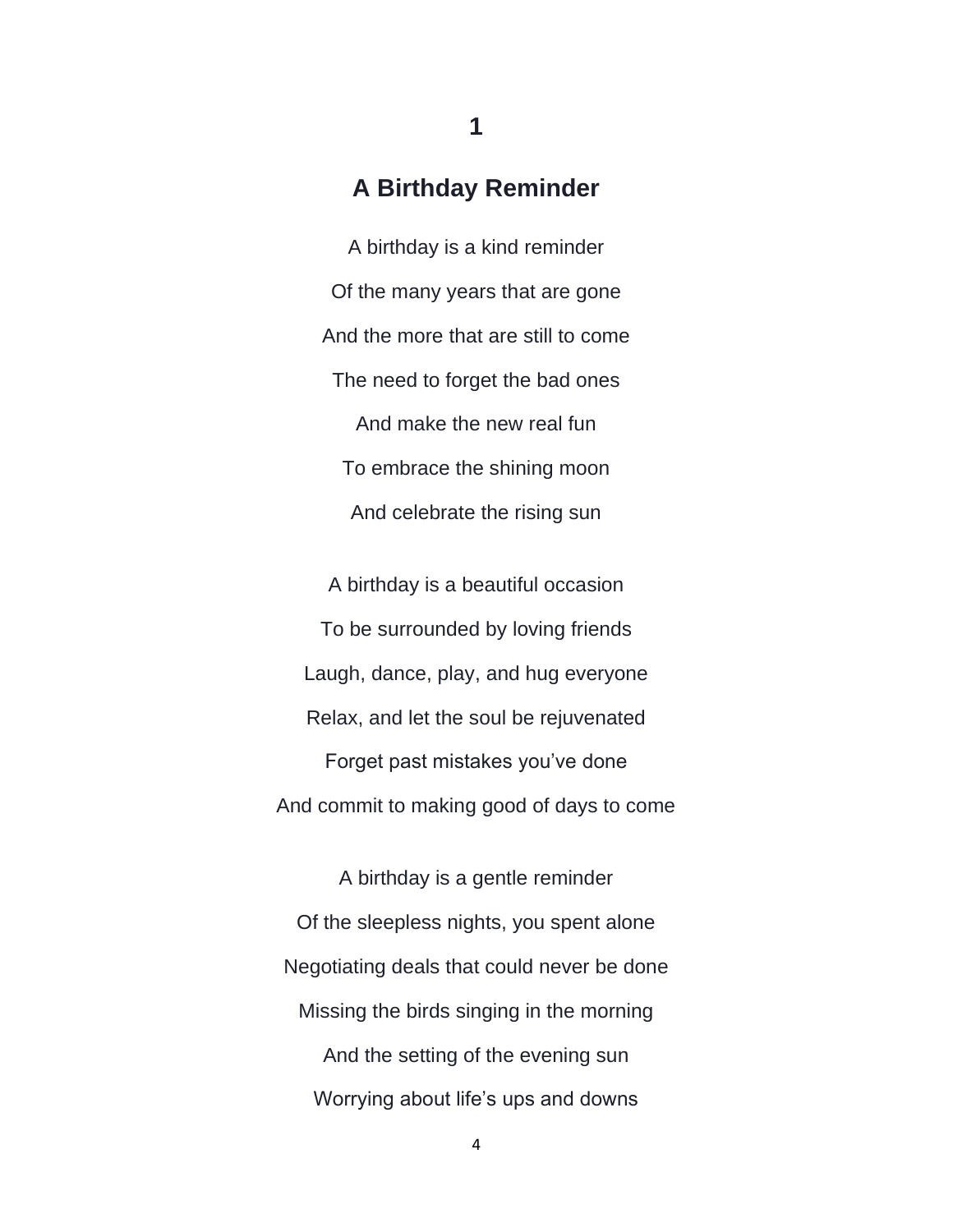That may never, ever come

A birthday is a wakeup call That happiness is a shadow A ghost that is always on the run Riding on the shoulders of someone Your heart says he is the one He loves so dearly In his eyes, you see the shining moon And next to him, you feel the warmth of the sun In his arms, you live many dreams And believe that the end of joy Will never, ever come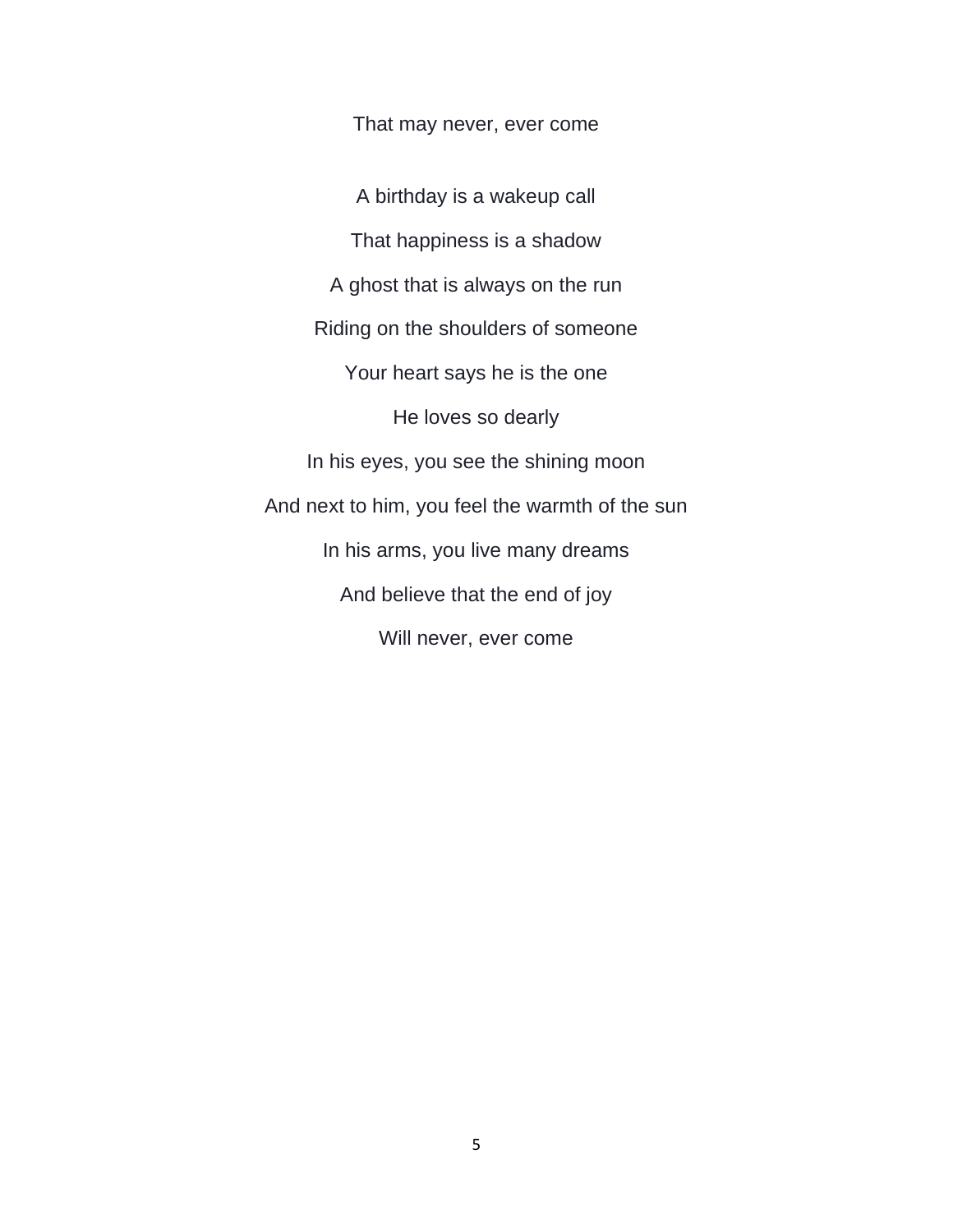## **Always on my Mind**

**2**

You're always on my mind

Wherever I go

Whatever I do

I am thinking of you

I wish you were there

With me to share

My love for you

And together we fly

Into the magical blue sky

Where we can live and never die

You have given me no clue

If you love me

As much as I love you

And if love is mutual and true

Love goes nowhere Unless we have dreams to share And sail with love everywhere Where no one else dares to sail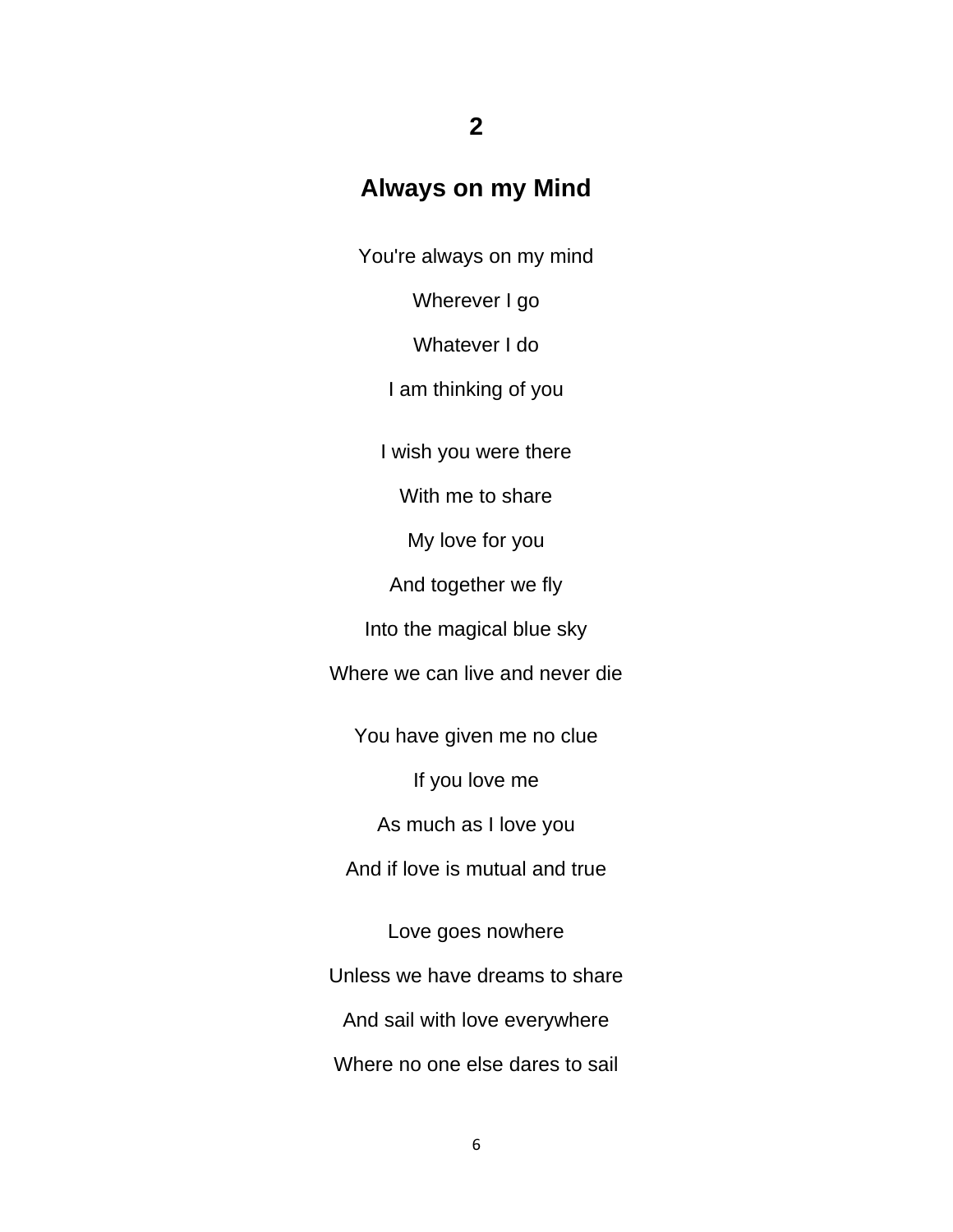You're always on my mind If I am feeling sad or glad Being happy or being mad Because love is so blind

The minute you say I love you Love holds tightly on your hand Guides you to wherever you want to go The blind always needs a helping hand

Love can't alone find its way Navigate the turbulent seas of life Where no one knows his way As darkness overwhelms the light And night overwhelms the day

Love stays shaken Until you feel it's true And say with a big smile Yes, I do love you And accept living forever With one heart, not two If you get tired along the way And say please let me go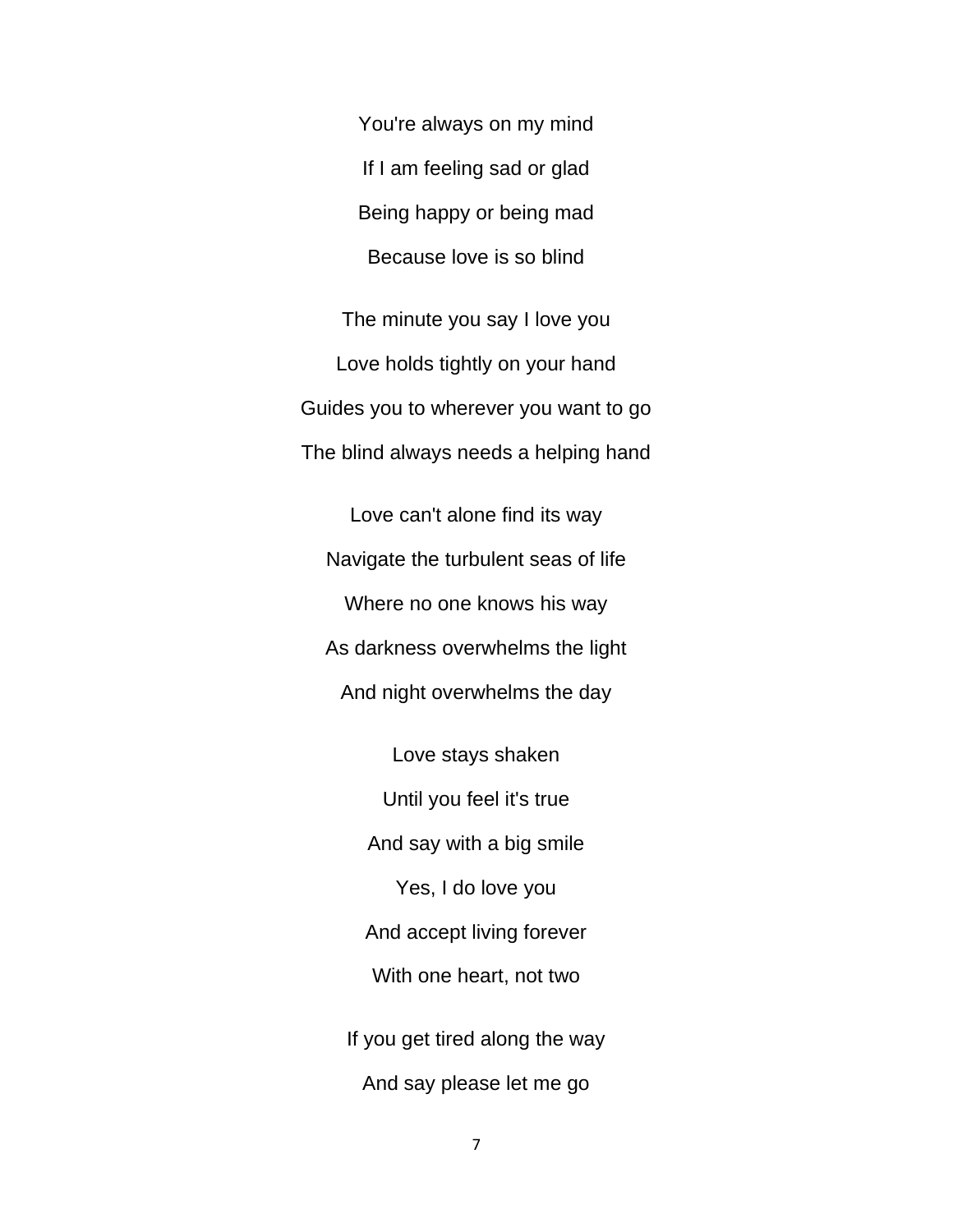You will break each heart into two One disillusioned that continues to love you The other is depressed and mad at you

You're always on my mind Because you're the only star That shines day and night Let me dream as you sing and dance And make my days so bright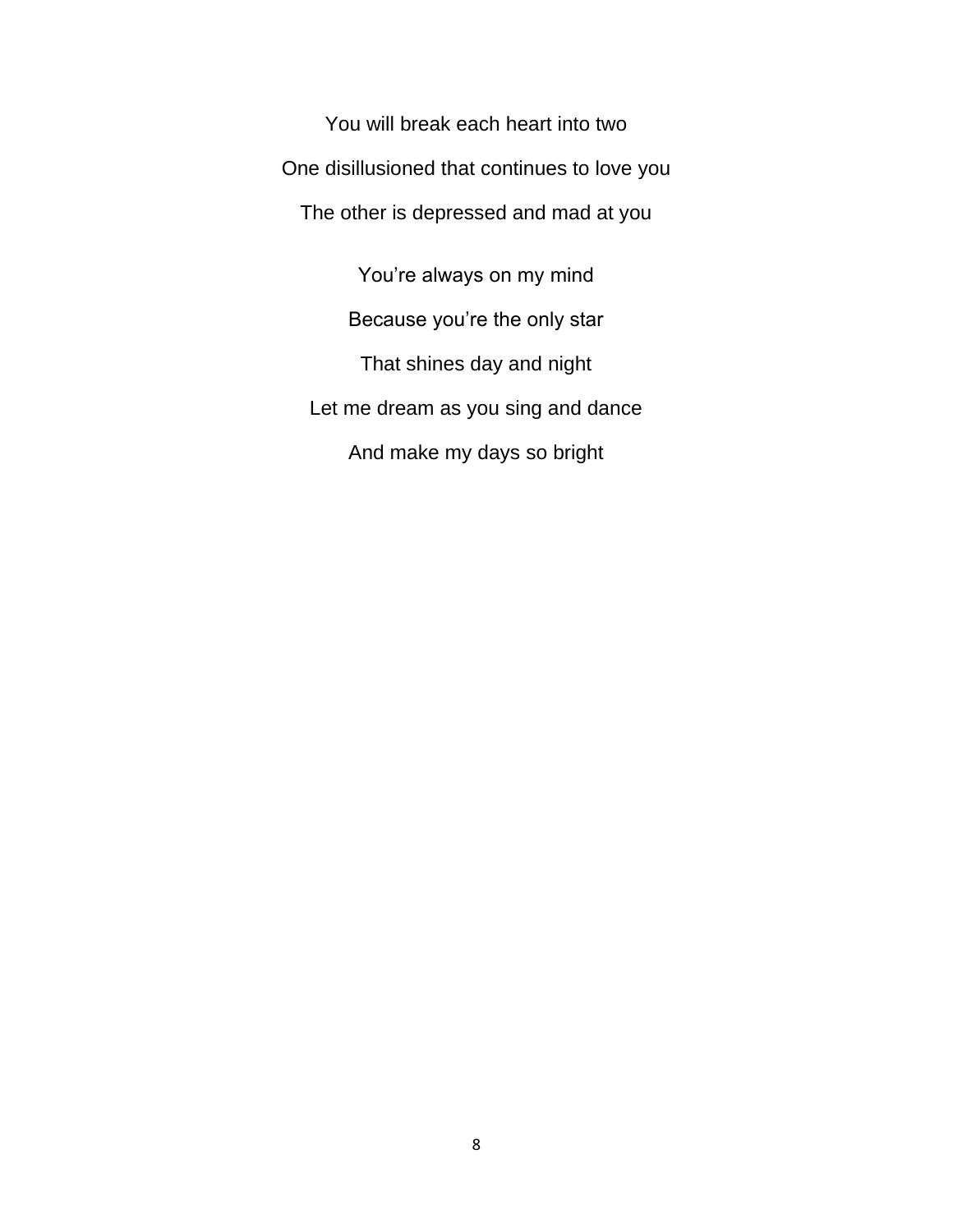#### **A Pray for Love**

Singing for the woman you love Is a wishful mid-night pray That things you wish go your way And life becomes a dream That lives all night and day She whispers in your ear and says Love you, darling You hug her tightly Dream beyond all dreams With no more words to say A lonely tear comes running Down your smiling cheeks You close your eyes and pray That the love boat goes astray And never reaches a bay

She sings and dances all night For singing and dancing is her pray That life treats her with kindness And luck goes with her all the way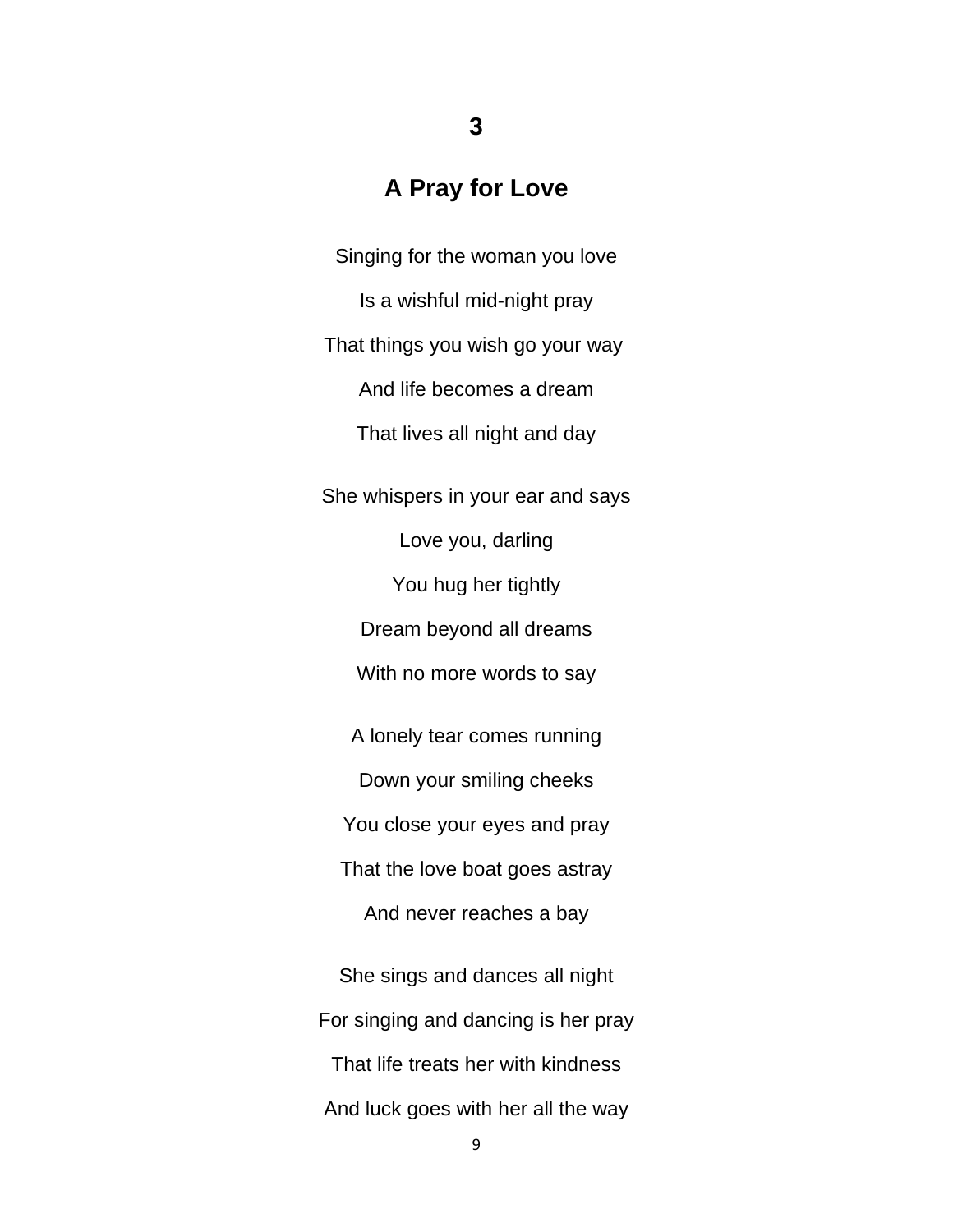She enjoys singing in many languages You hear words you do not understand Yet, you enjoy whatever she has to say And along, you silently pray That love never fades away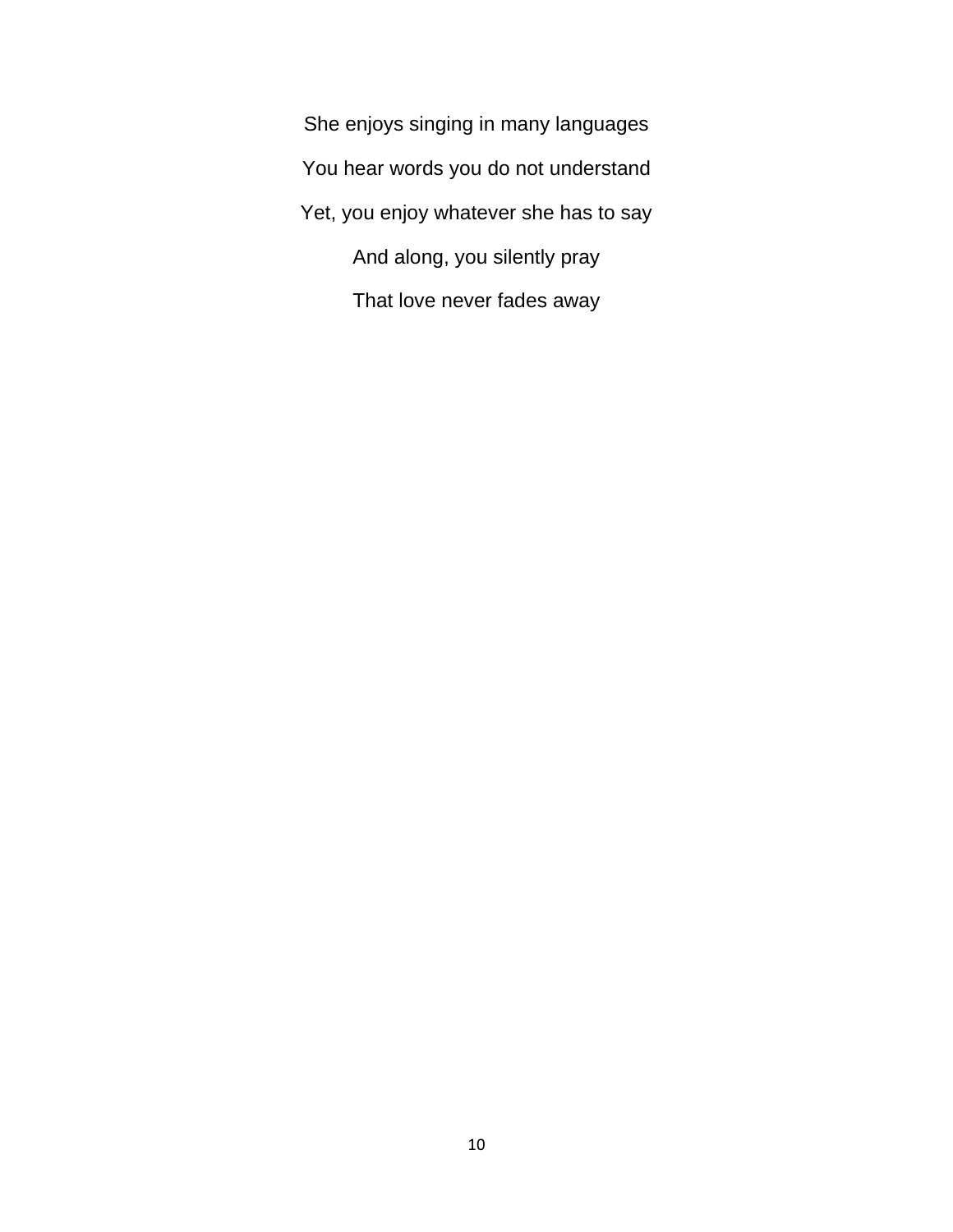#### **Biography of a Refugee**

Neither from the North Nor from the South The East or the West Or the turbulent peripheries That fight and never rest

A mixture of all cultures Tribal norms and traditions of farmers Strange dreams of little children Faithful love wandering in the wilderness An exiled man afraid of revealing his identity

An authentic product of wild plants Growing on the top of holy mountains Man's struggle for freedom and justice Inspirations of unlimited imaginations A soul lost in the madness of insanity

The deep secrets of the sunrise The magical beauty of the sunset The suffering of a lonely love That refuses to abandon hope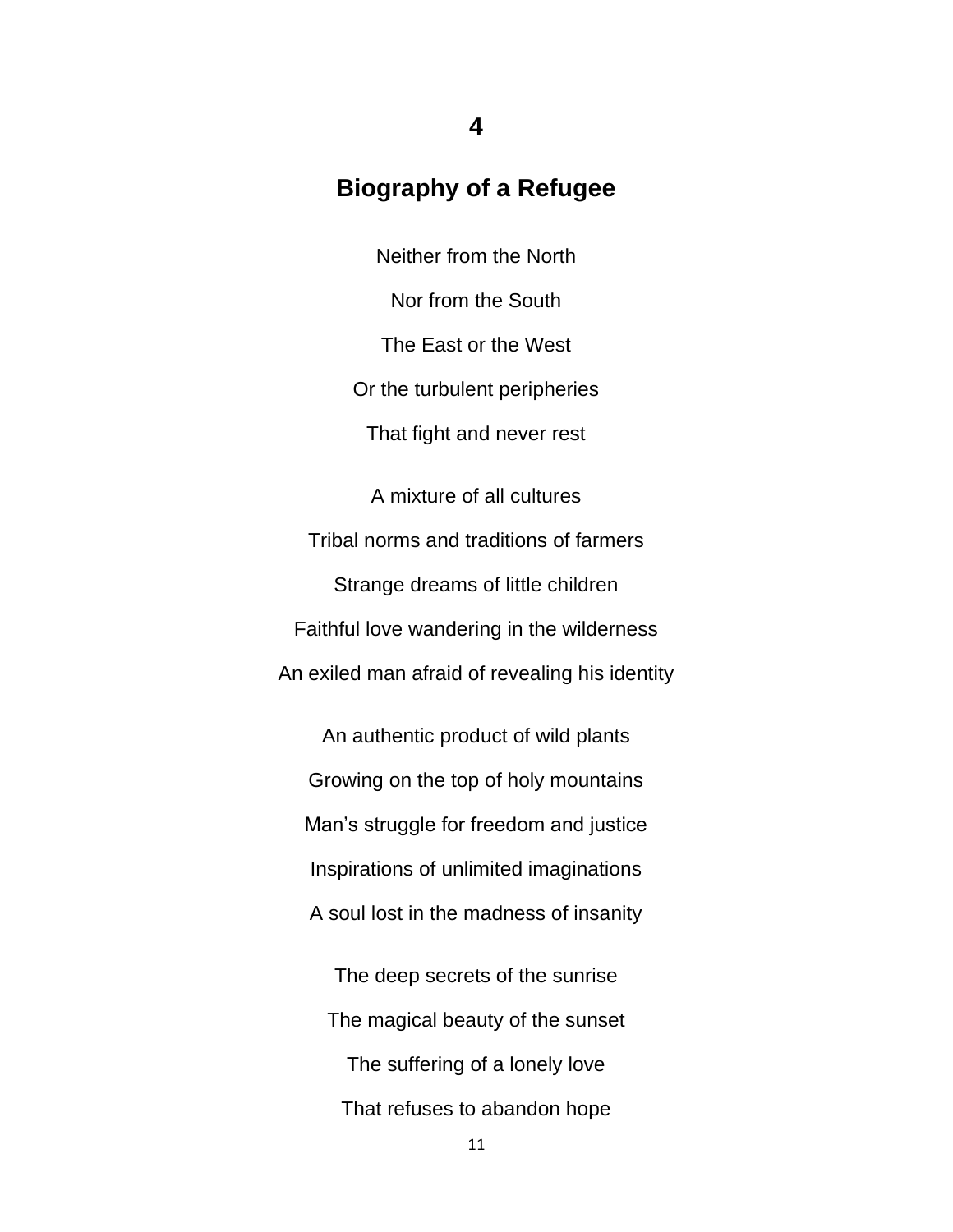A mind amazed by the science of the West A heart overwhelmed by the magic of the East A spirit refreshed by the breeze of the North An ear enchanted by the lyrics of the South

The mind's culture is distinctly western It belongs to the industrious North The heart's culture is authentically eastern It belongs to the ancient South A mind living in times that recognize no place A heart living in a place that recognizes no times

> A shining, dreaming moon It loves writing poetry A cloud flying int the blue skies And dancing with the stars A homeless, restless, stateless soul It knows no security or peace Stranger in the North Alienated in the South

A busy working and dreaming mind Struggling to avoid violence in the North Escape repression in the South Maintain sanity in a mad world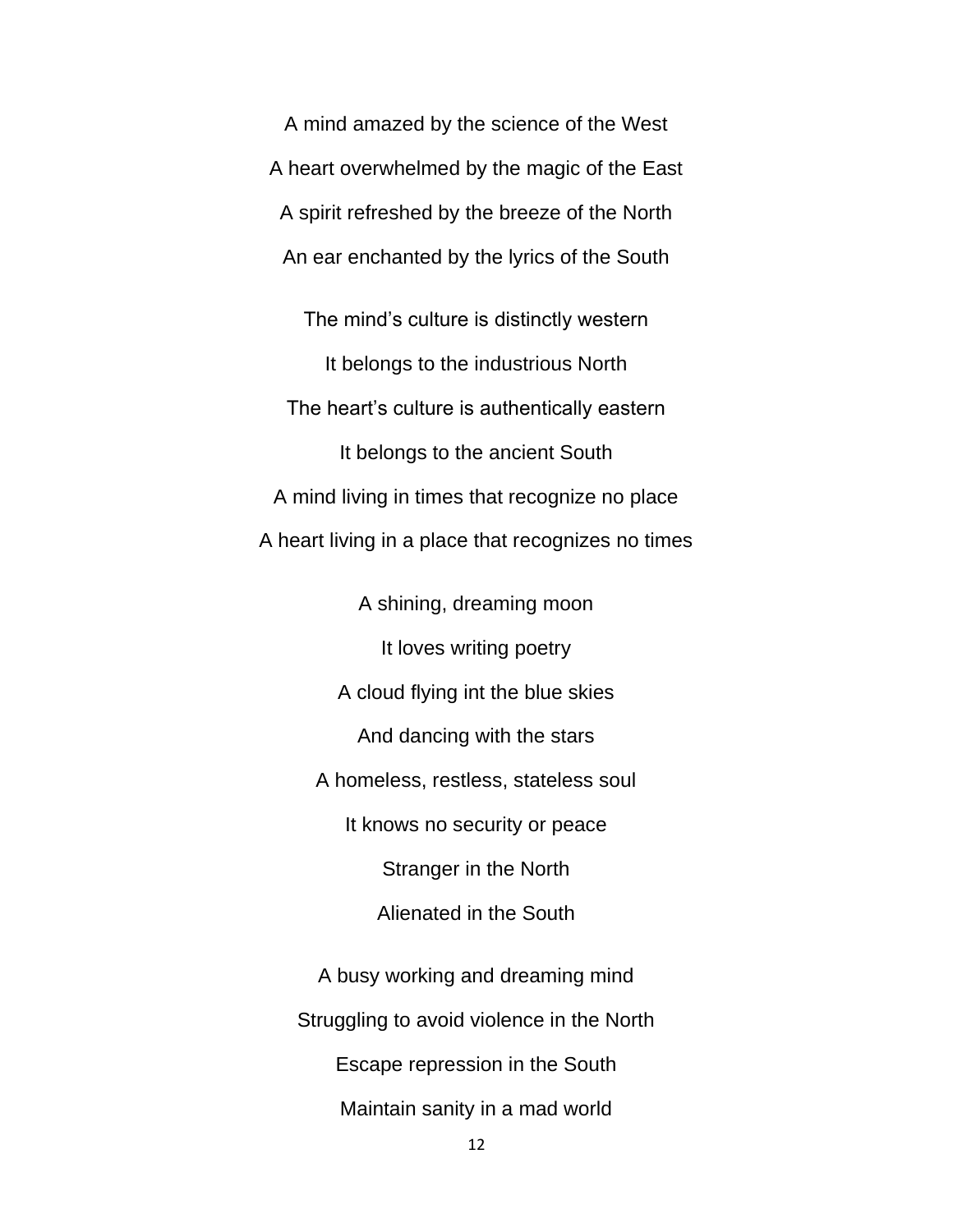Where money is the only god

An honest, faithful thinker Accused of revealing the crimes Committed by corrupted rulers Chased by the security services of the North Marginalized by the authorities of the South Neither from the North nor the South The peaceful East or the Wild West Or some turbulent peripheries That fight and fight, and never rest A mixture of all cultures Modern ways of living Ancient customs and traditions Strange dreams of children Faithful love in loving hearts A wondering, wounded soul Living peacefully in the West Dreaming hopelessly in the East Longing for a home in the North

Missing the homeland of the South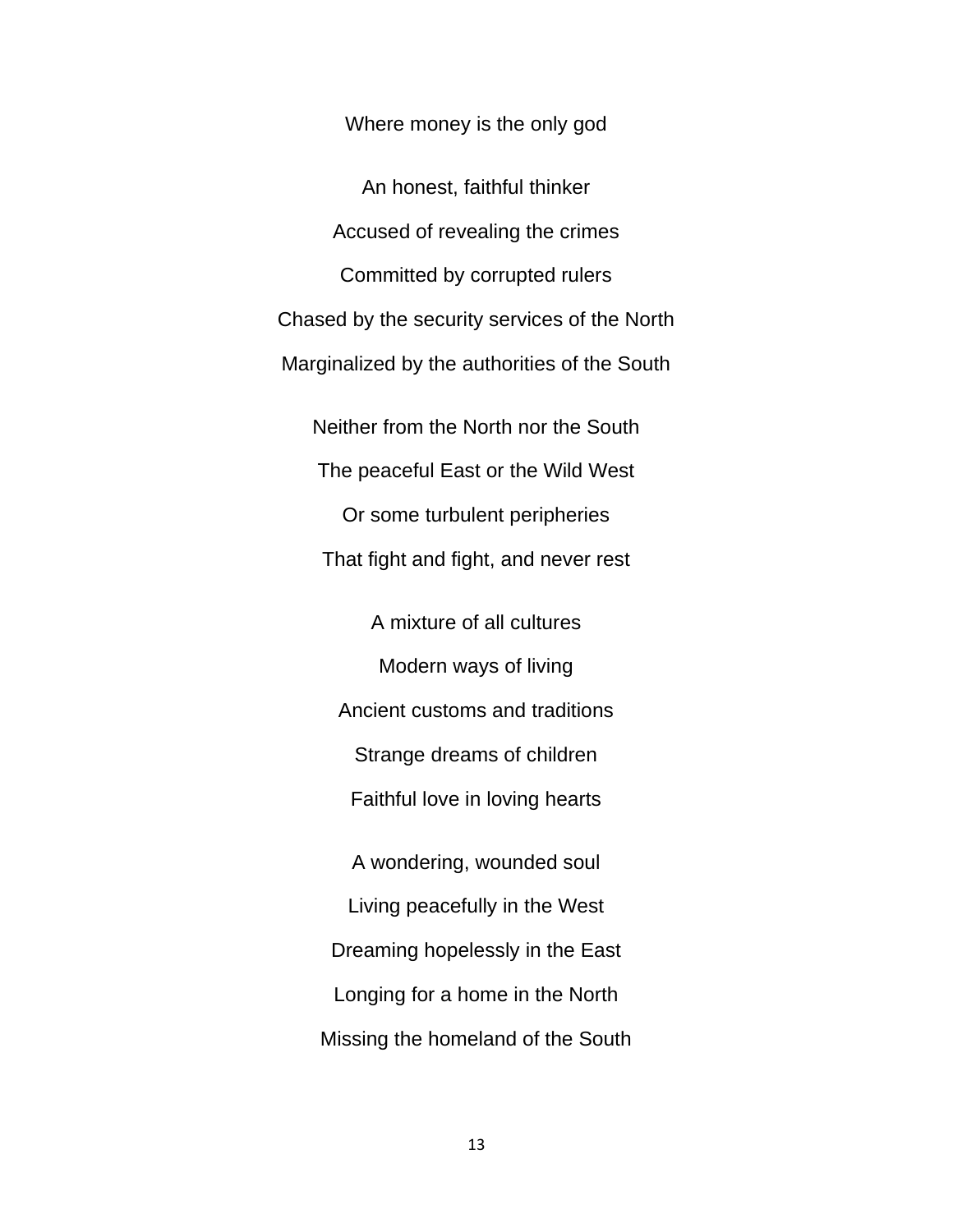### **Do You Have a Clue?**

**5**

Do you have a clue, my friends Why the poor people are so many And the rich are only a few Why do you have to suffer so much And I must suffer with you

Do you have a clue Why Africans die in silence Because of hunger and pain AIDS, war, conflict, and shame And American leaders say Nothing is new Nothing we can do Do you have a clue Why Natives Struggle in North and South And many are beaten and jailed Due to the color of their skin Their beliefs and points of view And nothing of their history Is just or true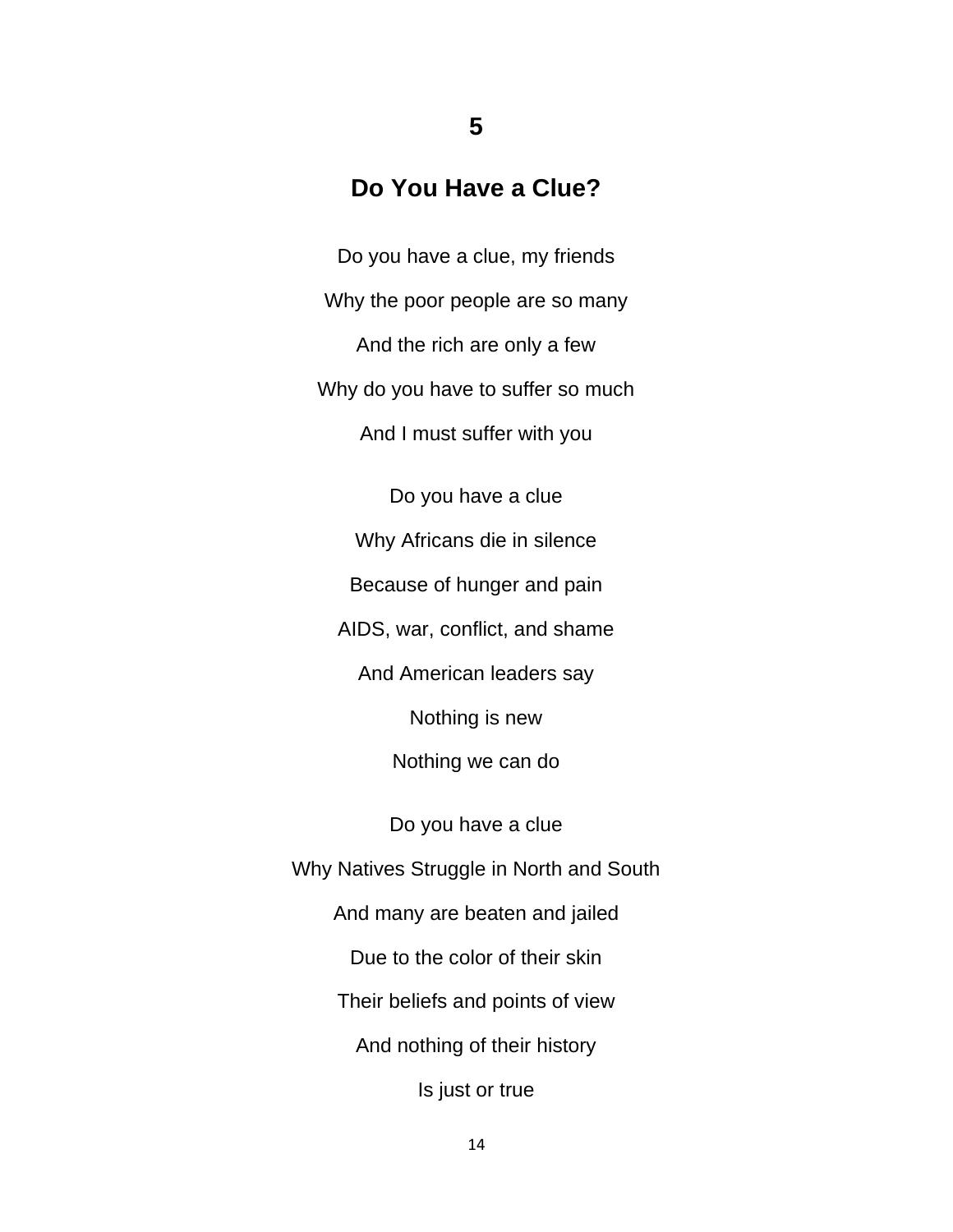Due have a clue, my friends Why Congress want to build More gunboats and tanks And armies with an iron will To invade, conquer and kill The dispossessed and oppressed And make their life unbearable hell

Do you have a clue Why the rich are stealing the ray of hope From every eye dreaming of a better day And whoever dares to whisper and say We want to be free like you And live the life you do

> Due have a clue, my friends Why Palestinians throw stones And Israelis break their bones Confiscate Palestinian land To bury the dream of a nation In a grave of dirty sand Palestinians are dying daily Struggling to end the occupation

Defend their homes, land, and nation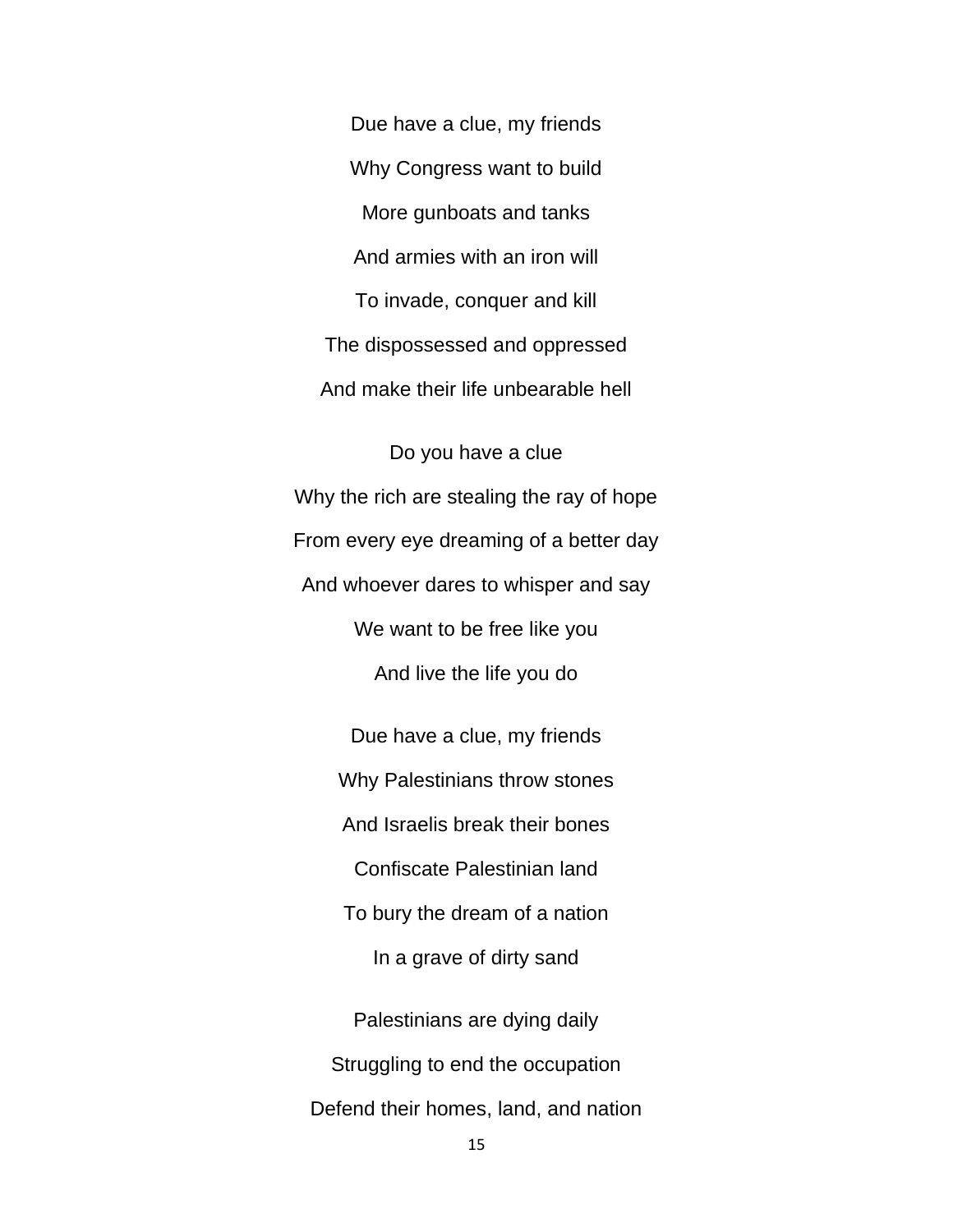Free Arab, American, European, and Jew From all hatred, they knew

Do you know my friends That your dreams are my dreams Your pain is my pain You suffer so much And I agonize with you You cry and pray for me

And my heart bleeds for you

We all dream of freedom

But have a lot more to do

To keep the dream alive and true

We need to join hand in hand Tell the story of the dispossessed Explain the agony of the oppressed So, no American, European or Asian Will ever have to say I wish, I knew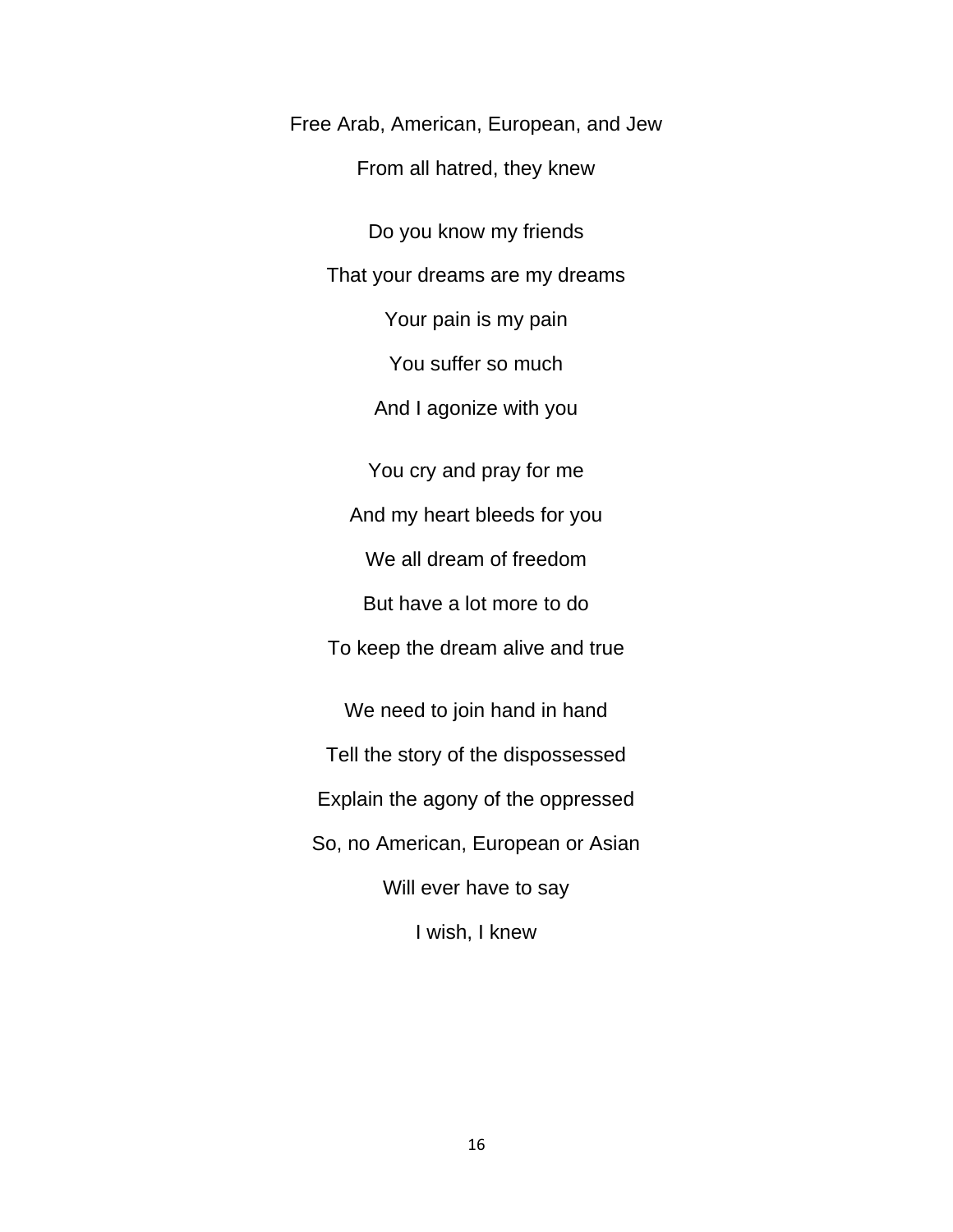#### **Dreaming of Love**

**6**

Today is your chance To fall in love with love Enjoy the ride of a lifetime And dance its graceful dance Love makes you so beautiful Like a star in a clear night Where lovers dream of peace That makes all things right Love makes you free A little bird eager to fly Go far away places And never say why Sing, laugh, and dance Enjoy day and night And never be fearful To take another chance Love is a wonderful sea For all loving birds to see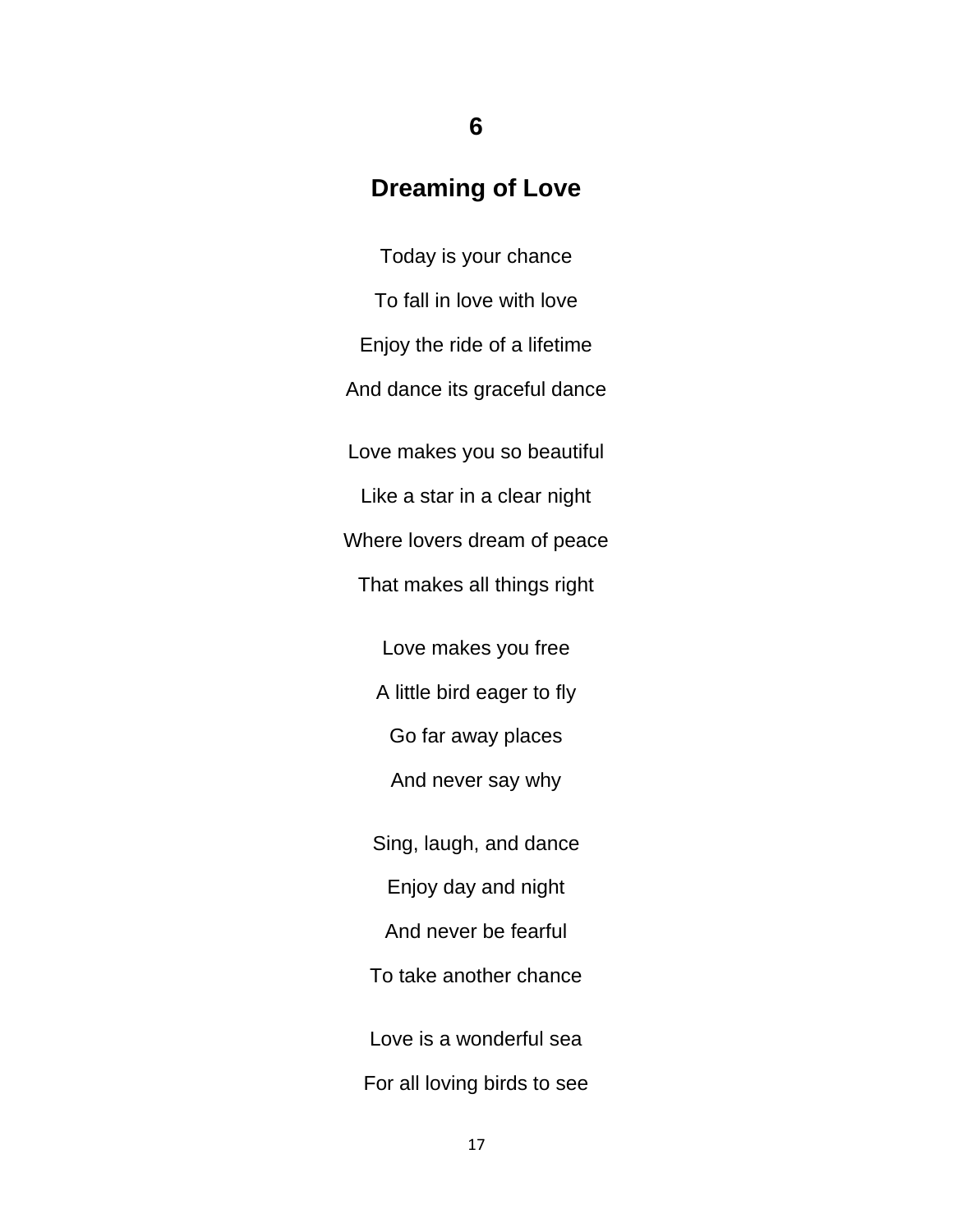Catch whichever fish they like And sail wherever they want to be

Love is a generous stream It runs through thirsty deserts Creating oases of palm trees Attracting people like you and me with hearts to love and eyes to see

Love is life's greatest river It runs and runs forever It does not let lovers stop and think Because it is everyone's favorite drink Love is an eternal majestic mountain To climb and set on the top a tree Look at the world and see How beautiful are land and sea Wander with the dear in the forest Listen to birds singing and winds whispering And let dreams take you to a little paradise Where you can live forever free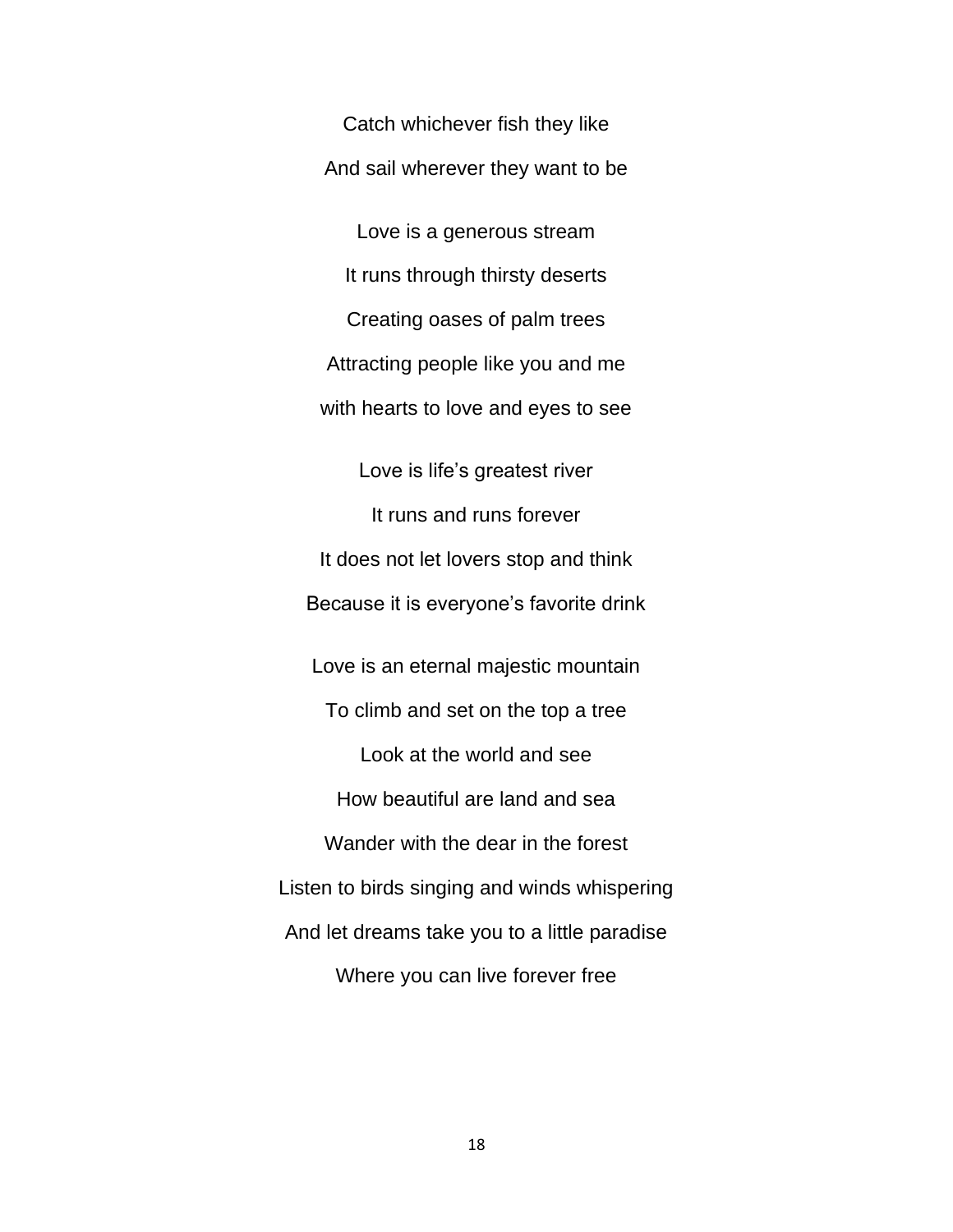#### **A Star Like no Other**

**7**

As we wandered in the dark A dazzling star like no other Appeared suddenly through the clouds Creating a sea of light in the skies A million other stars got excited They came down to light our night And celebrate a wonderful sight The star announced silently Hope has finally arrived And justice is on our side She inspired a crowd after crowd Millions marching hand in hand On the never forgotten homeland

To reclaim homes left behind

As hope was being born People began to sing, dance and cry The inspiring star suddenly disappeared Without even saying goodbye The genie dived in an ocean of clouds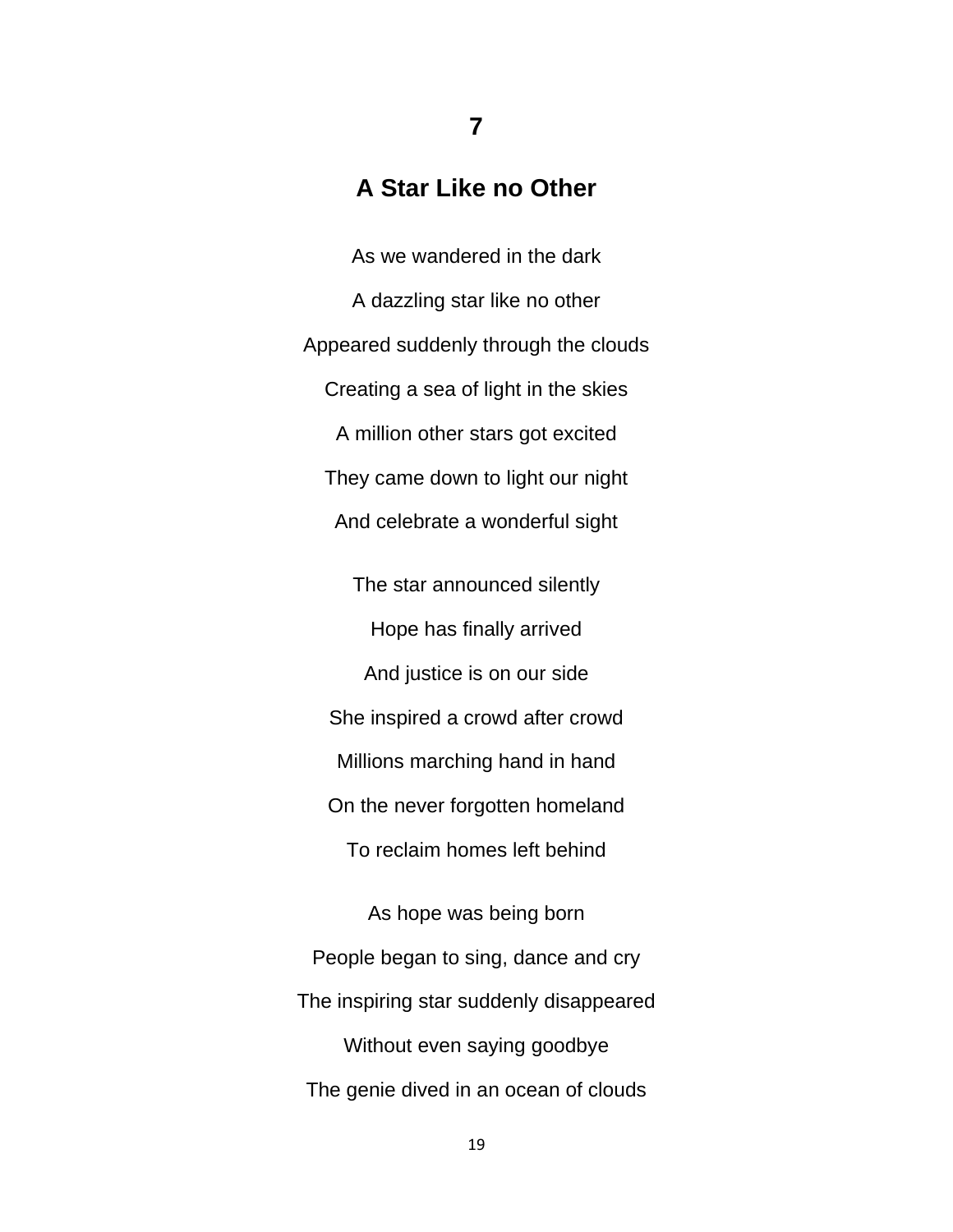That darkened our nights Saddened our eyes Stole the joy from our hearts Leaving us wondering and asking why Believing that the hope she inspired Will live forever and never die We continued marching hand in hand Knowing that our beloved star Will come back without a scar To light our nights again And Join our victory parade Peaceful action is the civilized way To fight injustice and hate Wage war against oppression The jailers of liberty The enemies of humanity

And the cruelty of racism

Today, freedom is fighting its fights Quietly reclaiming everyone's rights Our shining star will come back soon No matter how hard she may try To keep her neutrality and stay away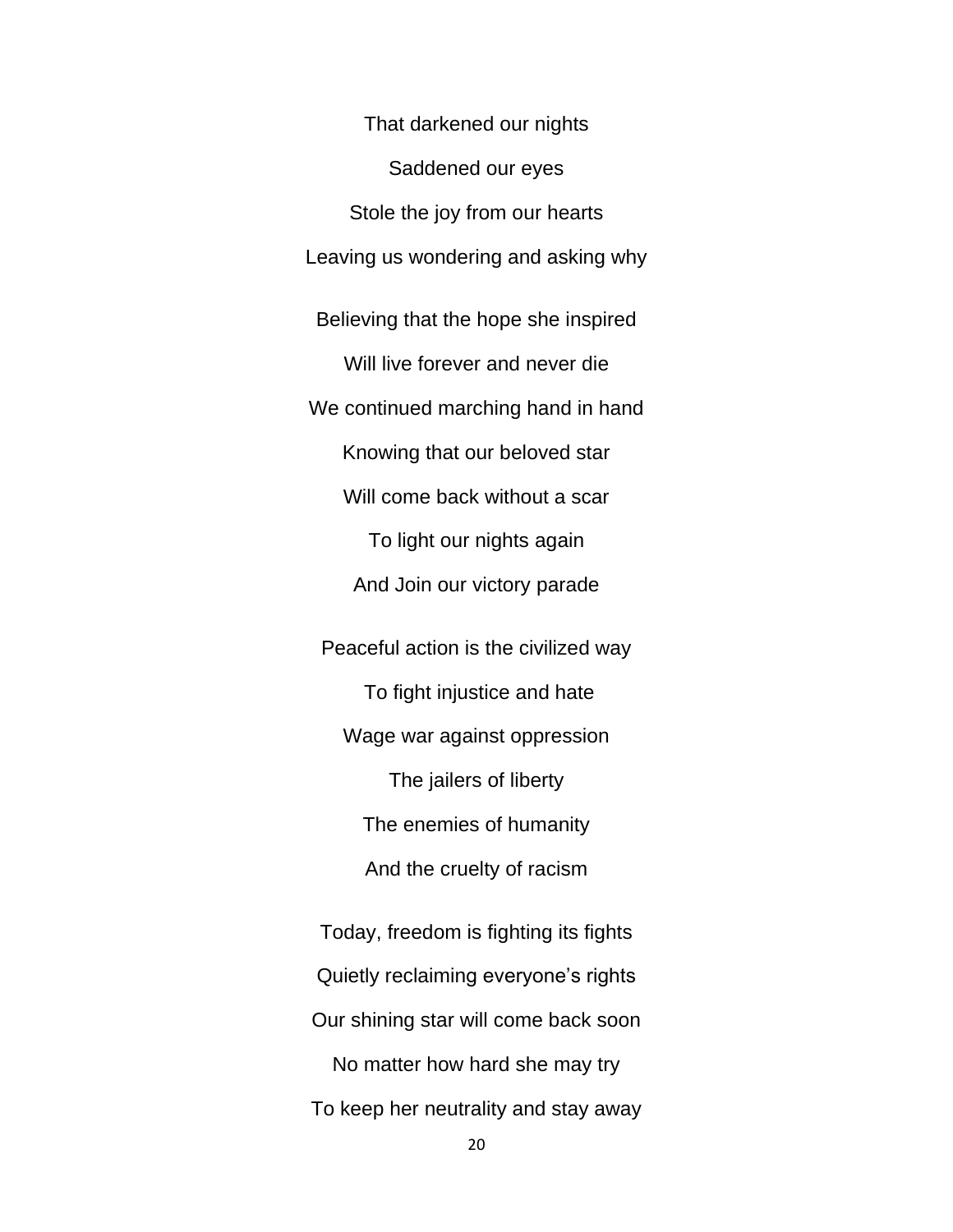She will reappear and light our sky We feel her presence in our hearts Follow her shadow through the clouds Her love for freedom is so deep It will never fade or die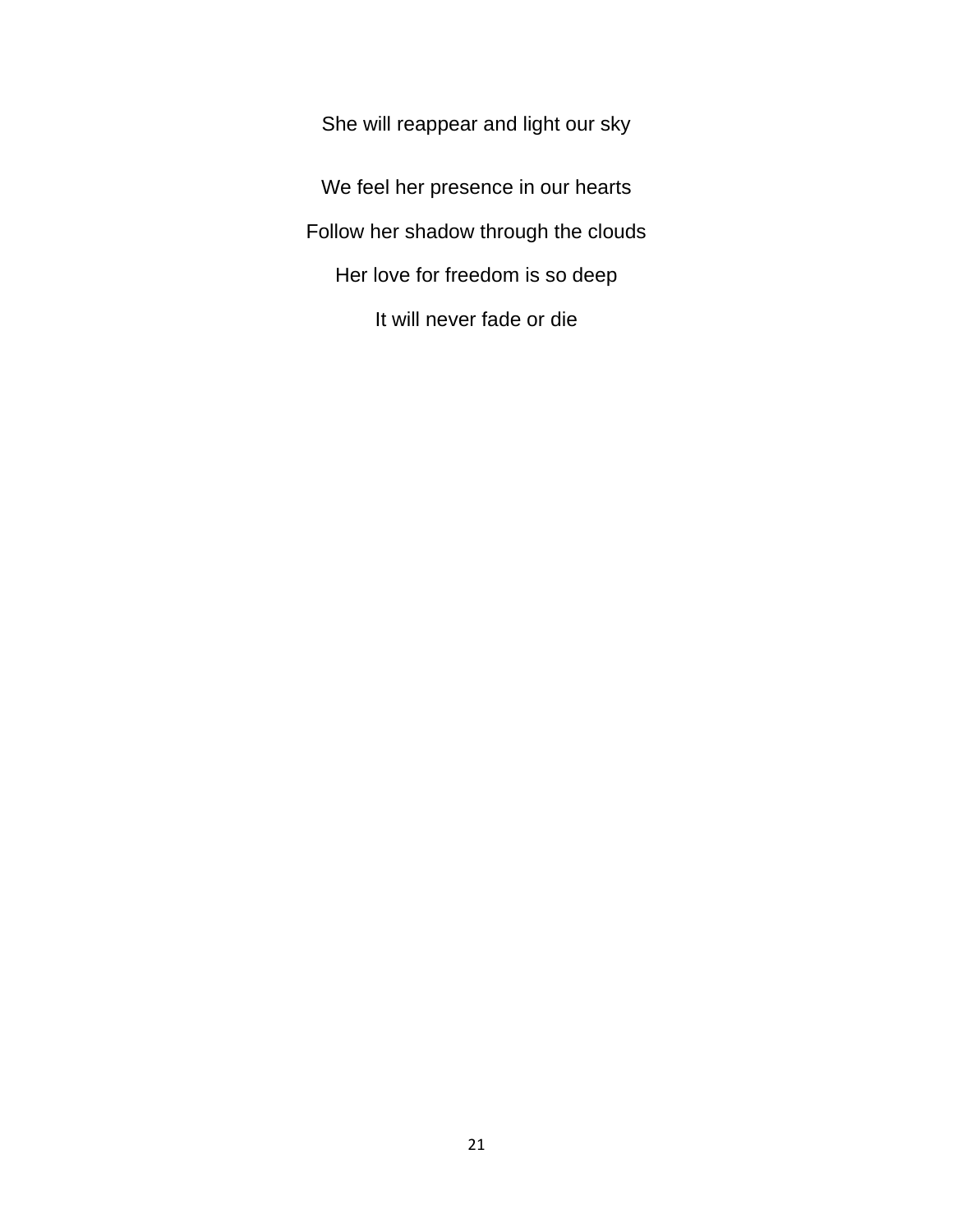#### **Farewell**

**8**

I want to be free To fly so high Like a little bird Roam the old blue sky Visit forests and valleys And never say why Go faraway places Enjoy the sunrise Stories of the simple and wise Listen to the whisper of the wind Discover the secrets of the sea The working ant and the little bee I wonder and wonder why Have I waited so long

Before I could even cry

Let so many dreams grew old

Fade in the dark

And slowly die

I want to forget the place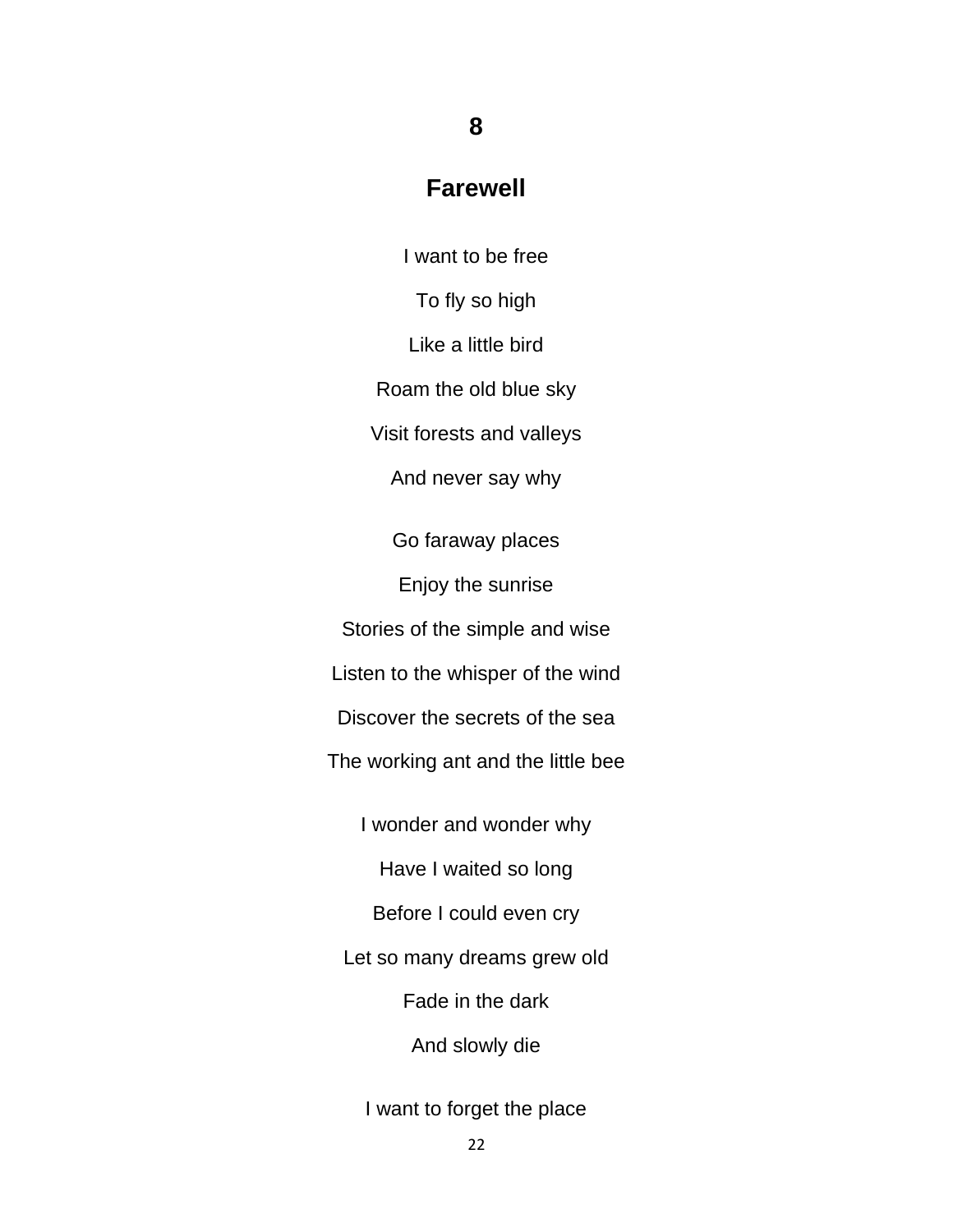Where smog is so thick It stuffs the nose And blinds the eye Where the air is wet The road is wet Men sweat, smell, and smile But hearts are dry I want to walk alone at night When the moon is full And dreaming is right Where clouds pace the sky

And stars are shy

Where silence is longing And the air is soft and dry

Where dreams are born

In twinkling children eyes

To live happily forever

And never fade or die

I want to be a star On a clear summer night To shine and smile And make all things right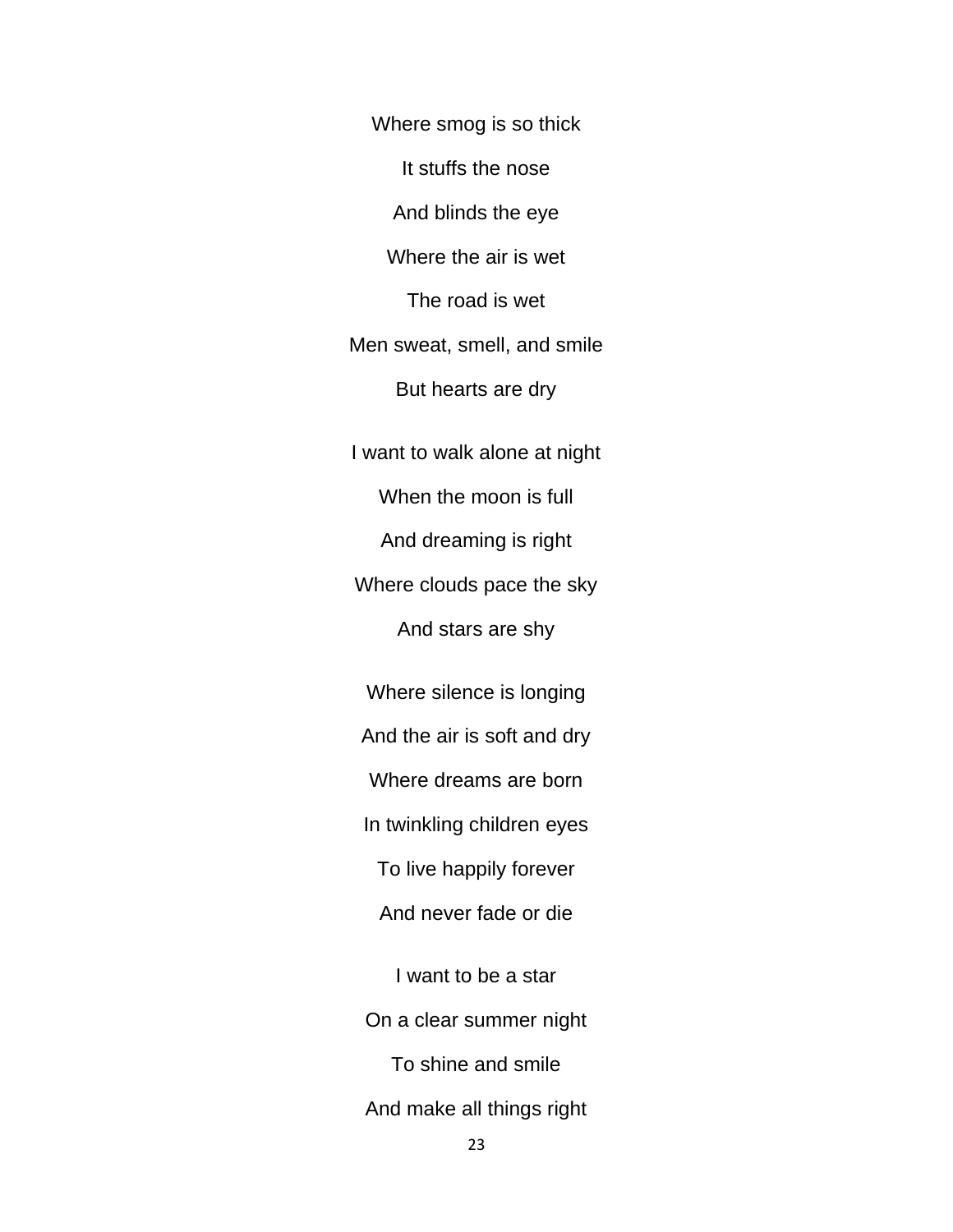For lovers to embrace

With passion and grace

And make all shadows run

And hide their face

I want to be just me

Naked and free

For all to touch and see

Sing and dance

Whenever I have a chance

Read and write

Travel and love

Laugh and cry

And never, ever say why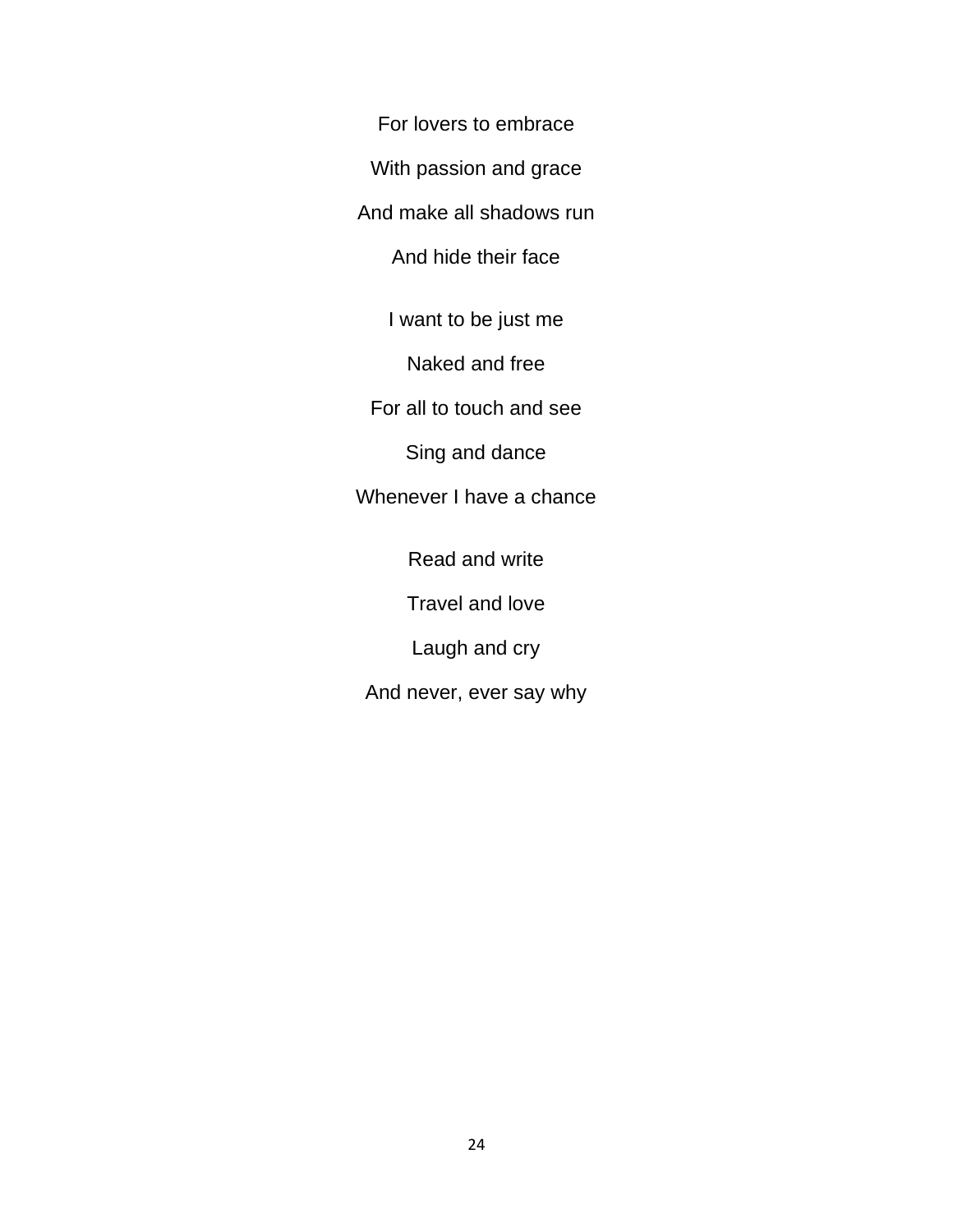#### **Feelings and Meanings**

When you feel sad, you appreciate happiness; When you fall in love, you appreciate sharing; When you feel sick, you appreciate health; When you are in love, you enjoy living; When you lose a friend, you understand loneliness; When you lose health, you understand weakness; When you lose your wealth, you understand poverty; When you gain wealth, you understand envy; When you succeed, you understand jealousy; When you fail in life, you understand pain; When you concentrate on the afterlife, you lose life; When you lose the desire to love, you lose the desire to live; When you try to be clever, you lose wisdom; When you try to be smart, you lose intelligence; When you become dogmatic, you lose rationality; When you become ideological, you lose freedom; When you become religious, you lose joy; When you become private, you lose universality; When you become national, you lose fairness; When you become wealthy, you lose friendship;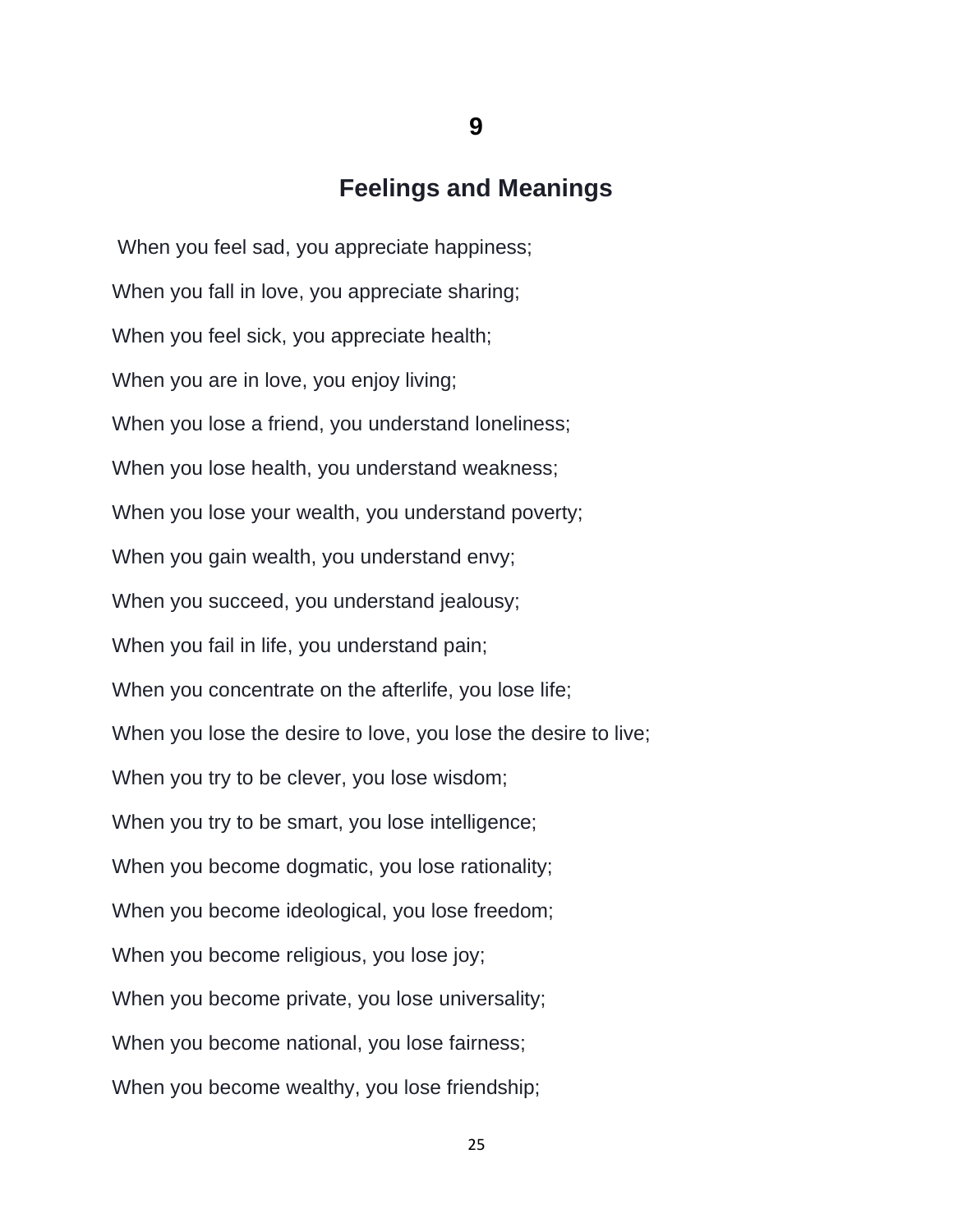When you become powerful, you lose humility; When you become arrogance, you lose decency; When you become obsessive, you lose life's excitement When you become materialistic, you lose the sense of satisfaction; When you try to succeed without doing much, you lose honesty; When you try to be rich without working hard, you lose ethics; When you become truthful, you gain independence; When you manage to be yourself, you gain everything; And when you gain everything, life becomes boring; And that dictates that you must reinvent your life to make it interesting.

Al-Khwarizmi, the famous mathematician and astronomer was once asked about the value of human beings; he said;

A person of high morality and ethics has a human value equal to 1;

If he has beauty too, then add 0 to the 1, so his value is equal to 10;

If he has money also, then add another 0 to the 10, so his value is equal to 100;

If he is from a good family, then add another 0 to the 100, so his value is equal to 1000;

If he were to lose the first one, which is morality and ethics, the 1 would be gone and what remains of his value are the zeros.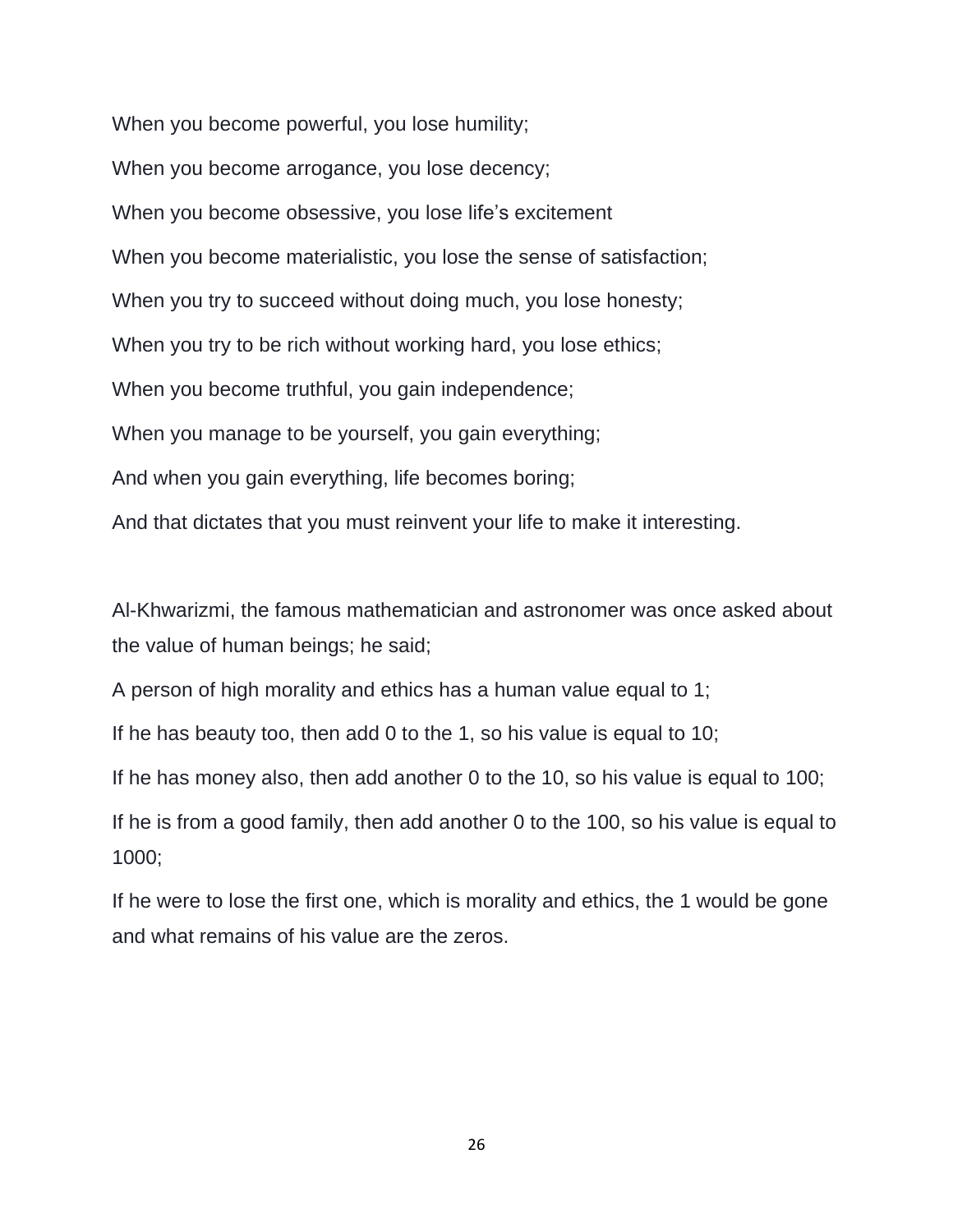#### **10**

## **A Flower of Peace**

The voice of Palestine

Is crying for justice

Crying for security

Crying for peace

Standing against war

Standing against violence

Standing against racism

Dying in need

In need of a holy seed

Seed of freedom

Seed of equality

Seed of dignity

See of tolerance

And the seed of peace

I am the voice of Palestine

Planting a flowering tree

On the wings of a honeybee

Traveling across land and sea

For everyone to see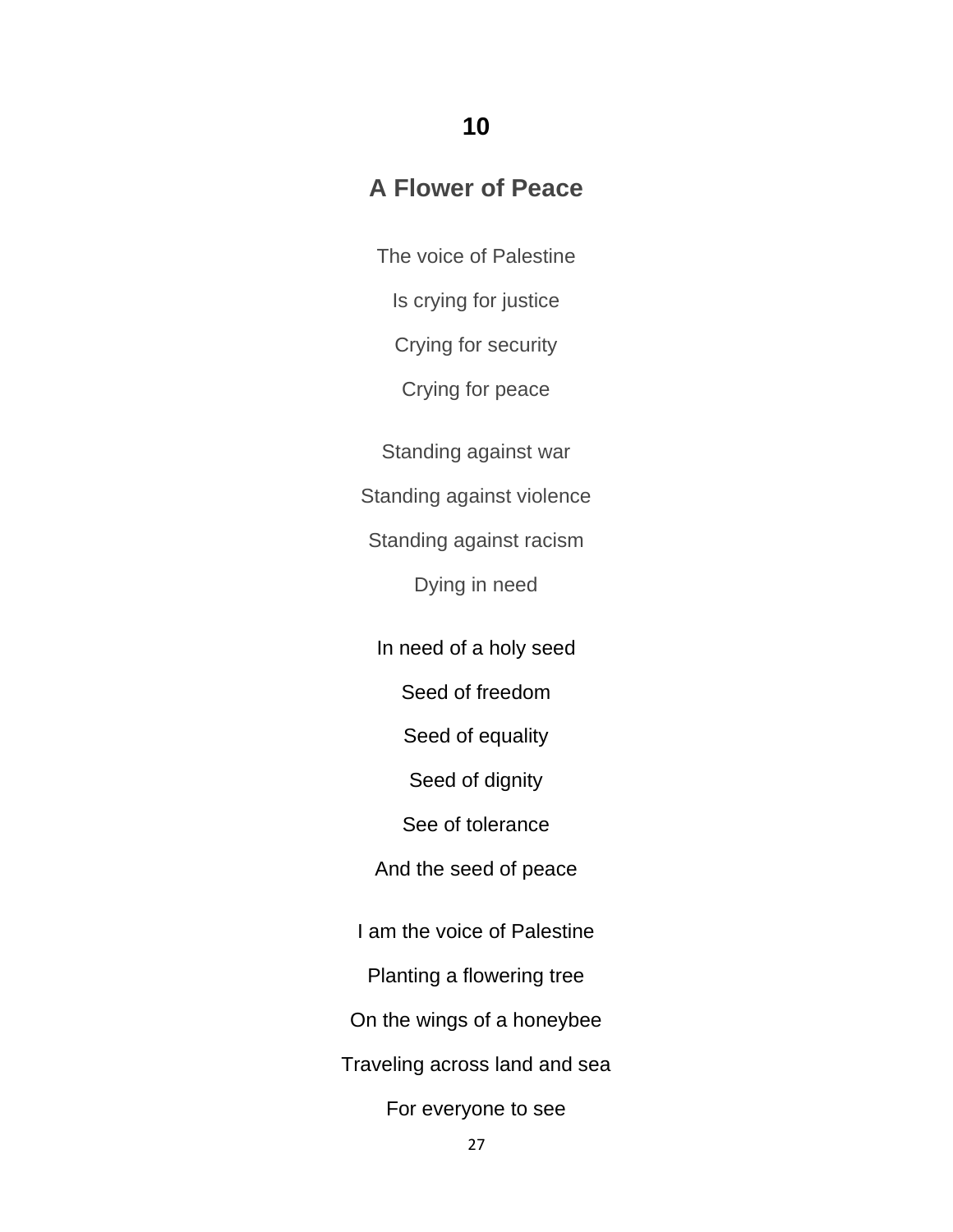A yellow flower for mercy

A green flower for justice

A white flower for peace

A red flower for love

A flower for you A flower for me Christian, Muslim, and Jew Black, yellow and White To set all souls free

Together we can climb mountains Dance and sing like love birds Cross every river and sea Embrace each other and laugh Enjoy the night with smiling stars Share the holy land we love And live forever free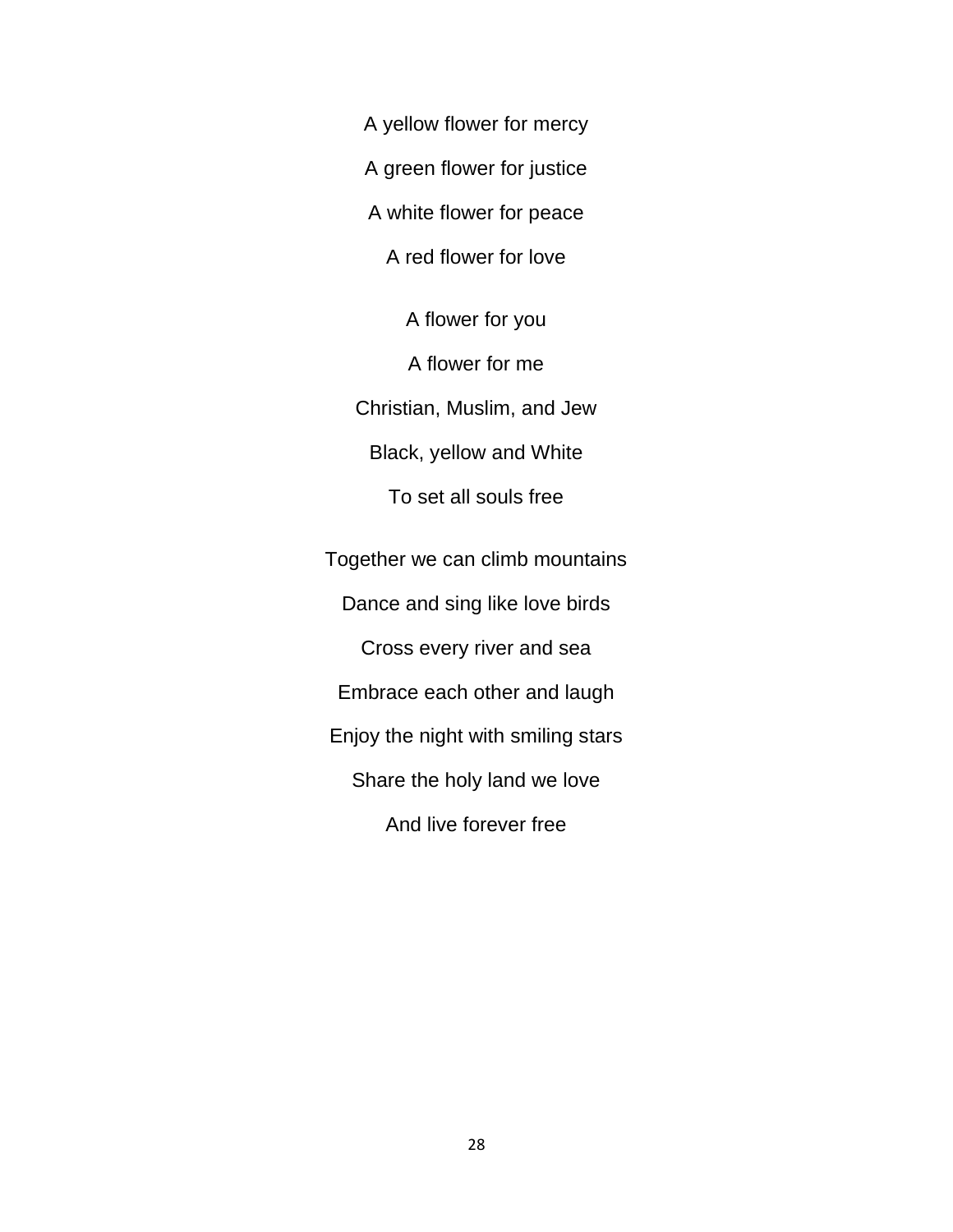#### **Freedom**

**11**

I am a free man And freedom is a home For my soul to live forever And fashion a beautiful endeavor Freedom is the spirit of our time It refuses to be a witness to a crime Be oppressed for long Or imprisoned forever It is a love boat for the heart A haven for longing A sacred temple for love And heaven for lovers to share Freedom is light for the eye Music for the ear Sea for poetry Life for thinking minds Inspiration for dreamers It is a sun for all living life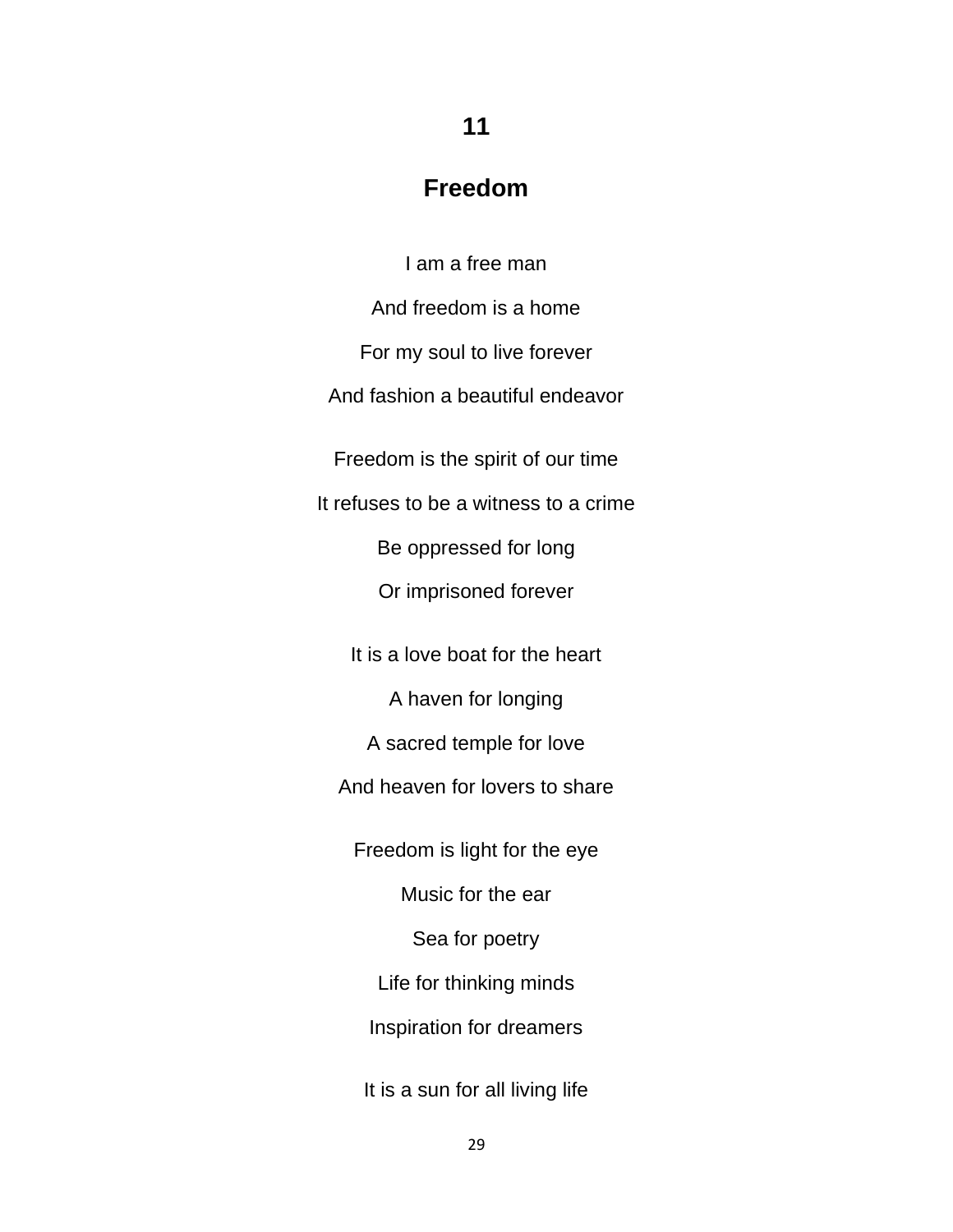A candle that lights the dark alleys of exile A cause of trouble wherever freemen land And the source of alienation in the homeland

> Freedom is a fate that never dies Like thought and the works of art Science, knowledge, and poetry And the eternity of the times

I love freedom like my mother It teaches me to be kind to all others Breast-feeds its children loyalty to the land And love for people who stand For the liberty of all mankind

I refuse to accept any other mother Even if I must experience pain and suffer Be accused of being deranged and mad And expelled from my beloved homeland

Freedom is my faithful, loving mate It goes wherever I go like fate It recognizes no time, place or date Even if the times get too old And seem ready to weather and fold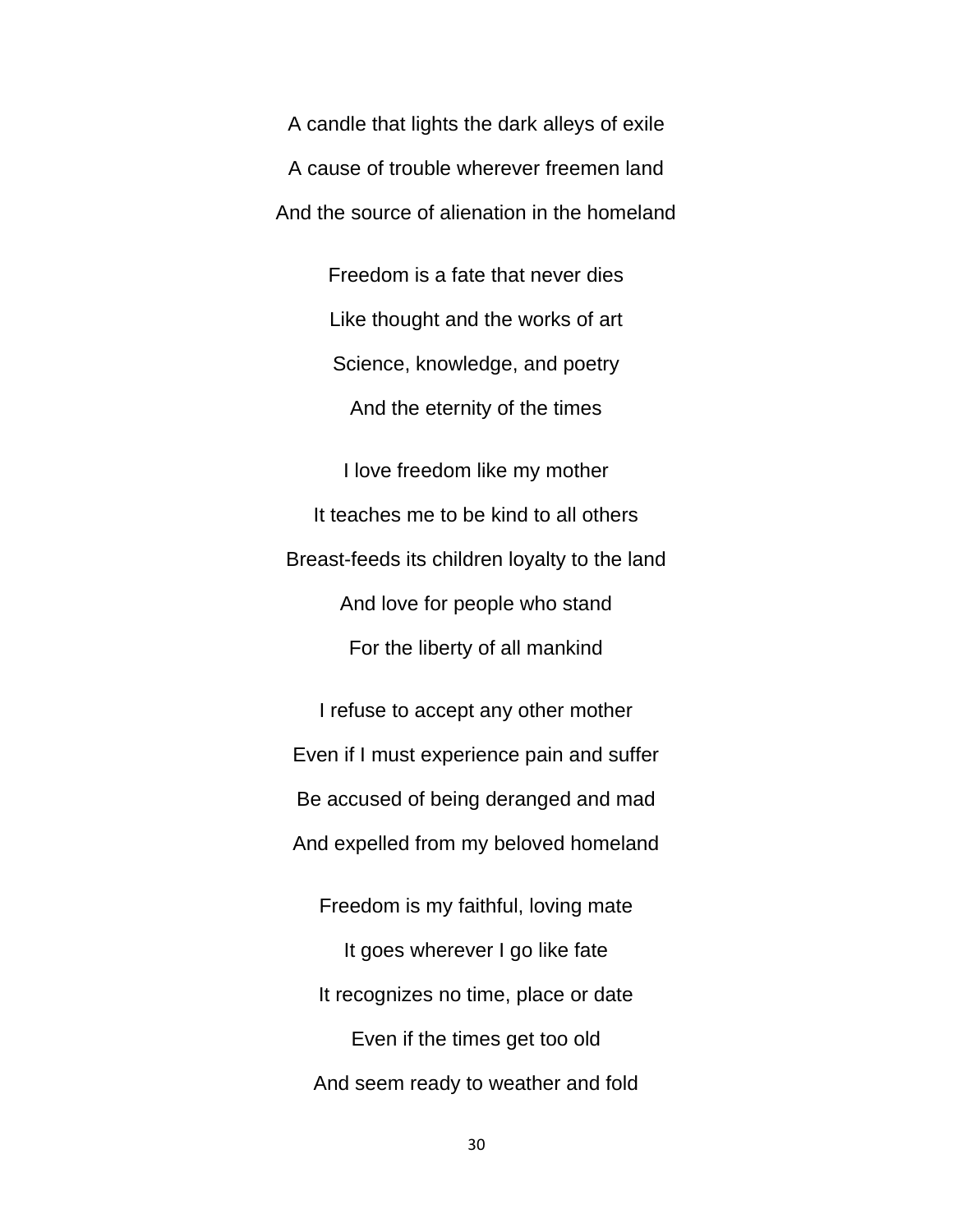When the time comes to finally go And leave the life we all know Freedom becomes a kind coffin Embracing my body and soul And take me away from it all Leaving my works to play their role And make my departure a wakeup call For a nation hiding behind a thick mental wall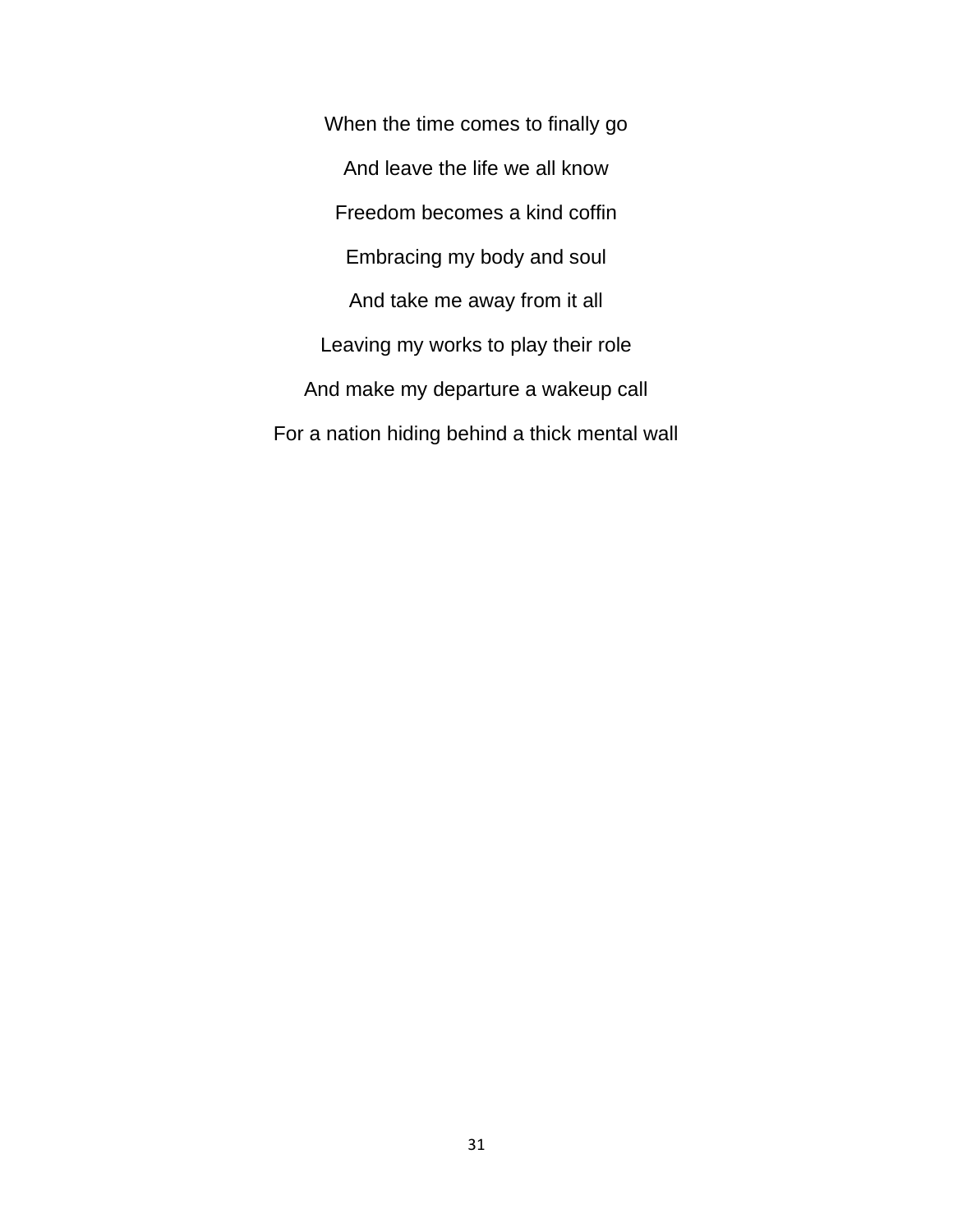#### **A Storm Like no Other**

**12**

I spent the last night lonely in bed thinking without an end Making passionate love to my ideas, as deprived lovers do I woke up at the birds singing, celebrating the sunrise with joy But the mind was confused; it couldn't recognize the place And fear was running through my veins from toe to head

Suddenly I found myself standing at my bedroom window reading the landscape as astrologers read people's fate A forest inhabited by deer stretches as far as the eye can see As the sun's rays crept into it, the buds of spring looked like a full moon

As most people were busy dreaming and chasing money And losing their conscience and the ethics in the process I searched for myself and found nothing but a tortured soul A storm became a raging sea revolting against everything in sight It nearly flooded the place and suffocated the light of the morning sun But the spirit kept cheering the ideas as they multiplied and bloomed

My mind slid through the fog as tears overwhelmed the eyes Meanwhile, the tears were listening to sewers running under my feet Crazy fans chanting loudly, celebrating the death of the conscience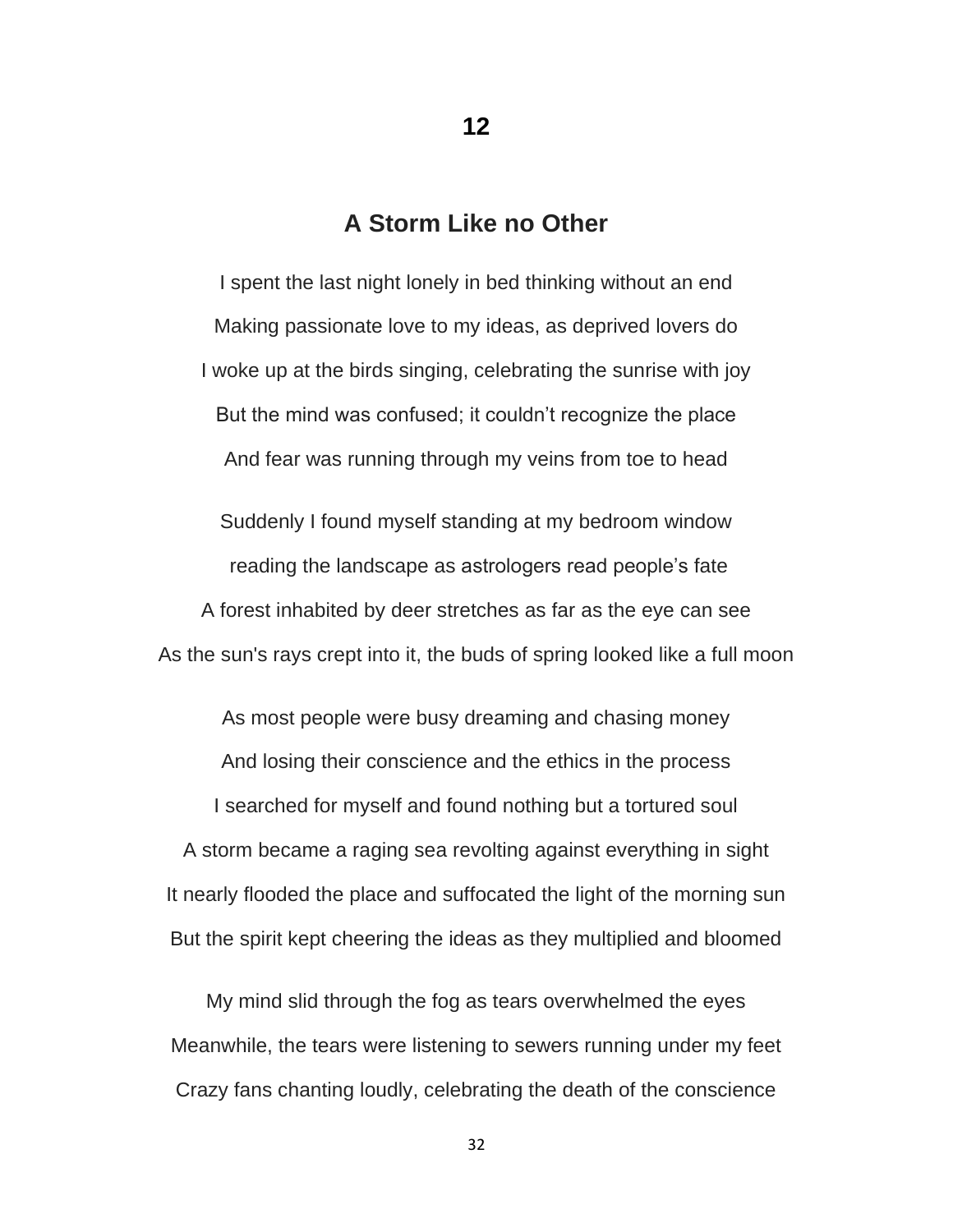Huge masses lament a leader who died a hundred years ago Crowds waiting for a savior to rise from an unknown grave And lead them to the promised land where life never ends

The world around me is floundering; it lost its mind and direction One day volcanoes shake the earth and burn trees and bushes One day a hurricane destroys beaches and kills innocent children One day a tsunami sweeps seaports and leaves nothing behind

One day America initiates a global trade war for no reason One day a vicious virus imposes a curfew on the rich and poor As America keeps moving steadily along the path of failed states A promising life is transformed bit by bit into memories without a trace

Children grow old from poverty and ignorance, die prematurely Elders live immortal lives through inspiring ideas and creative minds A glorious era sinks into a sea of madness that cannot be trusted While new ideas continue to multiply and flourish The spirit of humanity rises from the ashes against the age To crown freedom a queen over the universe And give a new life to every living soul on earth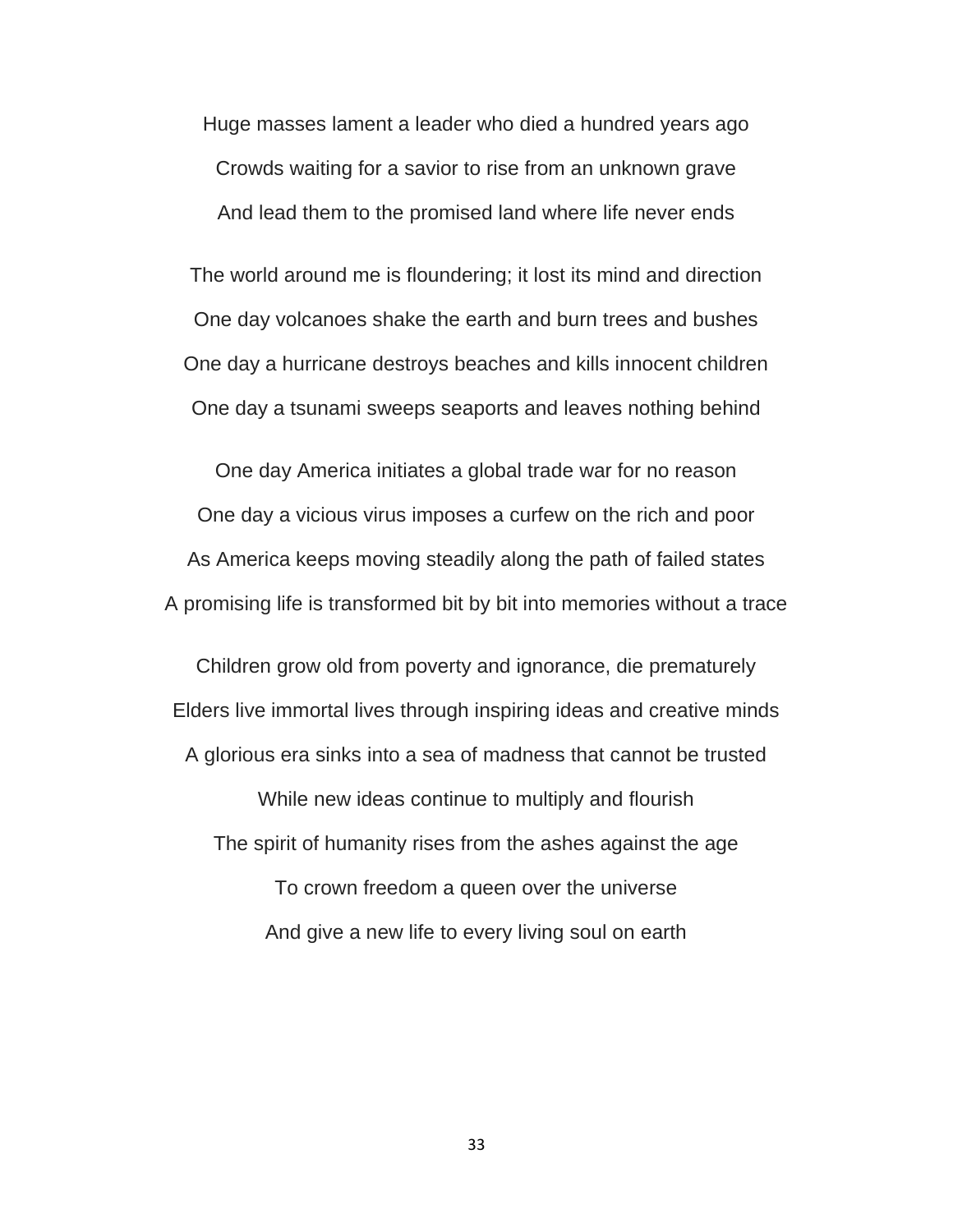## **13**

## **It Isn't Fair**

It isn't fair

My loving woman said To be her lonely And you're lonely there Where loneliness is a broken boat That takes nowhere

To walk alone in the darkness

Looking for places you love

When no one is there

To listen to your heartbeat

Share your dreams and memories

And sail with you everywhere

Yes, my dearest friend

Life is never fair

When you're separated

From the people you love dearly

And for whom you truly care

When you long so much for a kiss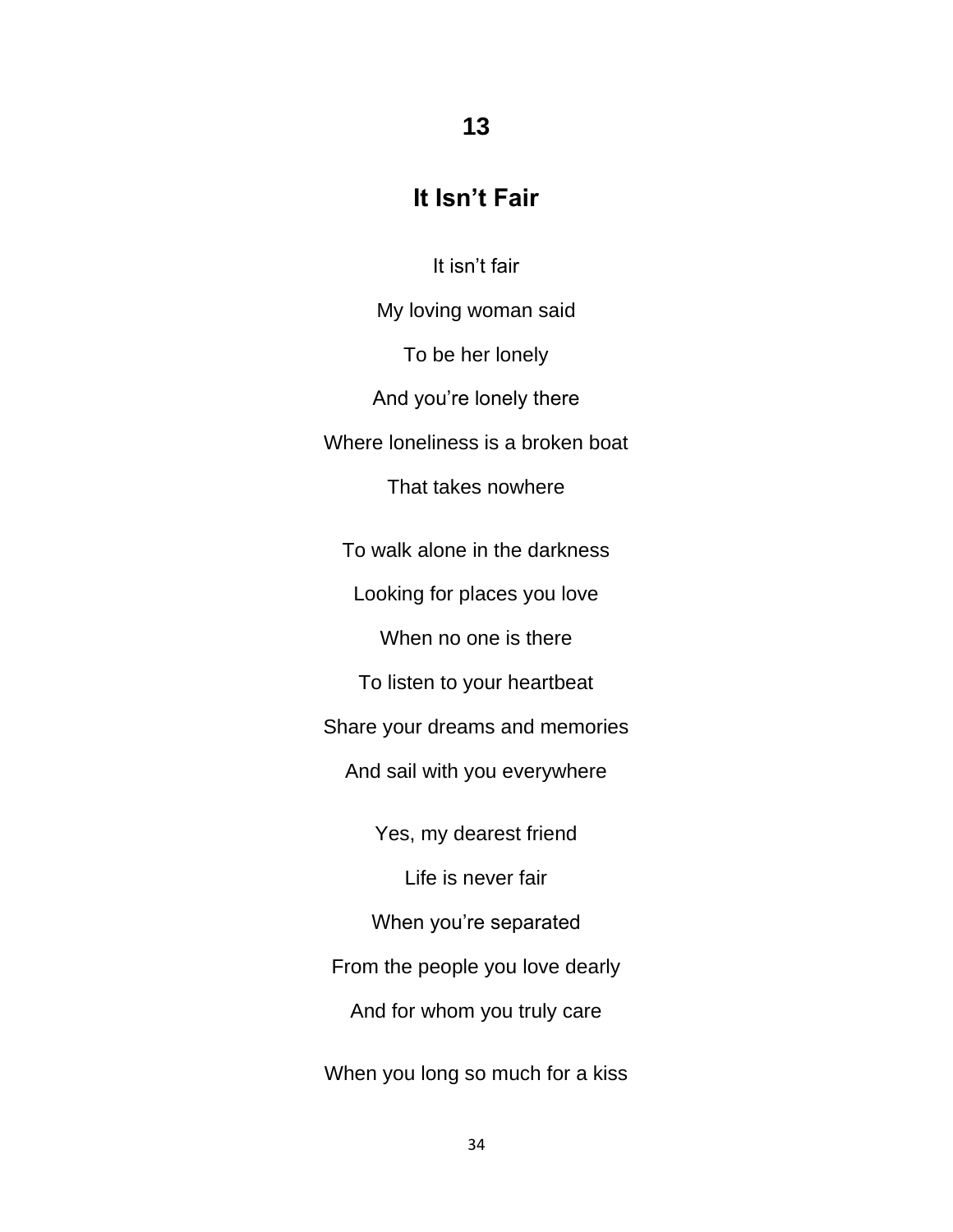A hug and a warm smile To fill the emptiness of the day And warm the coldness of the night

Only when love and joy And happy memories are there That living becomes so beautiful And life special and fair

#### So, darling

Let our brains take us somewhere Dream of a magical way to get us away And plan a wonderful, exciting fair Where we are free to hug and kiss Enjoy the freshness of the air Feel the joy of being together Treasure the memories of the day

And forever share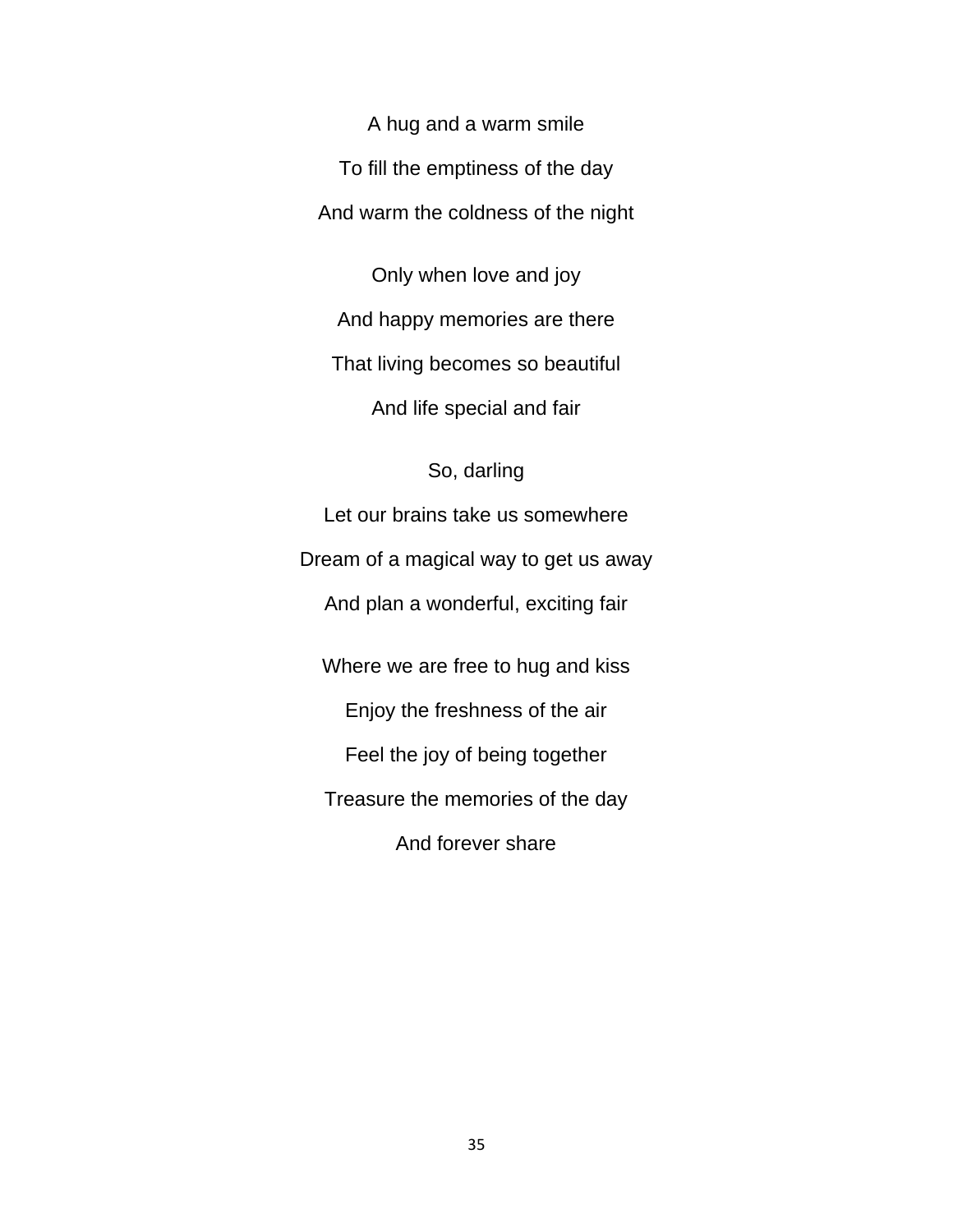## **Missing You**

**14**

When you're away I miss the moon That lights my night And the sun that brightens my day

> A little saddened bird It can sing, jump and fly But drowned in darkness It can't find its way

When you're away I feel naked on a rainy day Nowhere to go And nowhere to stay

A little sailing boat It rows and rows But going against strong winds It can't reach its bay

> When you're away I miss your smile That warms my heart And excites my day

> > I miss your lips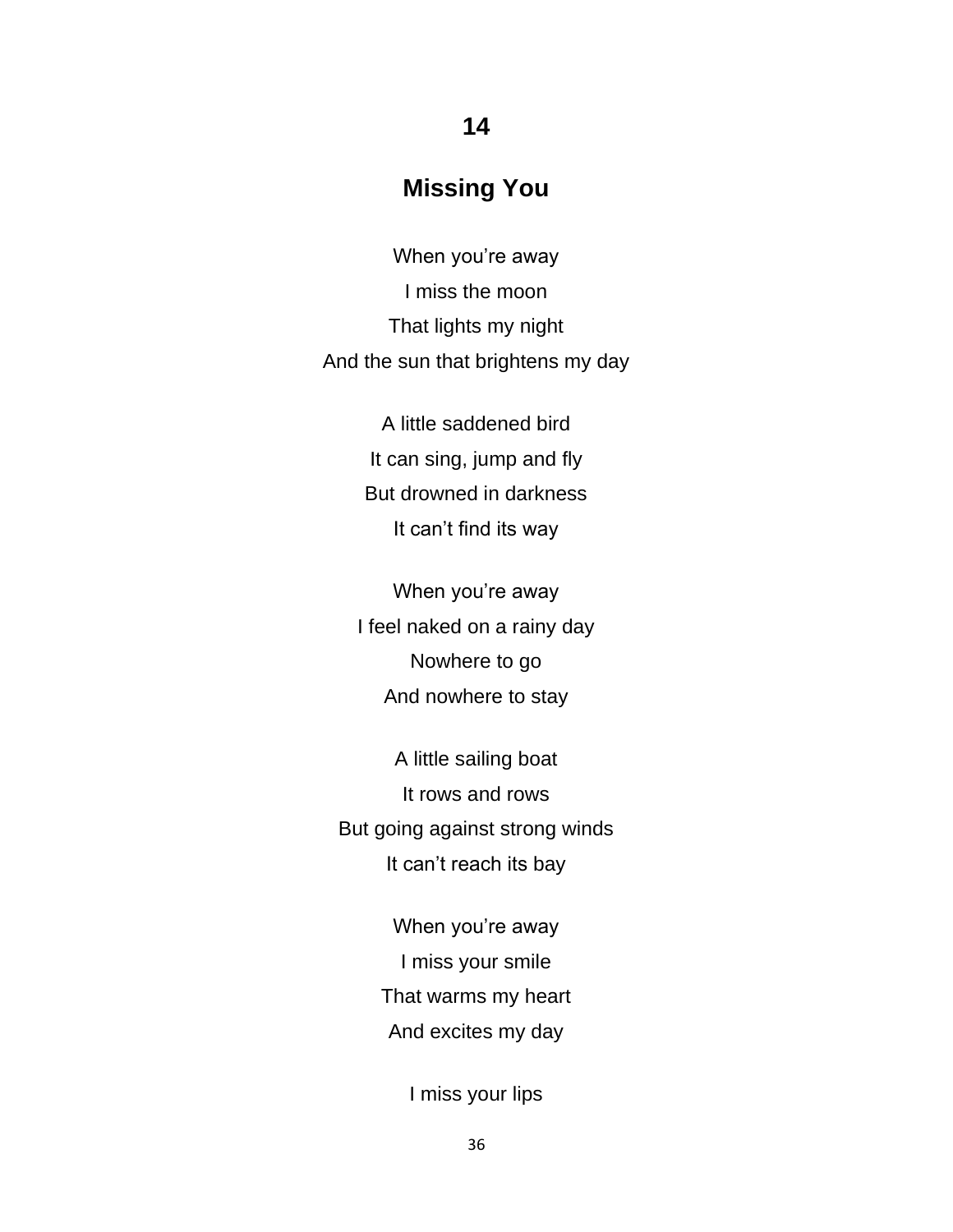That hug my lips Convey your love With no words to say

Today my love The eyes dream And the hearts pray Forever, together we stay

I sail in your eyes You travel in my heart Sing, cry, dance, and play And never, ever go away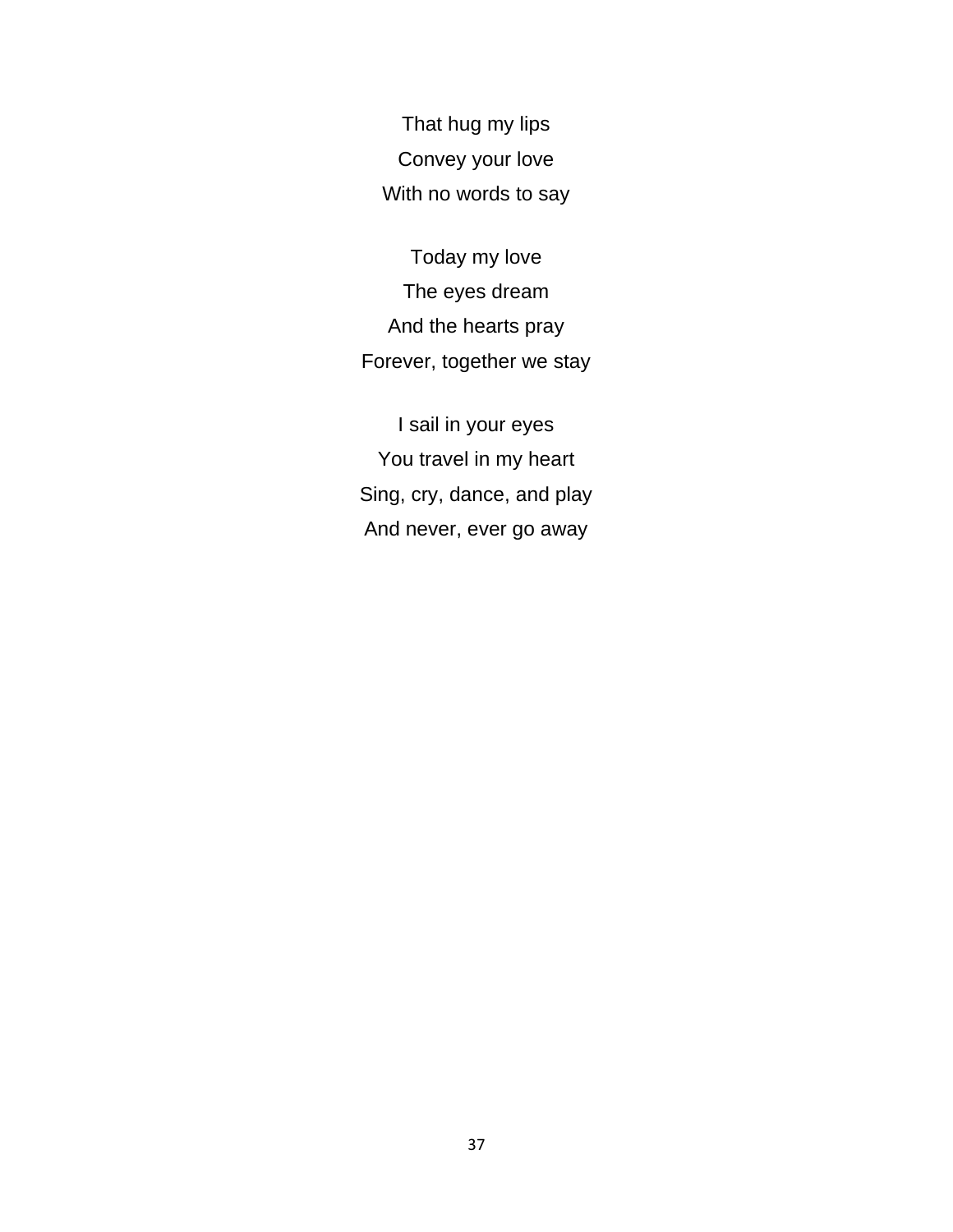# **Acts of Life**

I wonder what life is all about Is it a tragedy that has no end? Innocent souls lost in the wilderness Meaningful words, meaningless acts

Is life God's wonderful act? A spectacular show of his artful art Devils and angels playing a game Without an end in sight

Is the life you, she, and I Rich and poor Strong and weak Masters and slaves Fat rats and hungry cats Acting their instinctive acts A cat waiting for a tasty meal A trembling rat living in fear Mother earth is watching silently And no one with a heart is there To save a poor rat from a hungry cat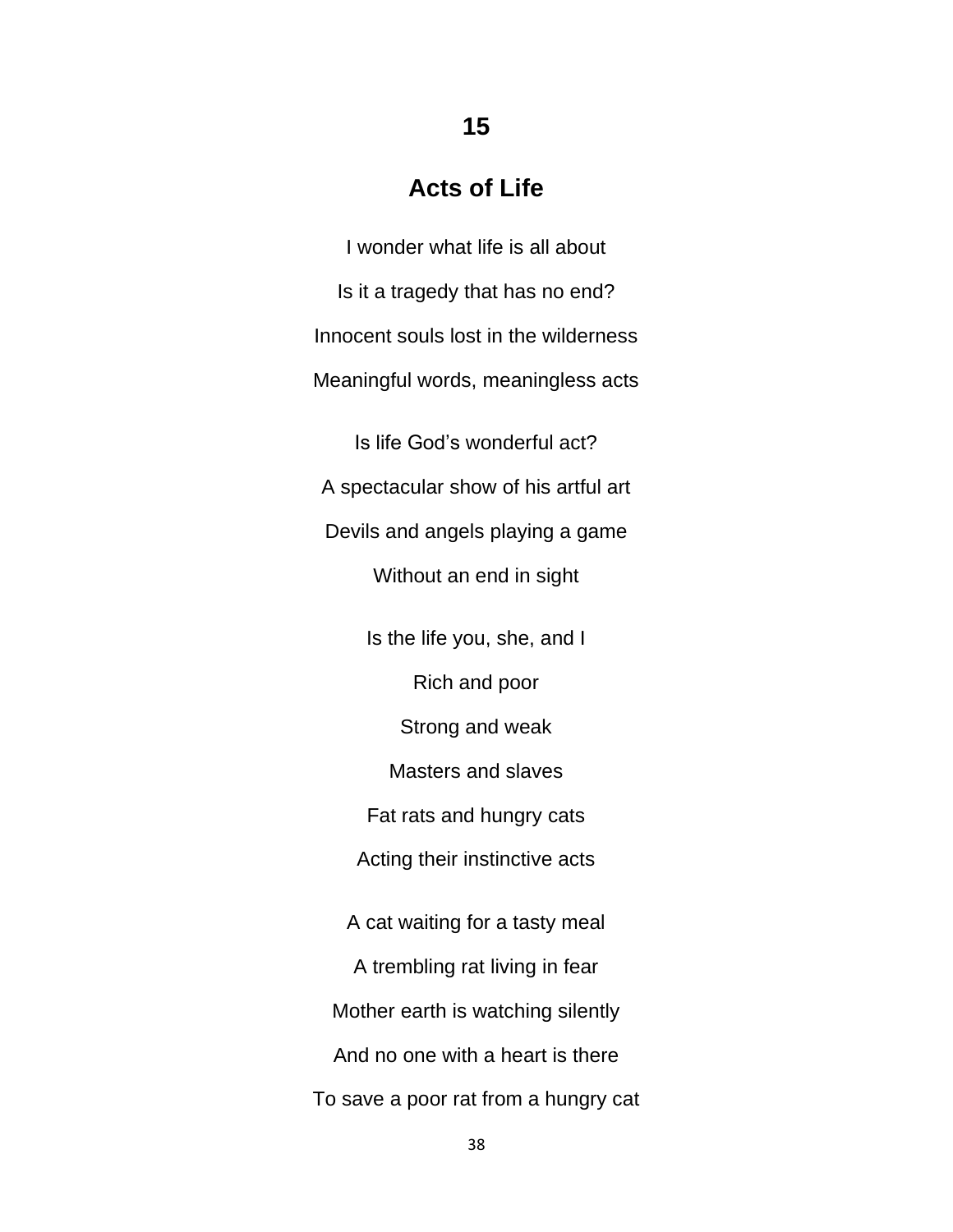Life, after all, is an act Of God and man and nature Playing the game of cat and rat An interesting, senseless play That knows no wrong or right

Yet, no one is willing to admit the fact That life is a craft for us to learn How to live a worthy life without pain As we live, play, cry and die in the act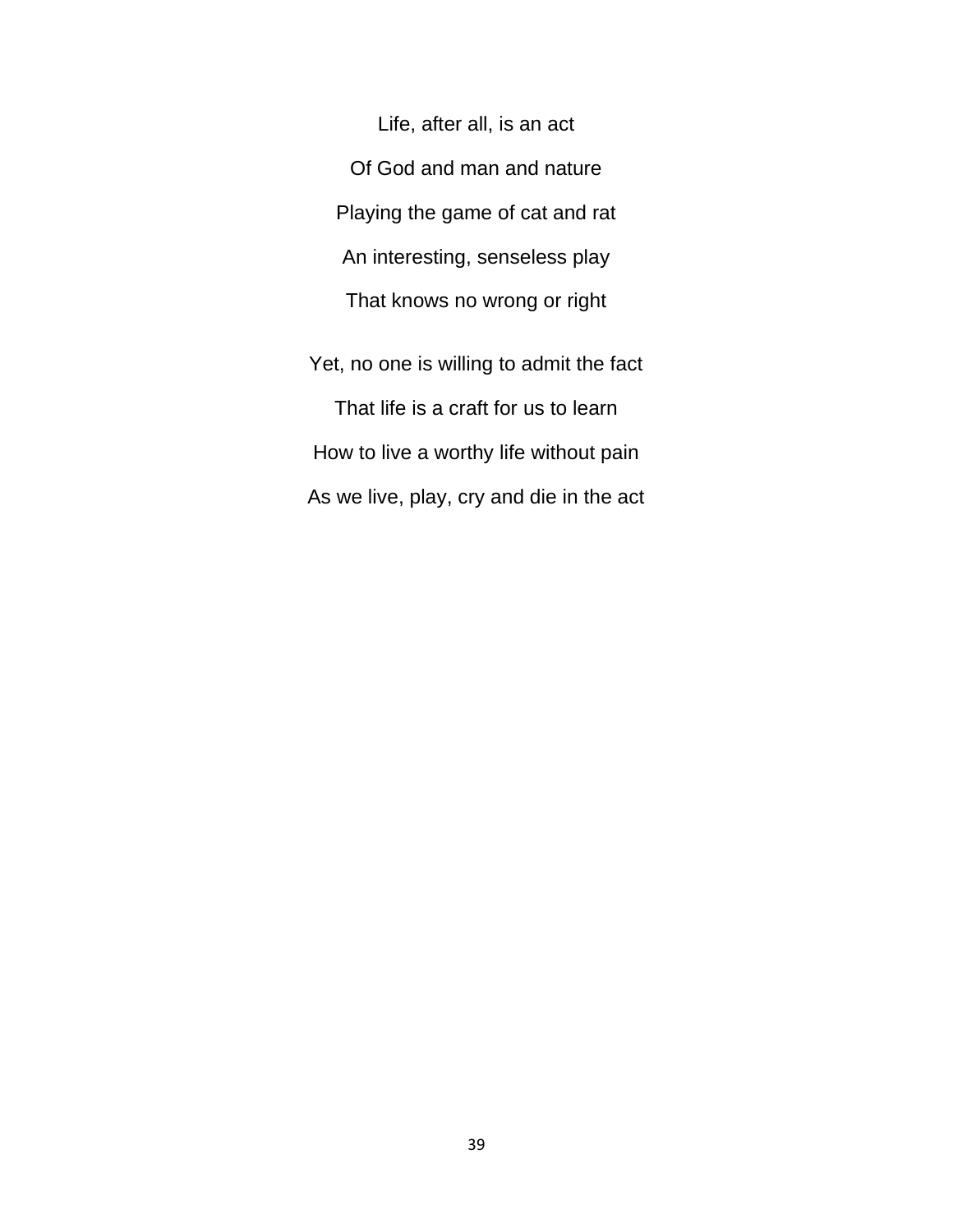### **The conscience of time**

An old man once said Soon, you will die, my son, And become a prisoner in a dark grave Lost in the wilderness A victim swallowed by warms slowly And no one will be there to plead for you So, what good can books do? Losing sleep worrying about the world Writing countless books and poems That no one has the interest to read

Be rational, my son Stop writing and wasting your time Obey the orders of your guardians Be a role model for others to flow So you can avoid a life inhabited by fear Worries and nightmares that never end Dark prison cells and humiliation

Science and knowledge, my friend, Has never restored life to a dead person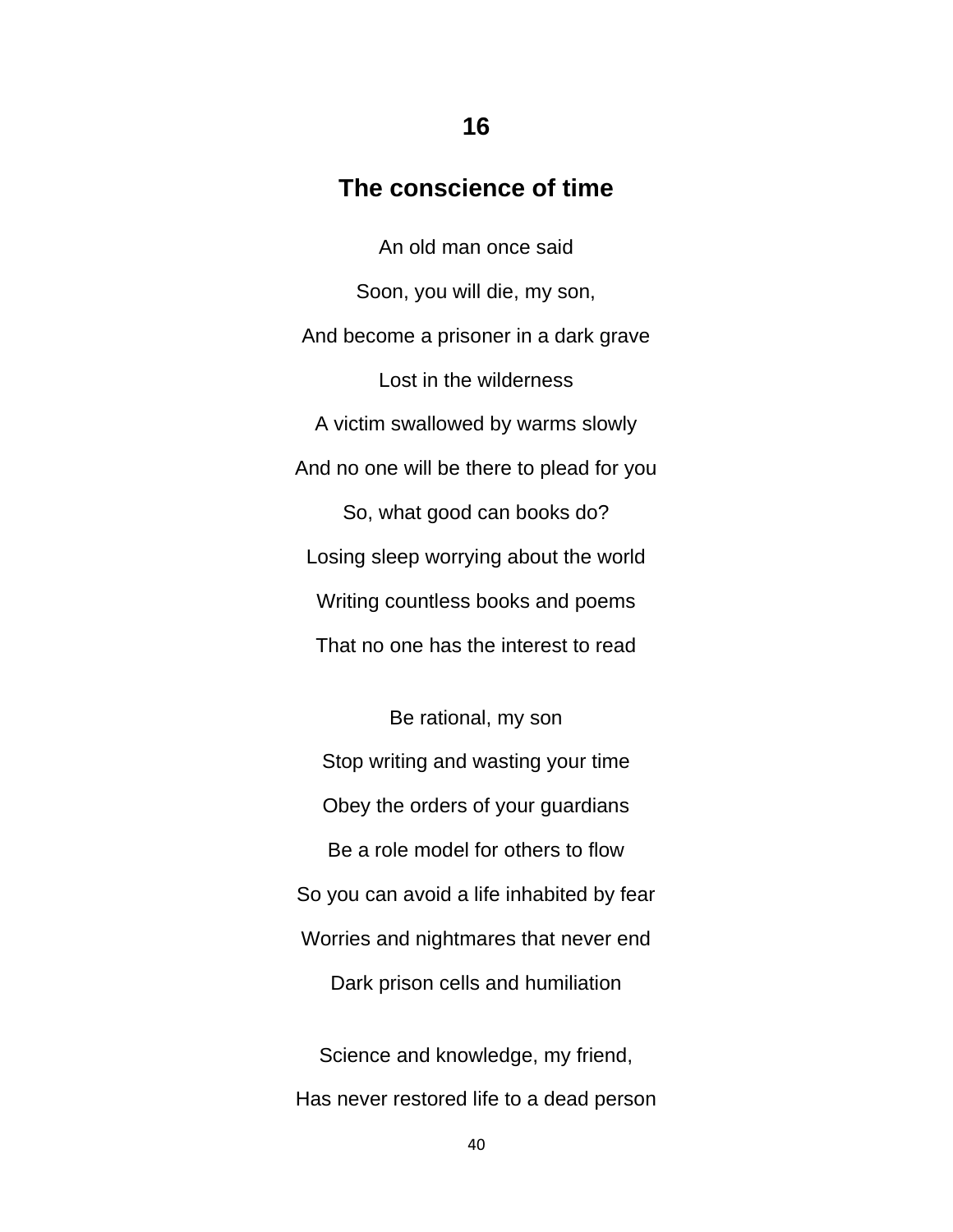Staying late at night has never prolonged life Books and poetry have never farmed a field The arts have never caused flowers to bloom And philosophy has never brought rain Or provided food for people in need

I shall never, ever die

#### He said

I am the science and philosophy Poetry, creative ideas, and the arts Books that carry the truth wherever they go The conscience of civilizations The hearts' beat of all peoples The magician that makes life enjoyable

I shall live for as long as love lives Bees and ants pace the wilderness Stars shine and glitter in the sky And workers sweat in factories As freemen suffer in prisons Little children cry for attention Dreams are born in beautiful eyes And the sun rises and the moon shines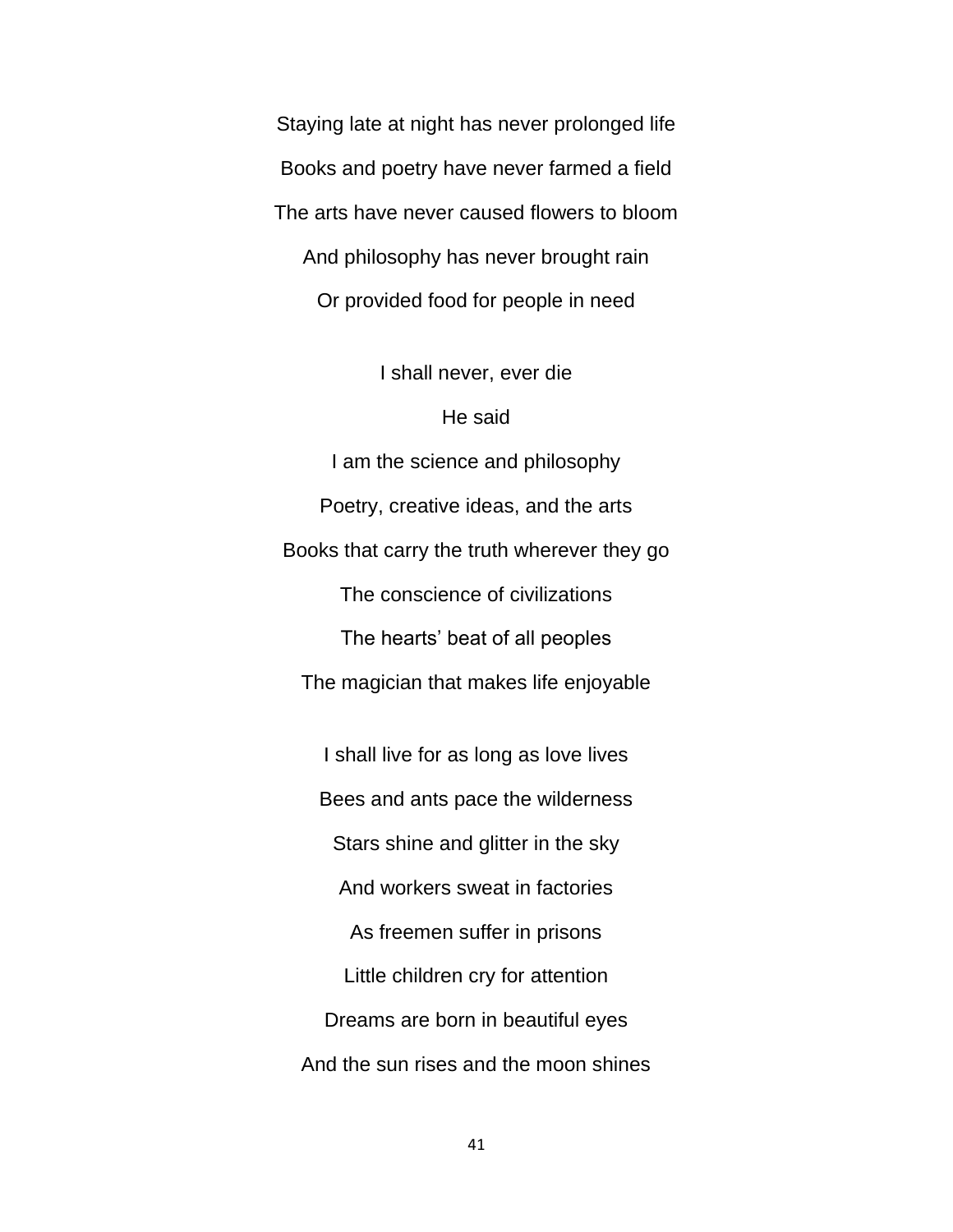It's my spirit that transforms the world It touches the land and makes it fertile Blesses the fields and makes them green Kisses flowers and makes them bloom Hugs dreams and makes them real Calms fear in little children's hearts Inspires imagination in their eyes And seduce people to love and make love

Science is wisdom that corrects mistakes The arts is magic that renews dreams Philosophy exposes myths and false beliefs Poetry encourages the young to revolt And destroy the castles of repression

I am the eternal spirit of all times The orange revolution that never loses It carries an olive branch in one hand And the force of knowledge in the other It undermines repressive regimes Challenges oppressive rulers And removes obstacles hindering progress

I am the eternal spirit of all times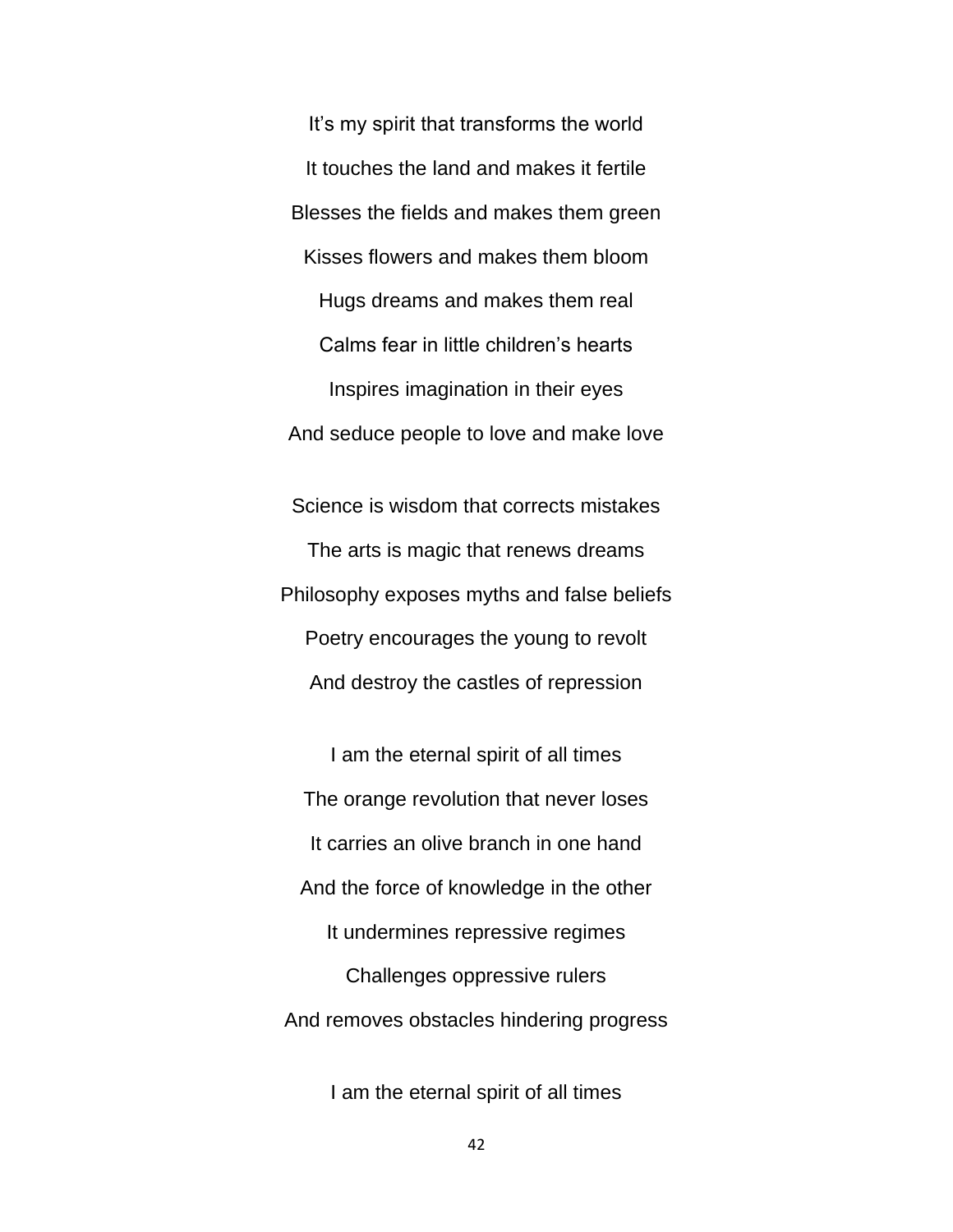That builds palaces for the arts Little cottages for poetry Grand monasteries for love Minarets for freedom Institutes for science And Universities for learning

I am the arts and poetry Science and philosophy The master of the world The free spirit of humanity That no one can ever defeat Enslave or imprison forever Intimidate by using myths and illusions Or scare by false prophets and ghosts

I may be forced to hide for awhile Or be exiled for a few years But my voice will remain strong Traveling with the wind Promoting freedom, peace, and justice Fighting ignorance and poverty And protecting the poor and weak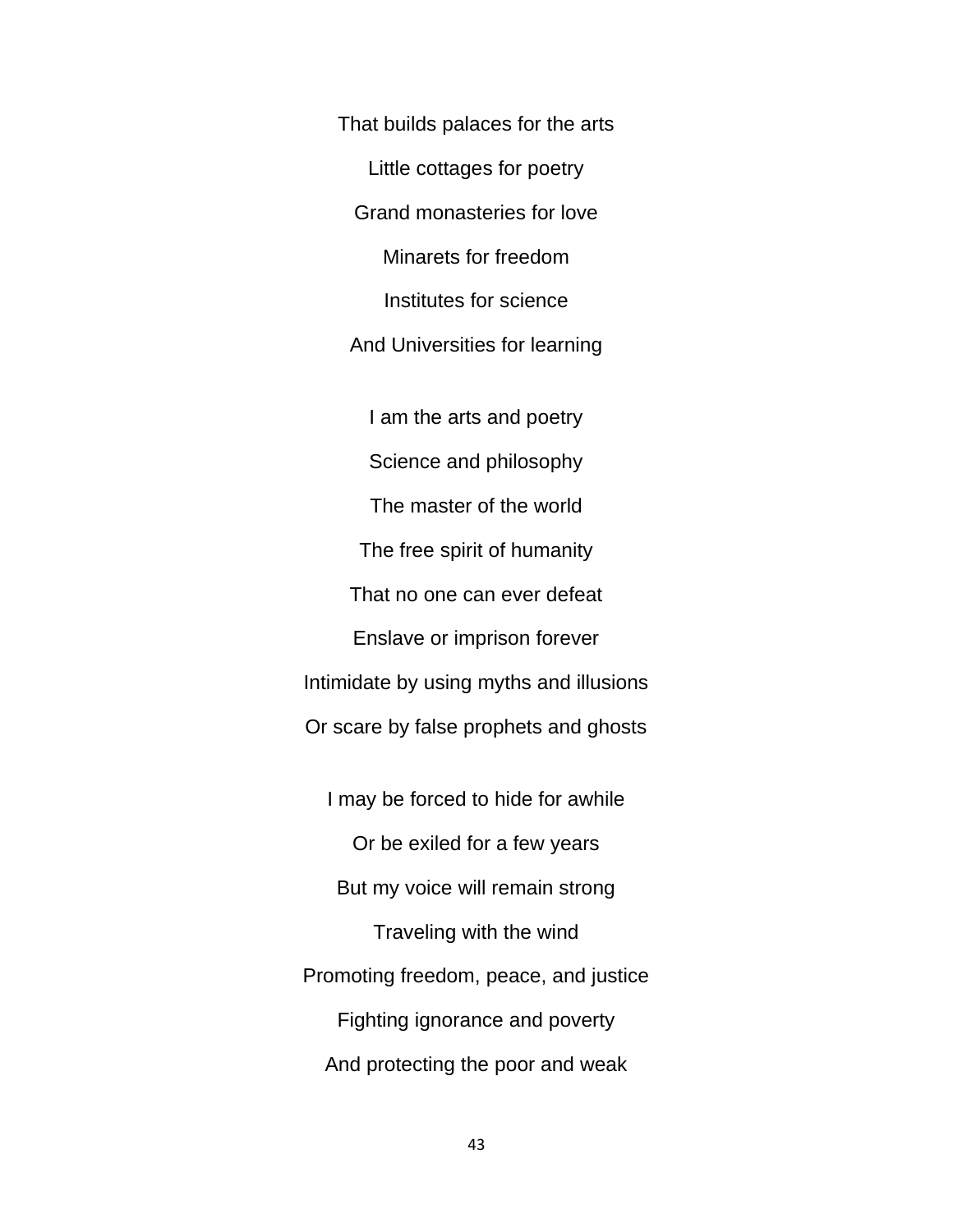If the spirit of science and philosophy Were to be tortured and imprisoned And the spirit of poetry and freedom Were to be exiled and forgotten All pillars of progress will collapse Cultures will get old and deteriorate Scientists will die feeling sad in silence Thinking brains will stop working A life worth living will disappear And become a thing of the past

Powerful rulers will become my prison mates Prison keepers will become forever slaves The rich will go hungry for days and weeks And the love of life will be suspended Living in a swamp waiting for my return

I am the science and philosophy Poetry and the arts A sun that shines and a moon that wines The wise man of all ages The master of all civilizations The maker of all miracles The ultimate light of human life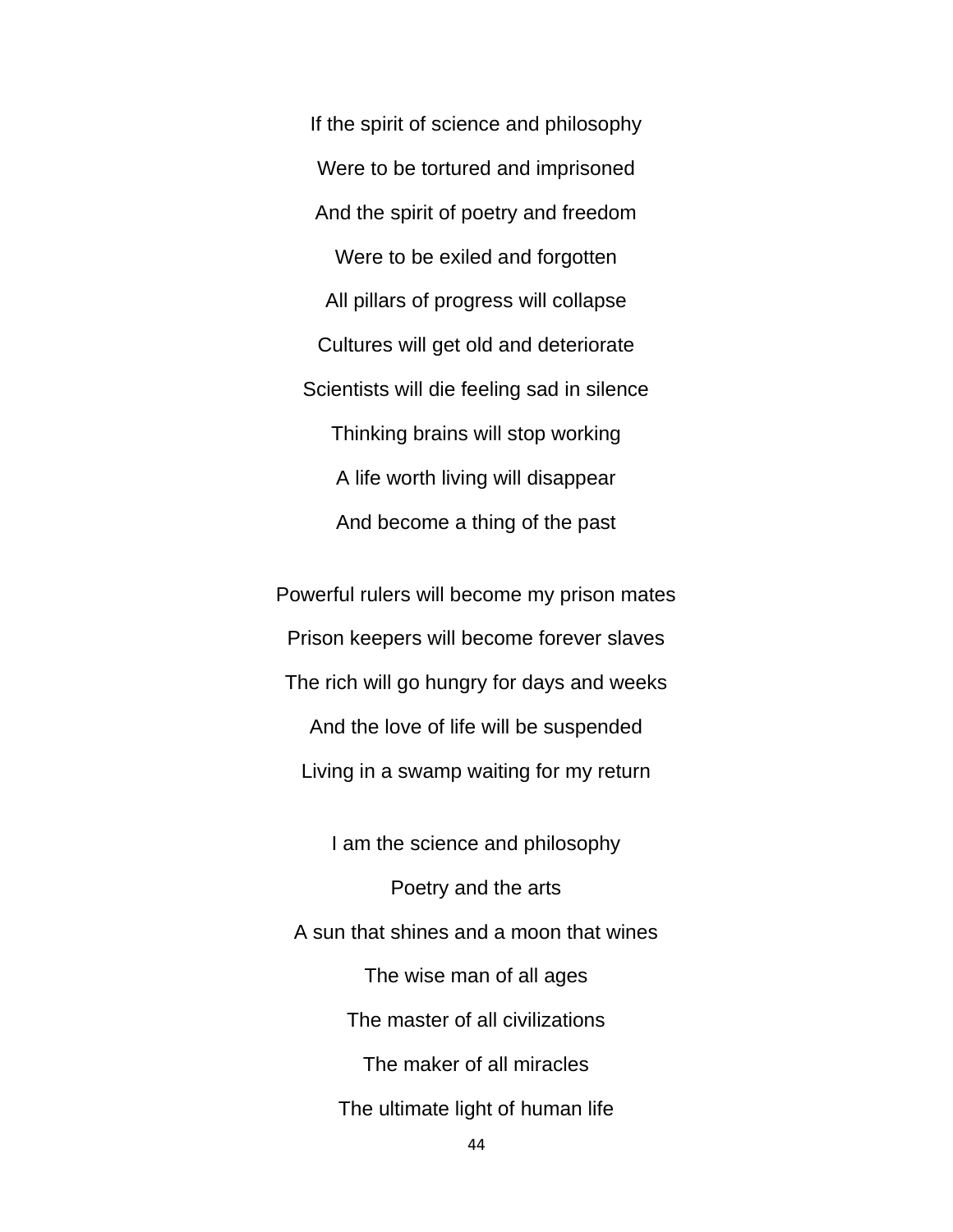# **To Tetovo with Love**

**17**

Tomorrow we shall kiss, hug Say goodbye And faraway fly Leaving behind love stories Exciting moments that never die Dedicated men and women working hard

To make the coming festival fun and bright With fireworks lighting Tetovo's beautiful sky Uniting Macedonians and Albanians In their generosity and love for life Poetry is a shared living experience It nourishes the soul and excites the eye Shaip, Narta, Dimal, Biondina, and Jorida The stars of sites, nights, and lights Shaip the father of the spectacular show Ditët e Naimit poetry festival Where poets come from everywhere Looking for some fun and free space To honor poetry and express love for life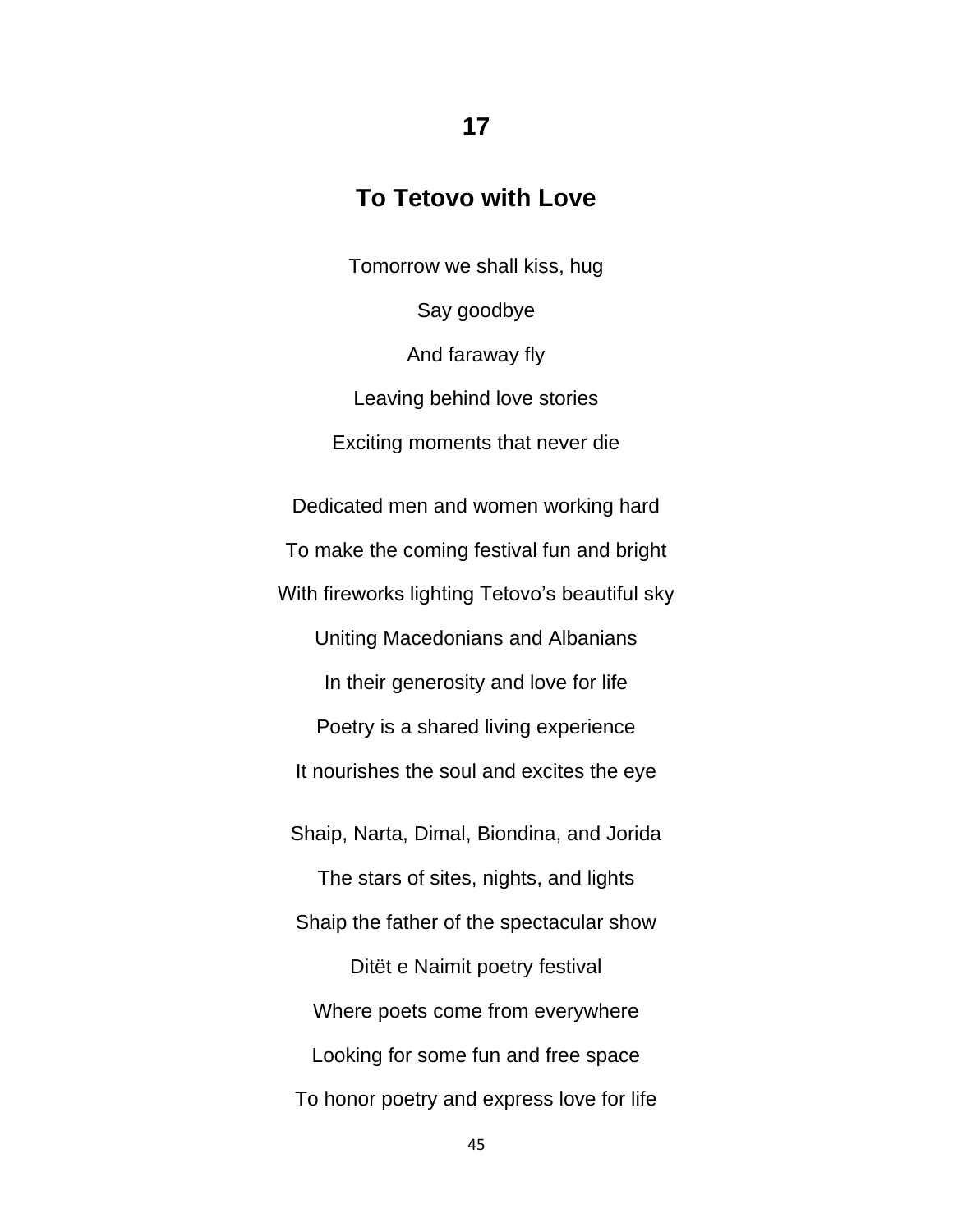Build bridges of words across mountains and lakes Stitch stories that tie hearts together So, peace, love, and justice live forever

Narta the elegant young woman Master of the theater of words With a wink of an eye words sing and bodies shake Echoes travel around the world Carrying poetry's sacred message Love and peace are here to stay and share Dimal the young handsome man

He knows what you need to know What to do and where to go Making everyone feel at home Free to think and dream of another day

Biondina the gift of surprise for all In her eyes, you see the skies of peace Stretching borders beyond the universe Expanding love to embrace everyone Where time becomes eternal memories For all loving souls to enjoy and share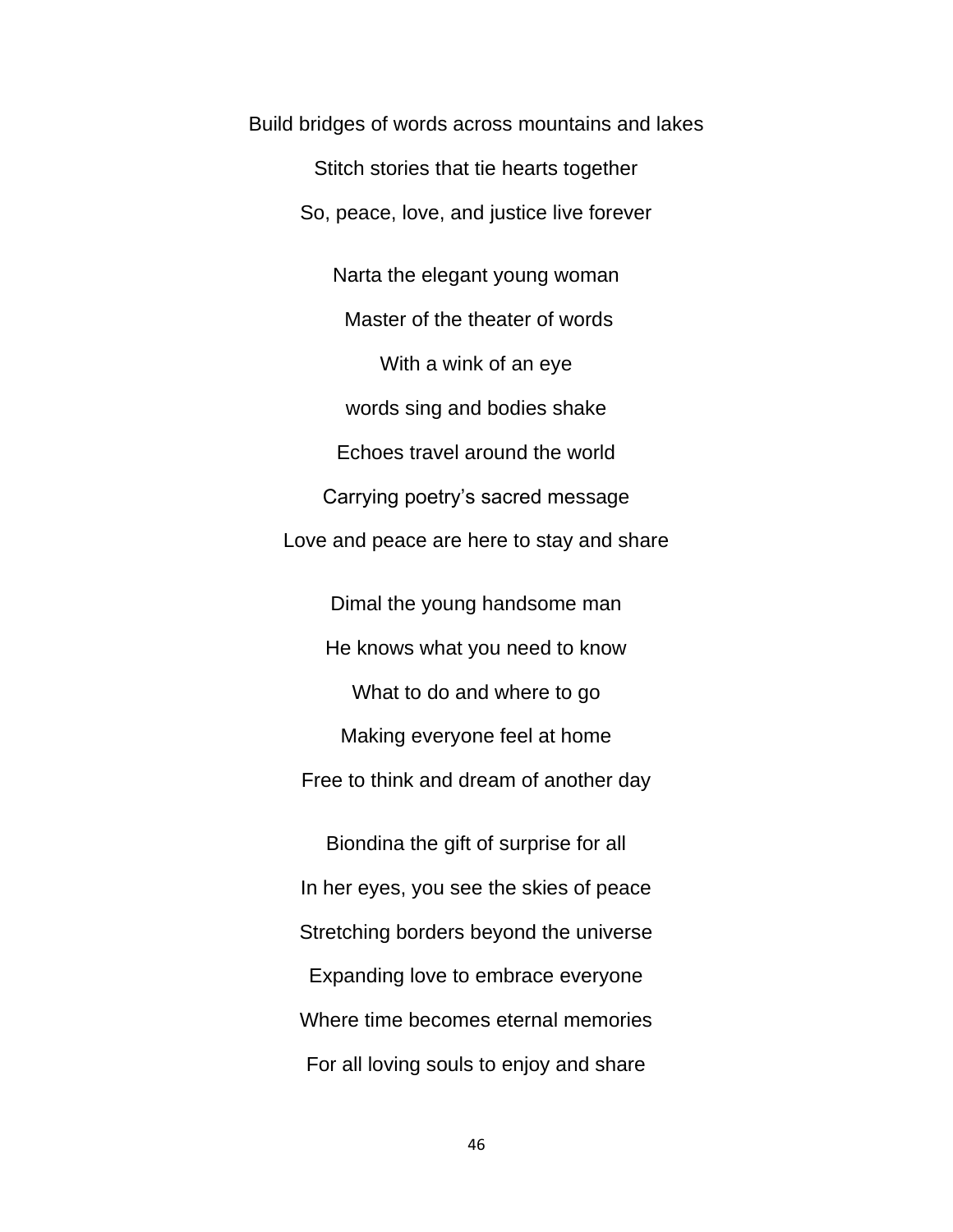And Jorida the charming executive A sharp woman with an iron will Soft gloves conveying kindness and love Walks you around her garden city Guides you to church and mosque to pray Without many words to say Tomorrow we shall kiss, hug And say goodbye While Tetovo smiles and wonders How pleading hearts And crying eyes Could hug, kiss Say goodbye And faraway fly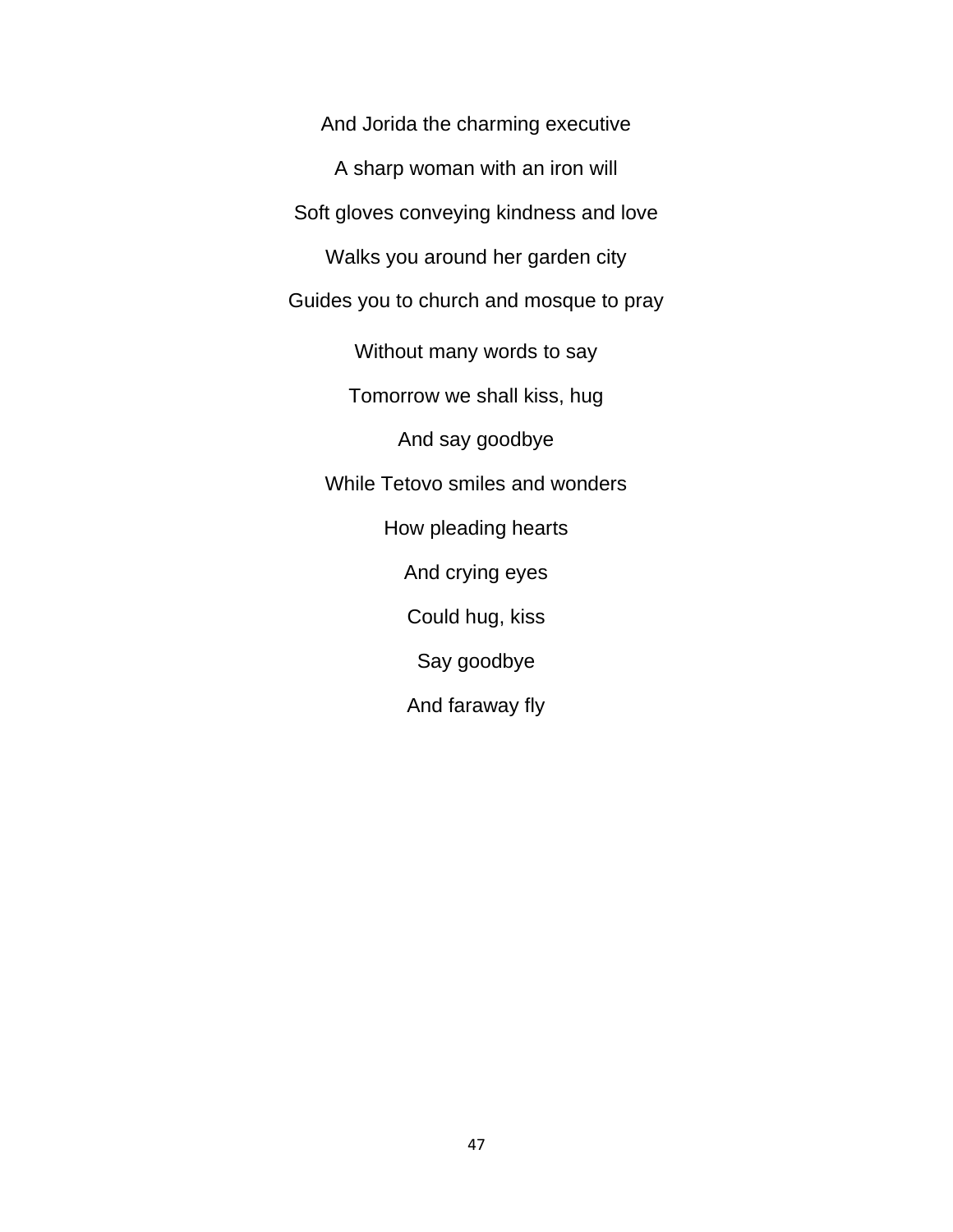# **Between Earth and Heaven**

**18**

Hanging between earth and heaven Is a cause of fear and loss of direction Some people love heaven so much They are willing to die for it Others love earth much more They try to grab everything and own it

Yes, you can forget without regret The riches of life for the sake of heaven Yet, no one knows if heaven's promise is real While the riches of life are real and clear

Living for life riches is an act of madness Dying for heaven's promise is an act of despair And between madness and despair Everyone seems to have lost something of value The capacity to live a meaningful life on earth Or see heaven's promise as nothing but faith Whoever lives a mad life for life's riches

Or dies for the promise of the afterlife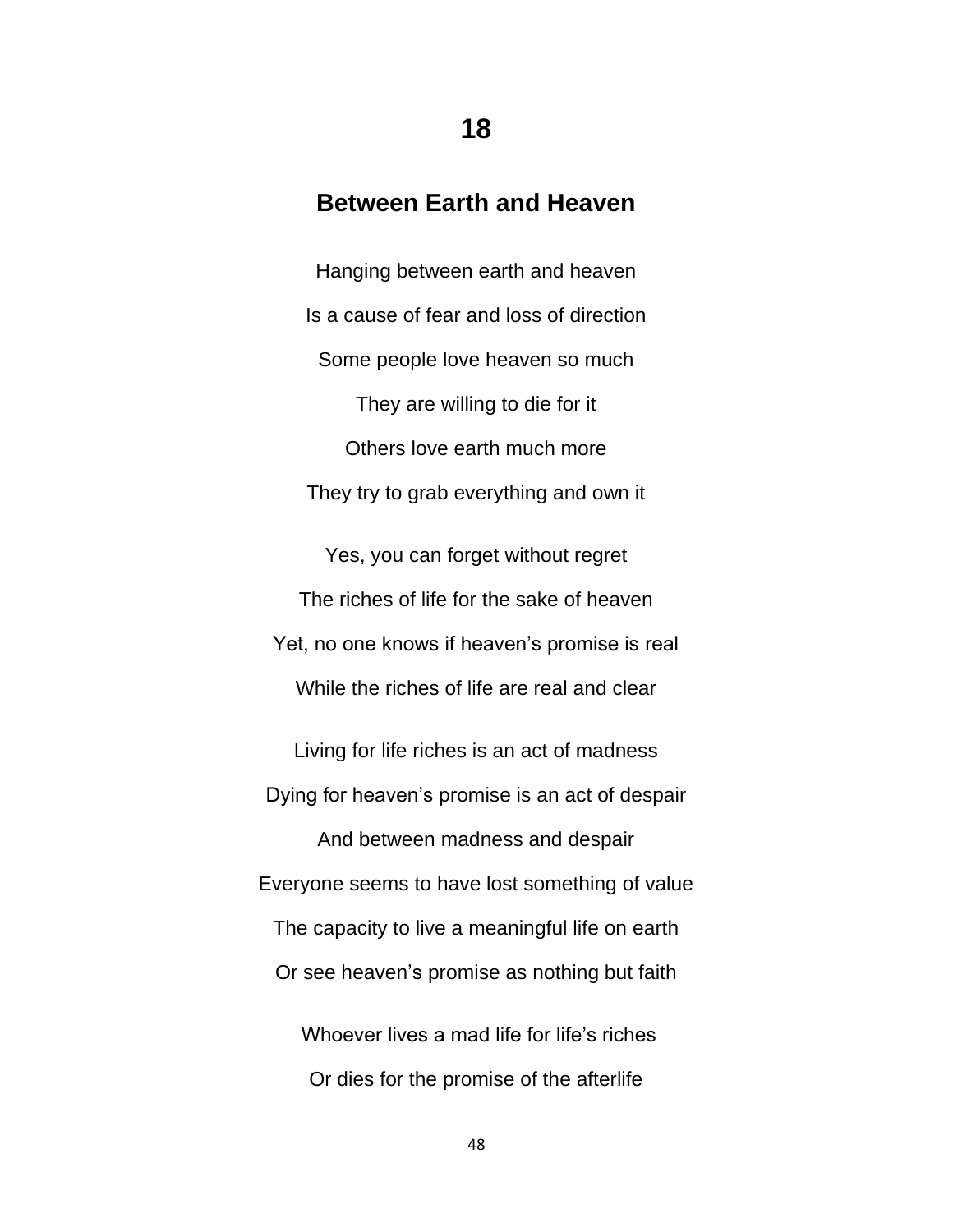Fails to realize that he has another choice Living a meaningful life with joy on earth While thinking of the promise of his faith

Dying is becoming unaware of being You no longer have a thing to look forward to No life riches and no heaven's promises The only thing you get is a stone over your head And as your loved ones cry, you become a memory

Living between madness and despair is insane It means losing the intelligence of man The rationality of a thinking mind And the soul of a decent human being

In life you have a choice; in death, you have no choice You can live life while waiting for heaven's promise Or dream of heaven's promise while wasting life The spirit of life has no life outside this universe So no one has a reason to be confused And feel lost between heaven and earth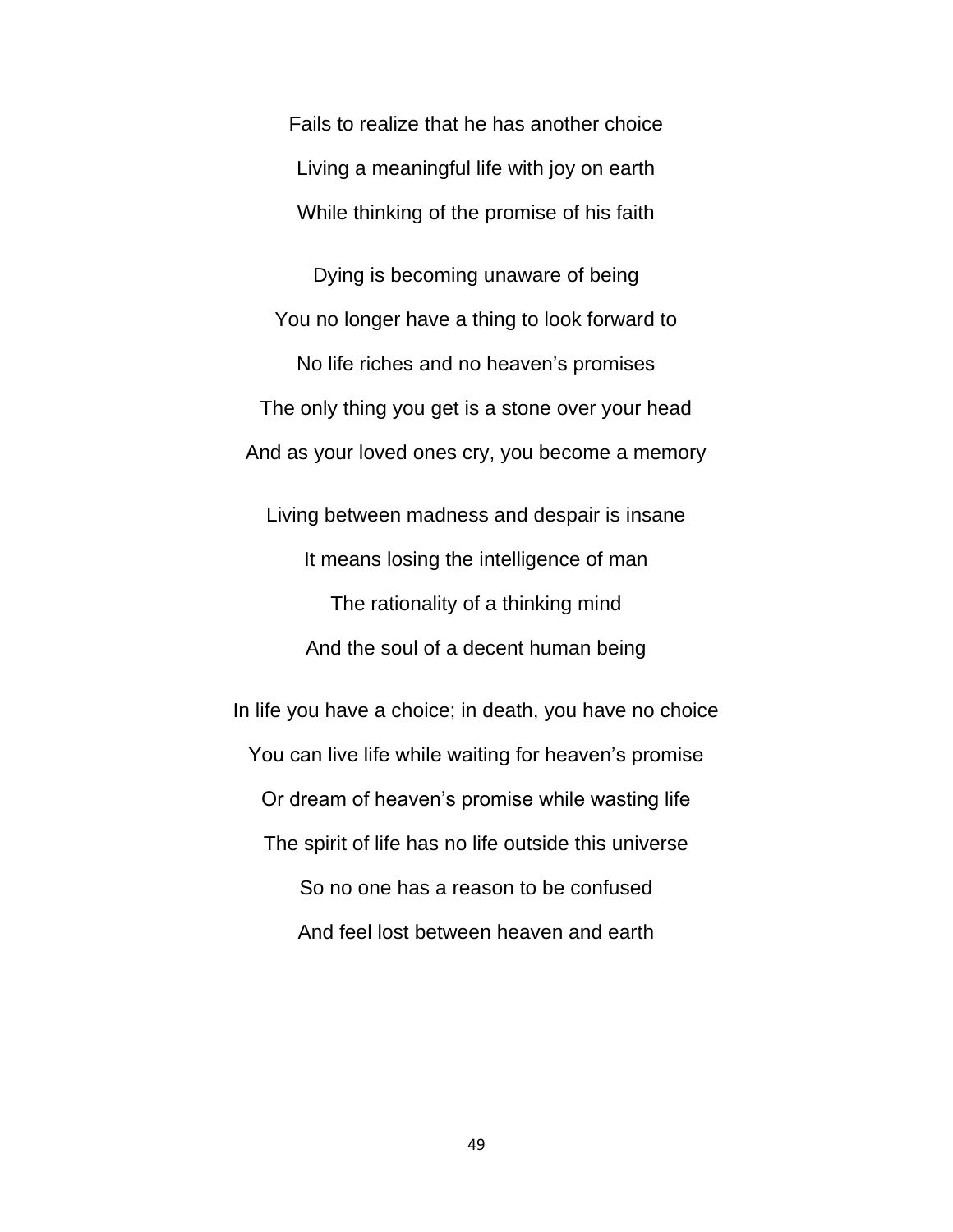#### **A Little Wish**

**19**

She asked with a curious smile When would I hear my song That conveys true feelings of love For which, I so much long

My life is empty

My eyes are sad

Yet, I look for nothing grand

Just something to make me smile

And for knowing you, so glad

A little poem or a nice song

To remind me of this special day

Lift my saddened spirit

And help right what's wrong

So you can read your song on my face Every time I dive into your eyes And whenever you look at me While I am laughing and feeling free

You can hear our song every time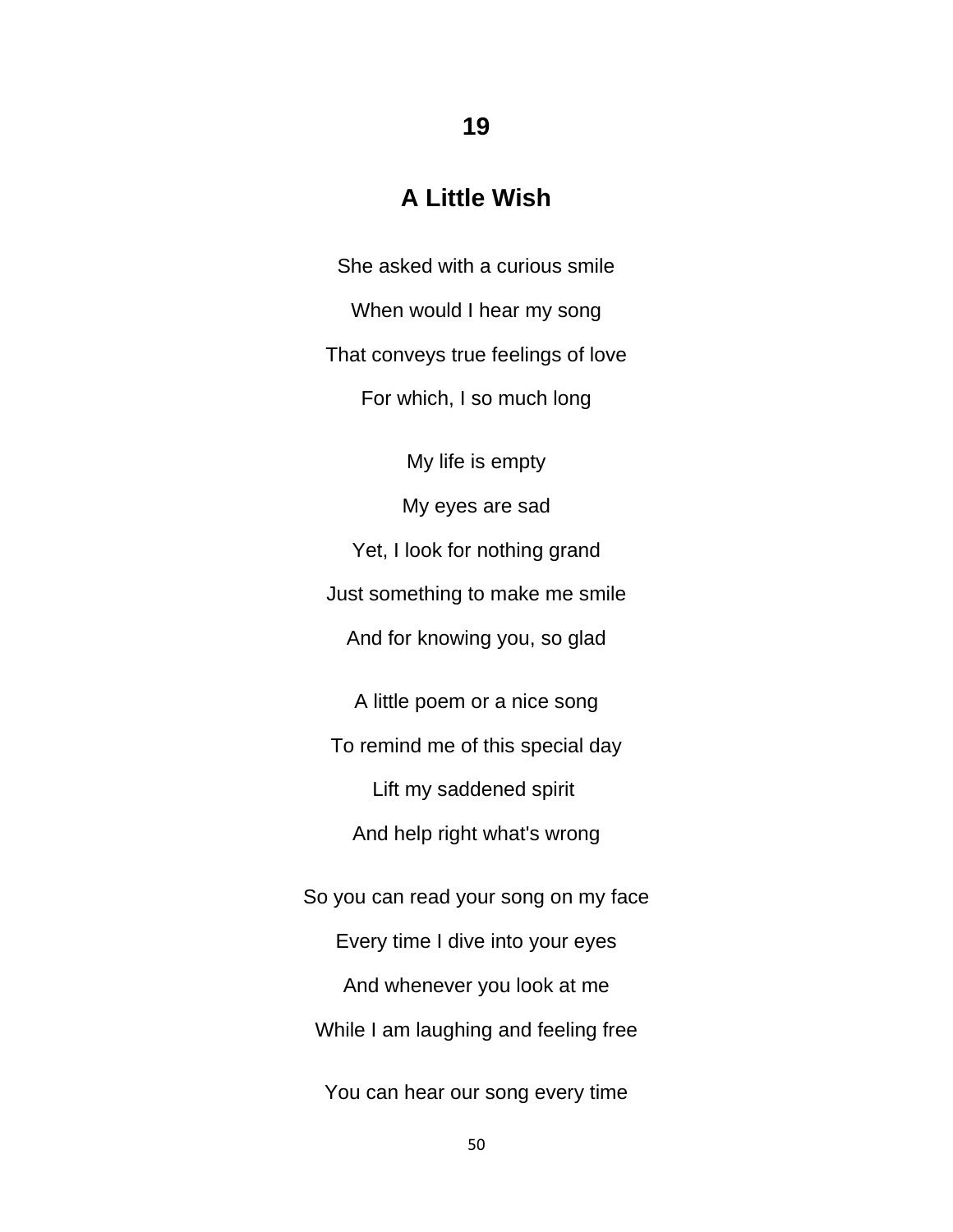You listen to my heartbeats race To embrace the love in you And secure for it a special place You can see love's image at midnight When the night is peaceful and right For lovers to kiss, embrace and dream And create memories nothing can erase You can feel the spirit of love in every place Where we spend time together Talking, laughing, dancing, singing, crying And planting seeds of love to live forever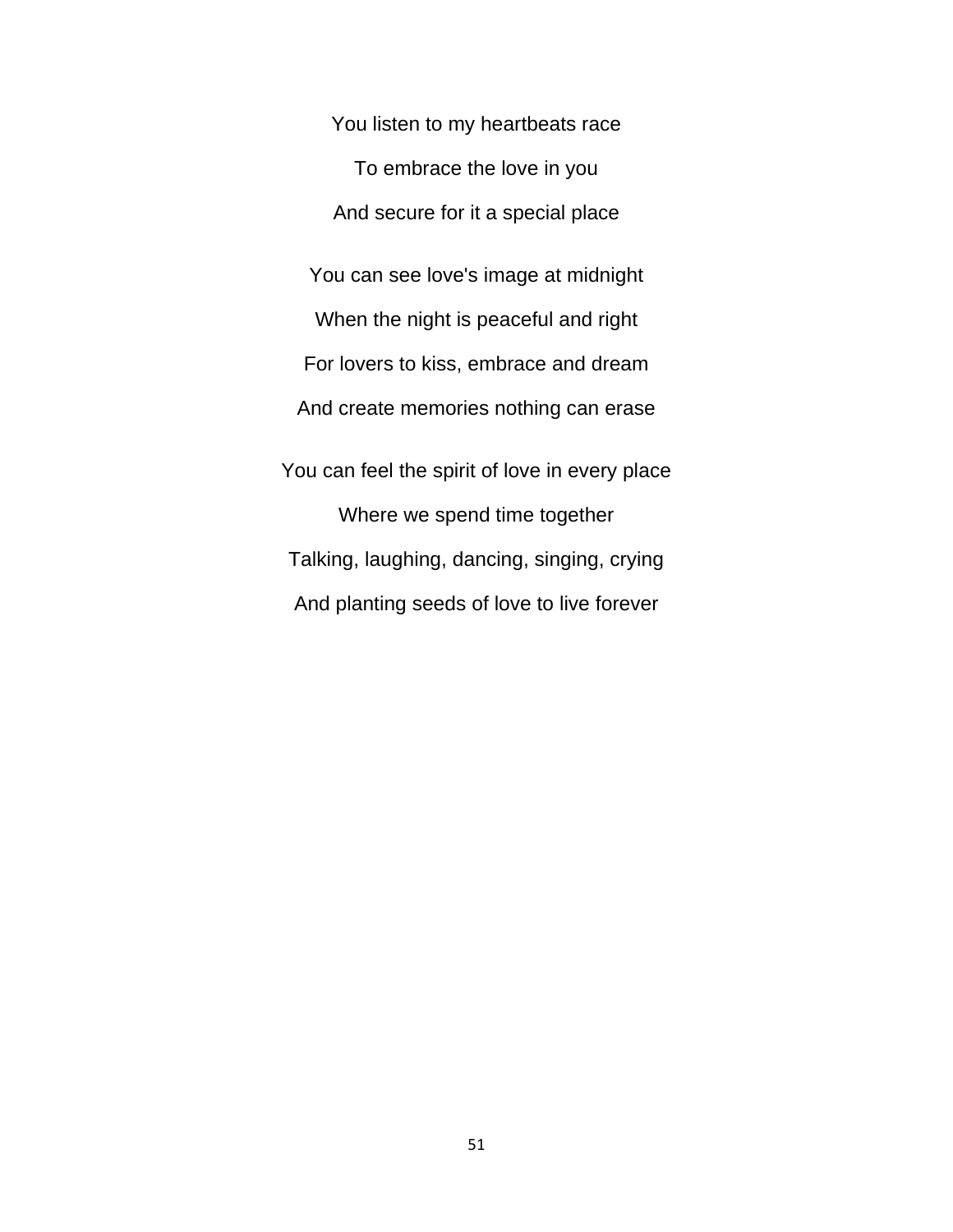# **Capitalism**

**20**

Capitalism has no face or place It is here, there, everywhere It walks and speaks without grace A shark looking for a little fish to swallow Capitalism is nothing but a devil's curse A machine to make money for the rich It destroys everything that stands in its way Respects no religion or faith Country, nationality, or race Ethics, morality, or space

Capitalism is a horrible creature It loves the green color of money It goes wherever money is seen Works hard to make every pocket clean And controls everyone's fate Your fate, my fate, the fate of the poor Even children who have no food on their plate Capitalism tries to collect every penny it sees Regardless of being ethical, wrong, or right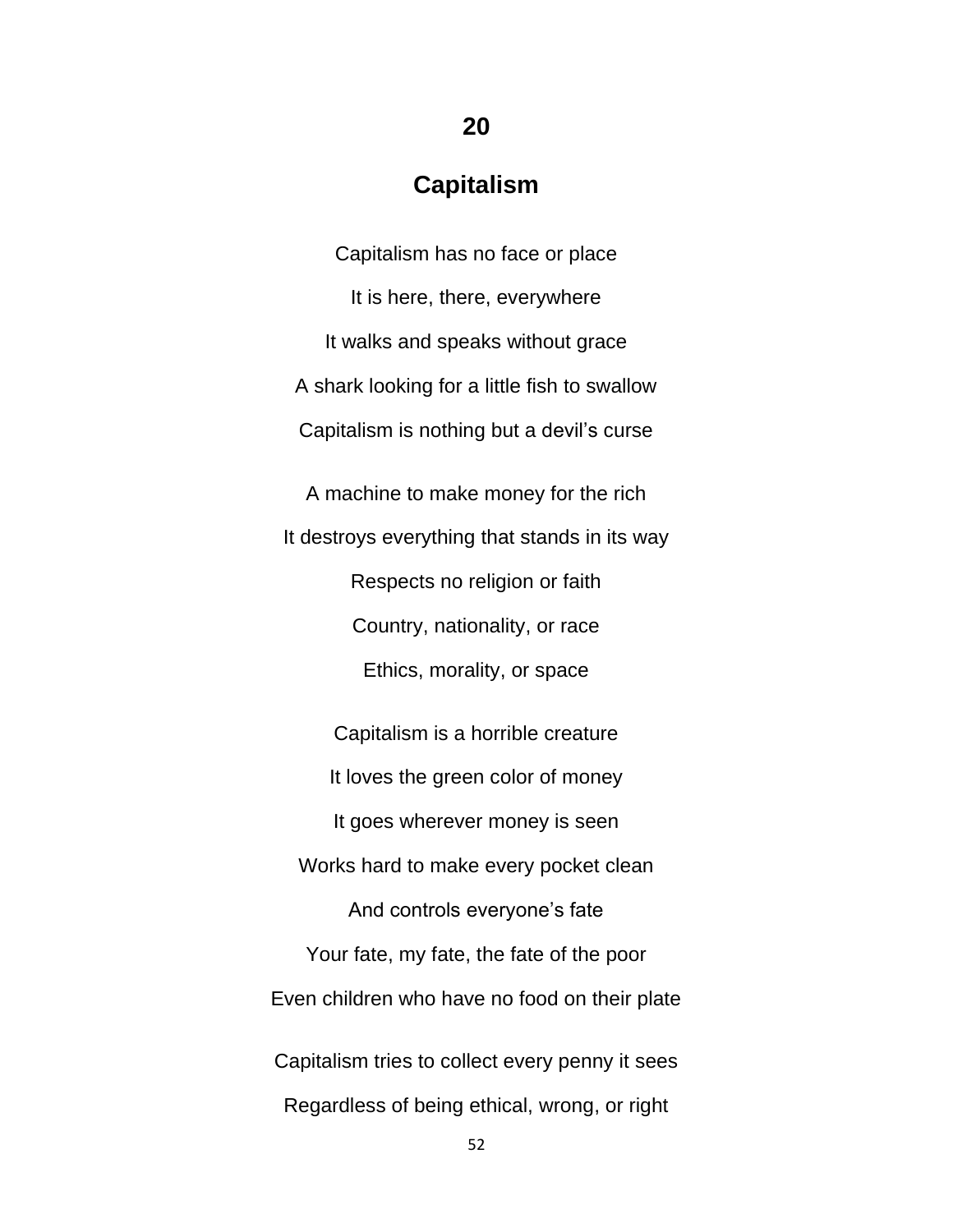It exploits the poor and cheats the bright And celebrates its crimes day and night Companies design their computers to cheat And train employees to manipulate and lie To make sure it wins every race So no nan, woman, young or old Lives in dignity and has a place

Companies insure their worker's lives And wish them speedy death To collect the bounty when they die As families ponder their fate and cry The death of an employee is a treat Capitalism celebrates as a feat

Capitalism is an existential threat Humanity must work hard to erase Before ethics die in our world Hope dies in our eyes No clean water is left to drink And we reach the end of the road Where no one has a living space To live free and walk with grace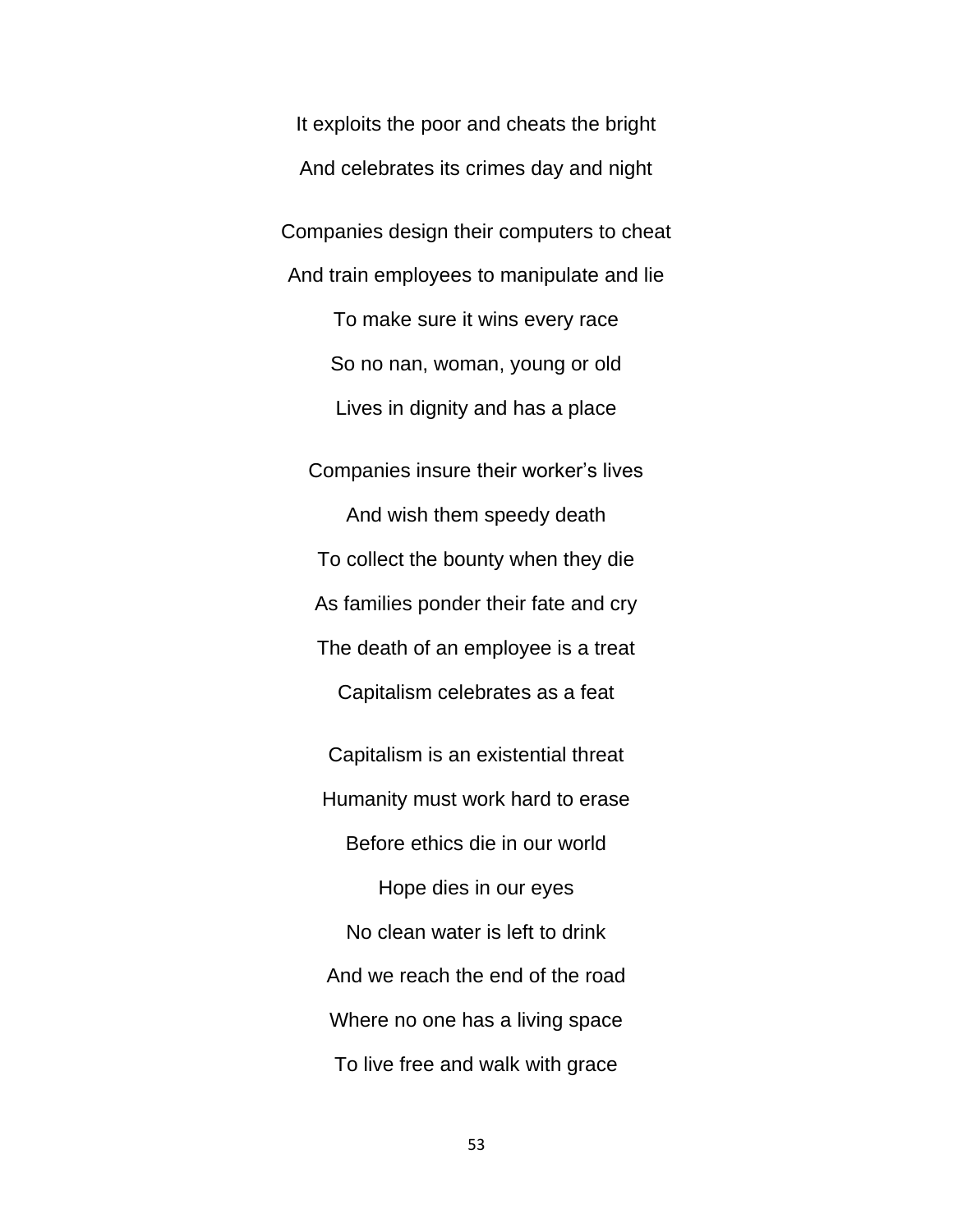### **Being Alone**

**21**

You seem to be living alone Wondering what to do with your life You might think this is not true Yes, each one has many friends While being a member of a crew However, you need to know Life is a commercial Ship sailing It travels around the world Carrying many people onboard In the right hand, it holds a red flower In the left hand, it holds an old sword However, Life is mind, body, and soul Slave, lord, good, bad, coward, and bold Believers and atheists Saints and sinful whores The life ship is so arrogant it cares for no one but since it has a life of its won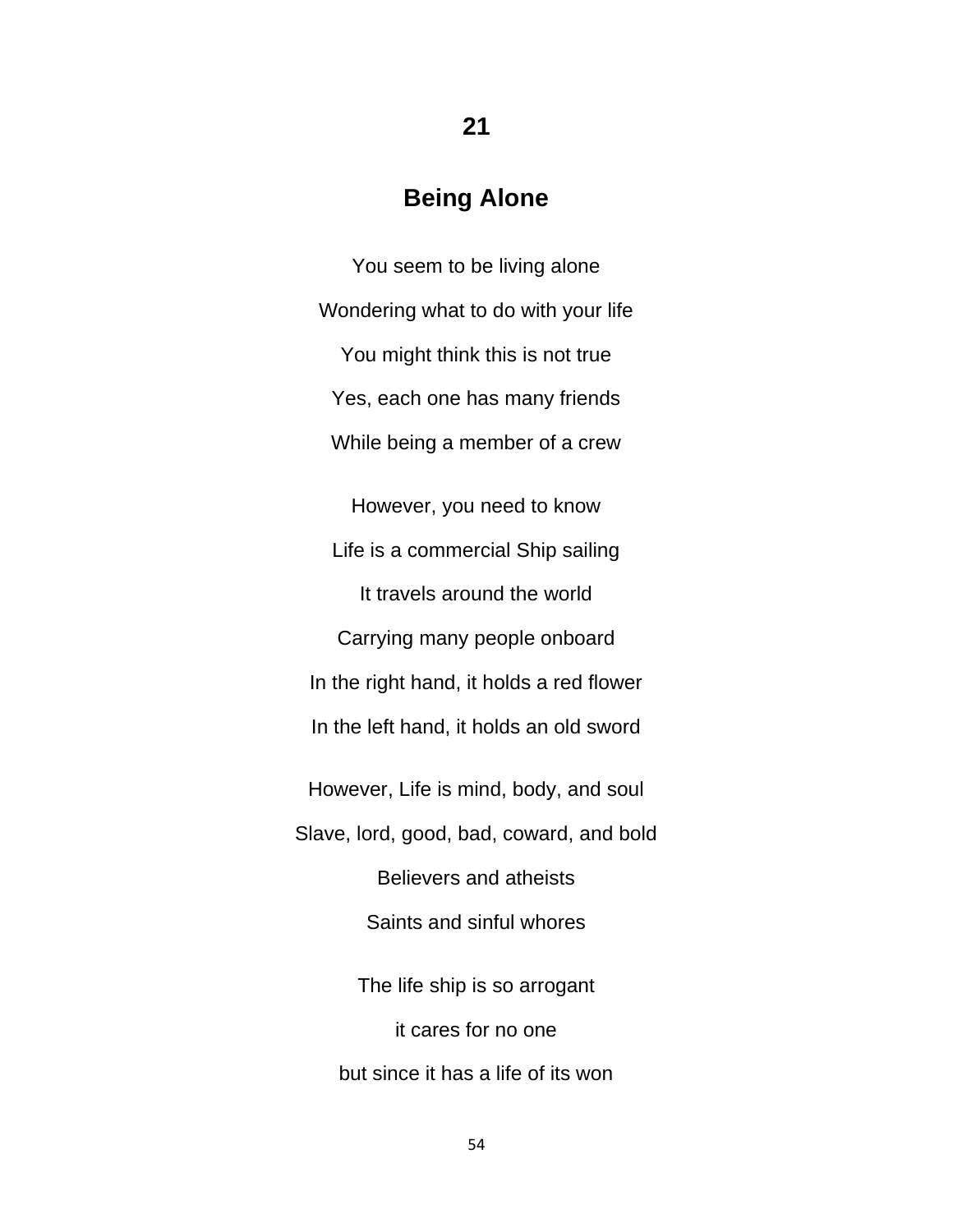It cannot stay viable for long

Unless it carries us all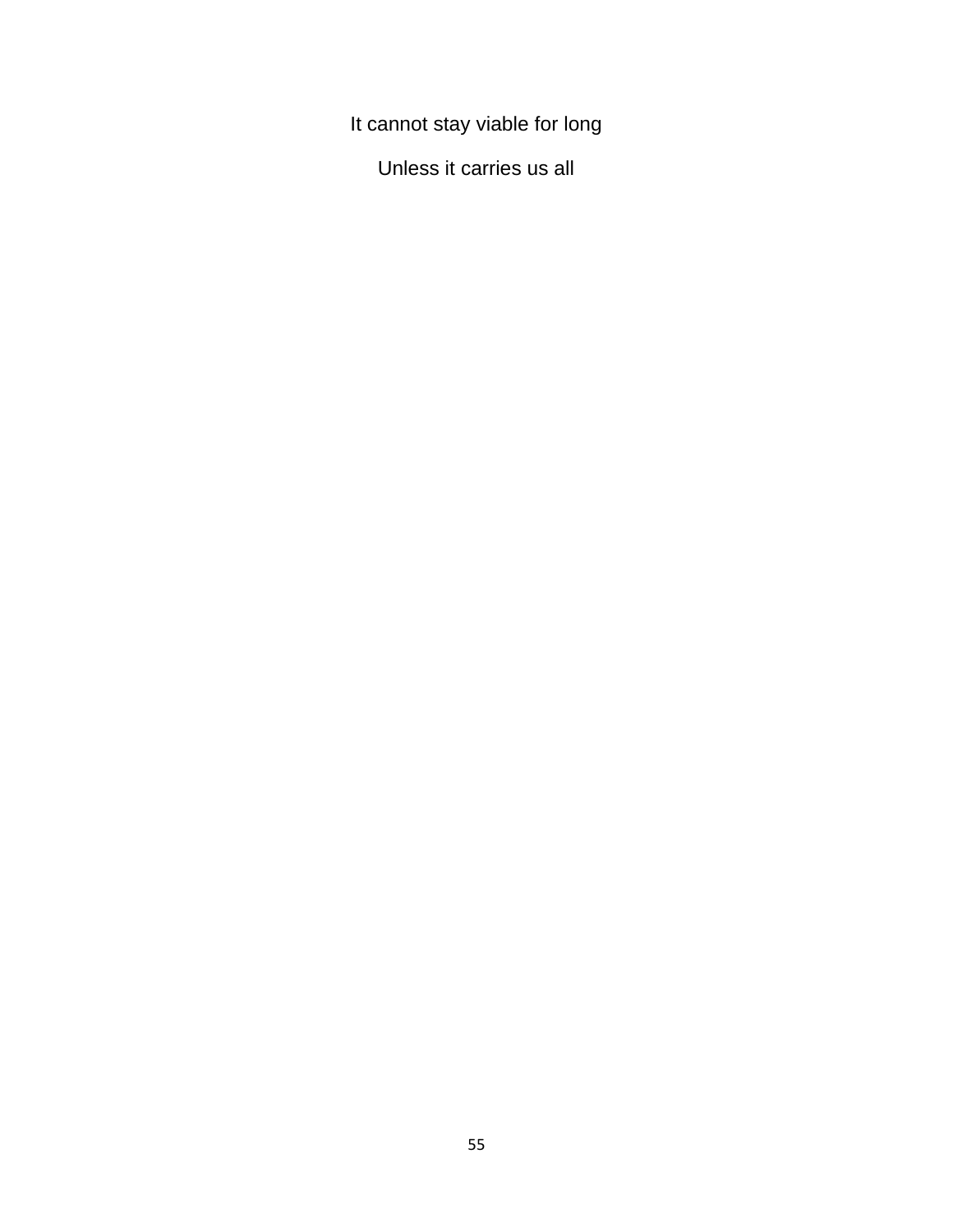### **Celebrating Life**

I called Regina to ask if the rumor is true And if there is anything I could do If Manfred will be retiring soon And colleagues are planning a farewell party To be attended by his friends of who's who And if I could get an invitation too

Yes, Regina said, it is sadly true This is Manfred's way of orchestrating a coup Colleagues are conspiring too They plan to have a surprise party And Martina is the ringleader of the countercoup But you do not need to worry, my dear

A party is not a party without you Yes, Manfred is leaving, but not going away His heart is here with us to forever stay

So tell us, Manfred, what we should do When we arrive at the airport exhausted Looking for an old face of a dear friend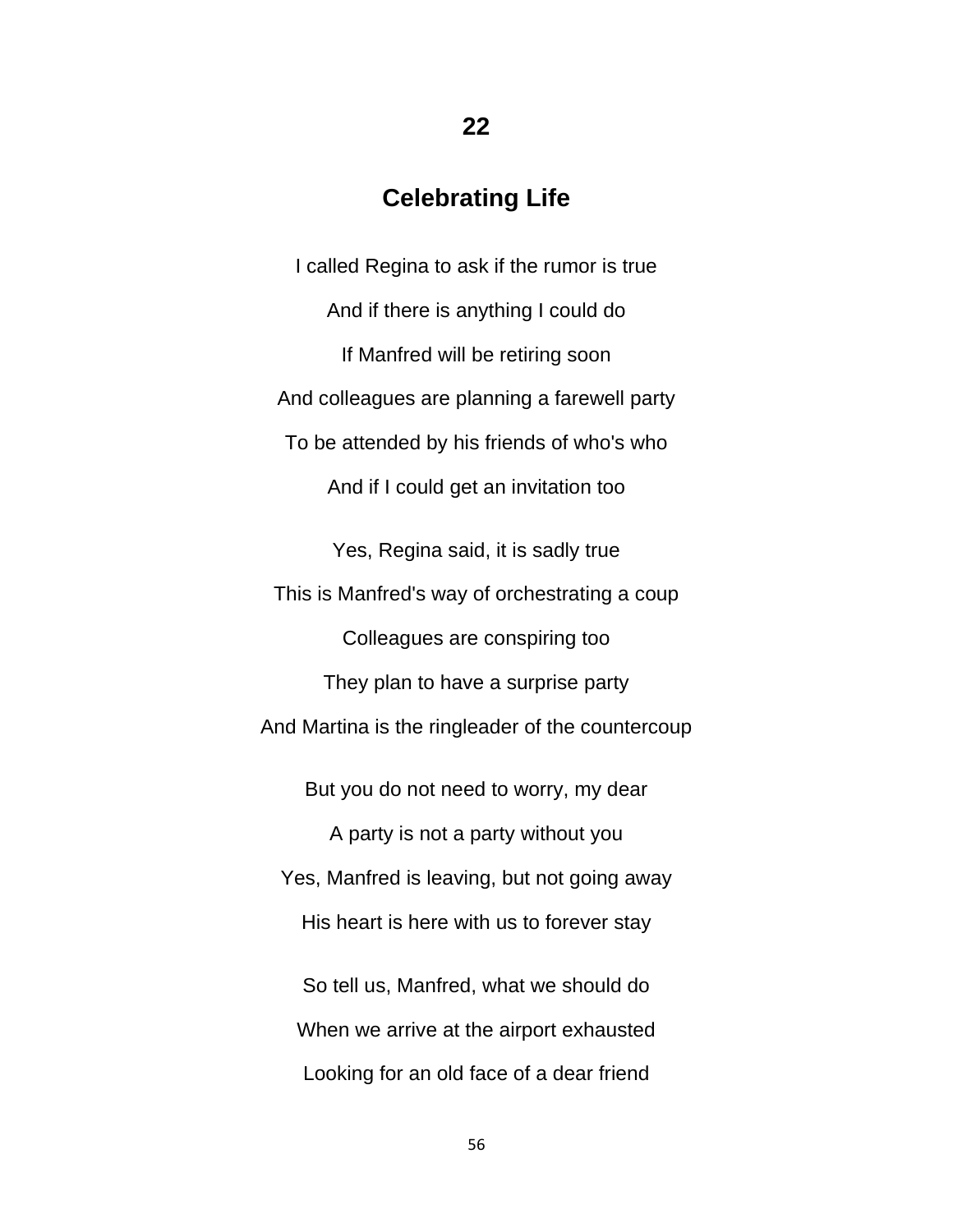Standing tall with hair flirting with the wind To say hello, smile, and calm our fear After a torturous trip across the hemisphere

Manfred is a gentleman, he asks you politely to wait But a gentleman is never late for a date A true German who appreciates the value of time Would not waste a minute and commit a crime He takes you from a lecture to a meeting to an interview And makes you feel, you are one of the chosen few

Manfred made my German nomadic tours a fairytale Visiting cities and romantic hamlets everywhere Meeting great minds of the young and old And making friends for life here and there A story of true love to cherish and share

We know you are leaving to enjoy life Travel, teach, read and write memoirs Stories that teach others valuable things And make all of us proud to be your friends

We know it is time for you to say goodbye It is a celebration, no one needs to cry Leaving a work of love isn't insane It is getting free to fall in love again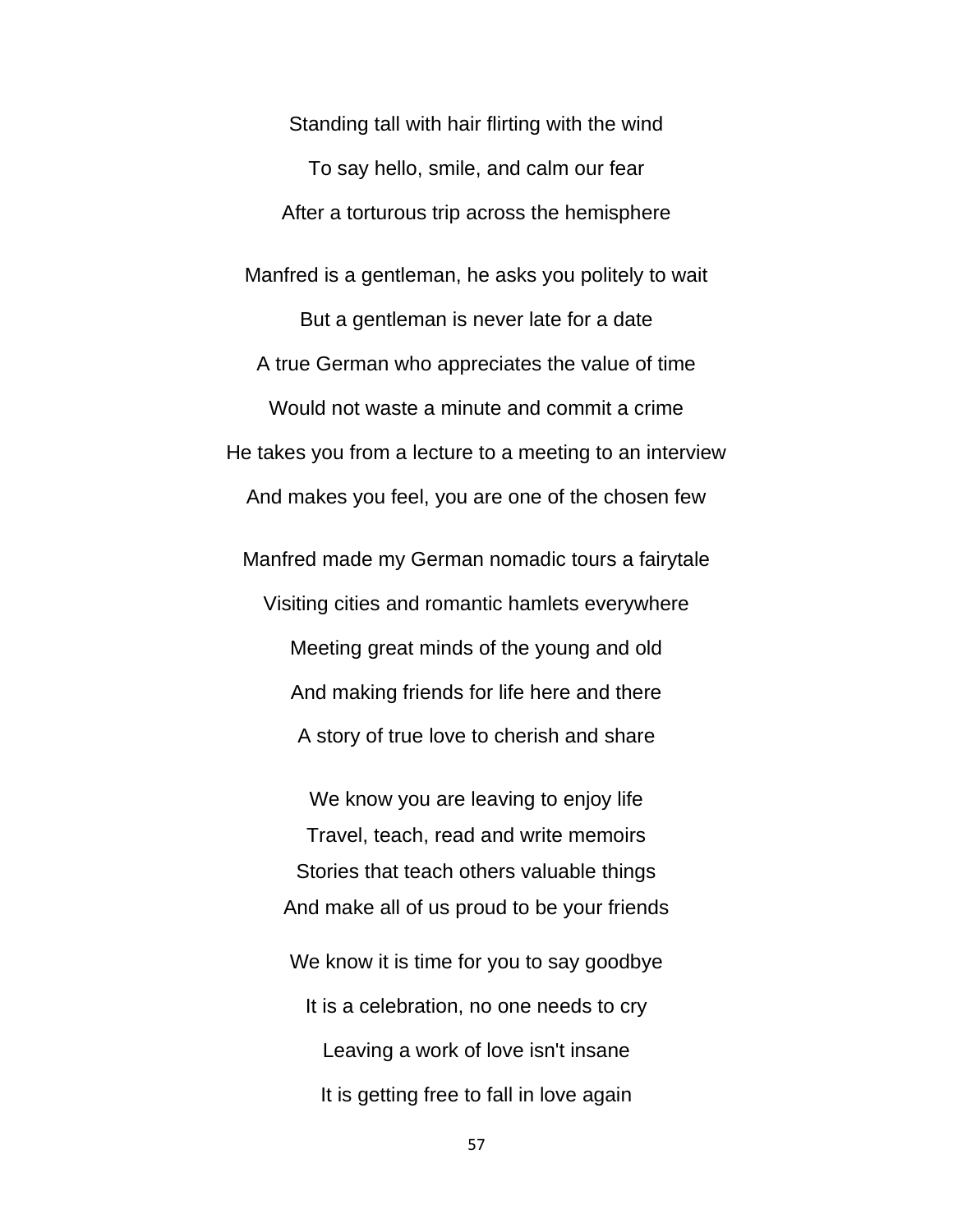We will miss you Manfred so much Miss your warm smile and touching touch You are a part of our love for what we do So please try to stay in touch Love, my friend, can never be too much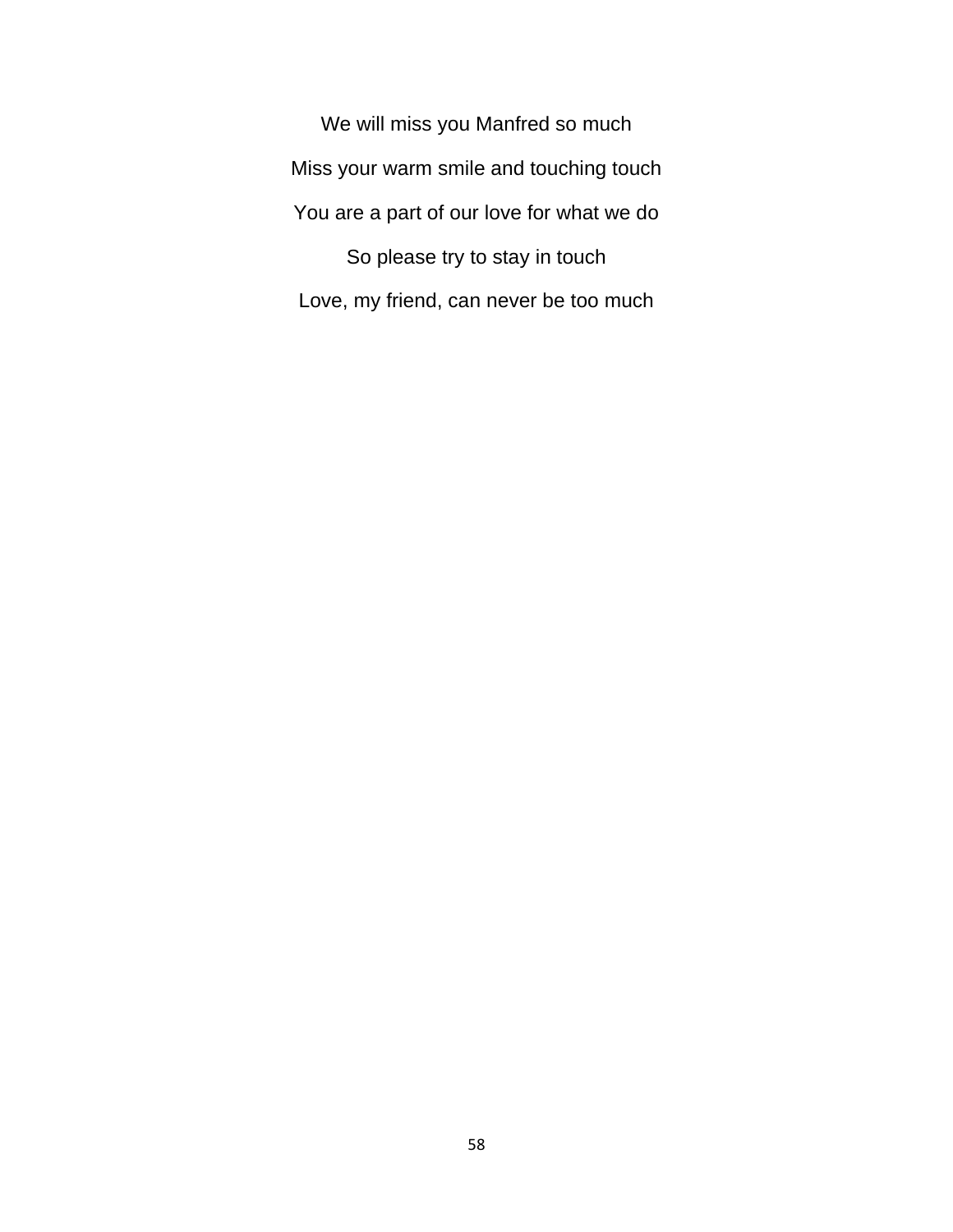## **Beyond Memories**

**23**

You came into my life And made life so exciting Brought me the love of a lifetime And made my days beautiful and shining

Skies are blue and smiling Trees are green and whispering Flowers are red and enchanting Butterflies are colorful and spying And birds are singing and dancing

Look into my eyes and see How tears are running but smiling Listen to my heart pounding Fearful of losing the love of a lifetime The inspiration that was forever hiding

You came into my life And made me so happy Gave me memorable memories And made life so exciting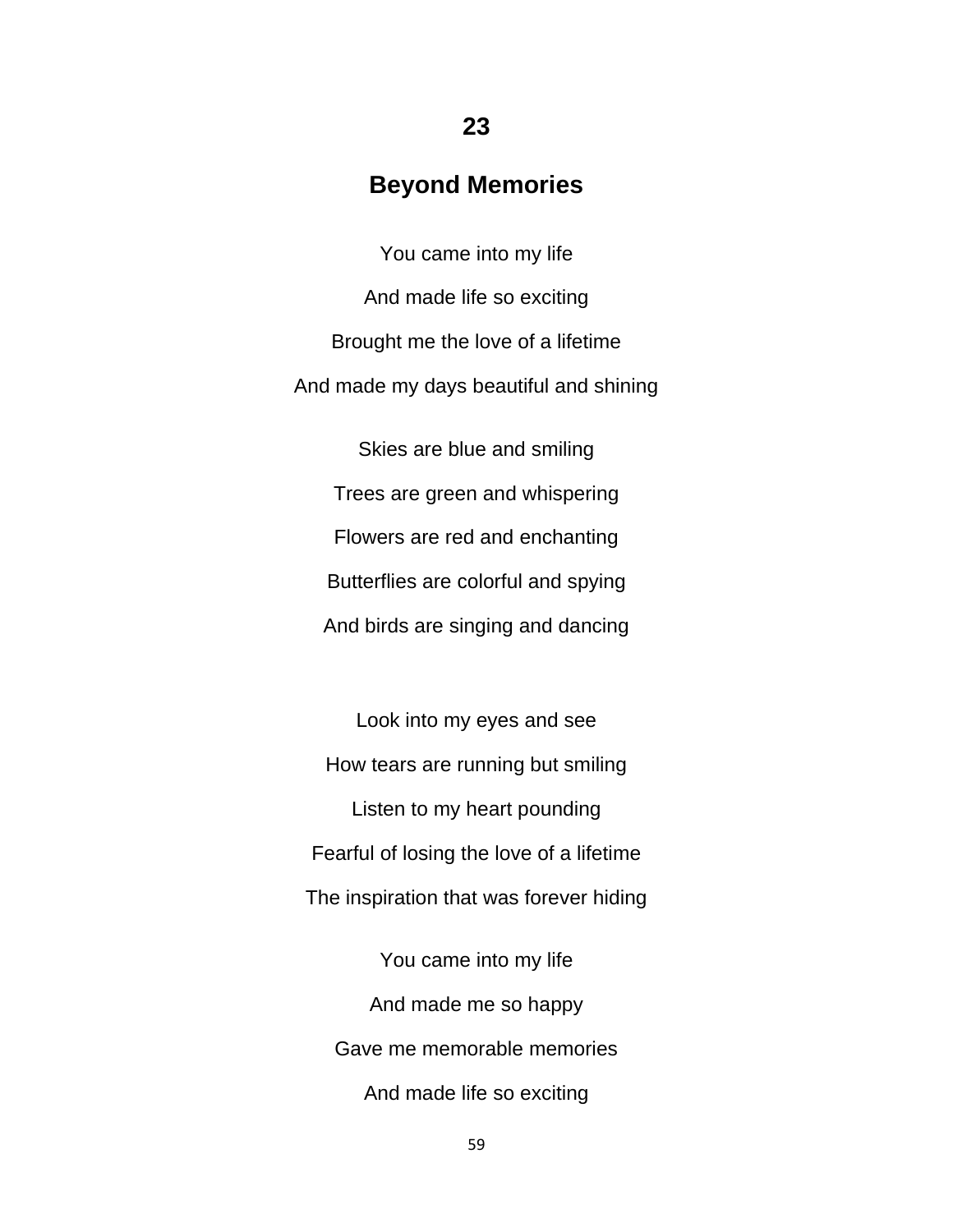I know it is time for you to go Because life is short for a true love And one love is too short for a full life And we must keep marching

You know I must also go

Write and keep on writing

So memories can last

And keep on shining

Some are happy

Some are sad

And many are spoiled

They cannot stop whining

When our grandchildren are grown

They will read our memories

Feel a touch of the old days

And say how enchanting

Start wondering and asking

About us and the old days

Smile, marvel, and think deeply

And keep on learning

The past is never past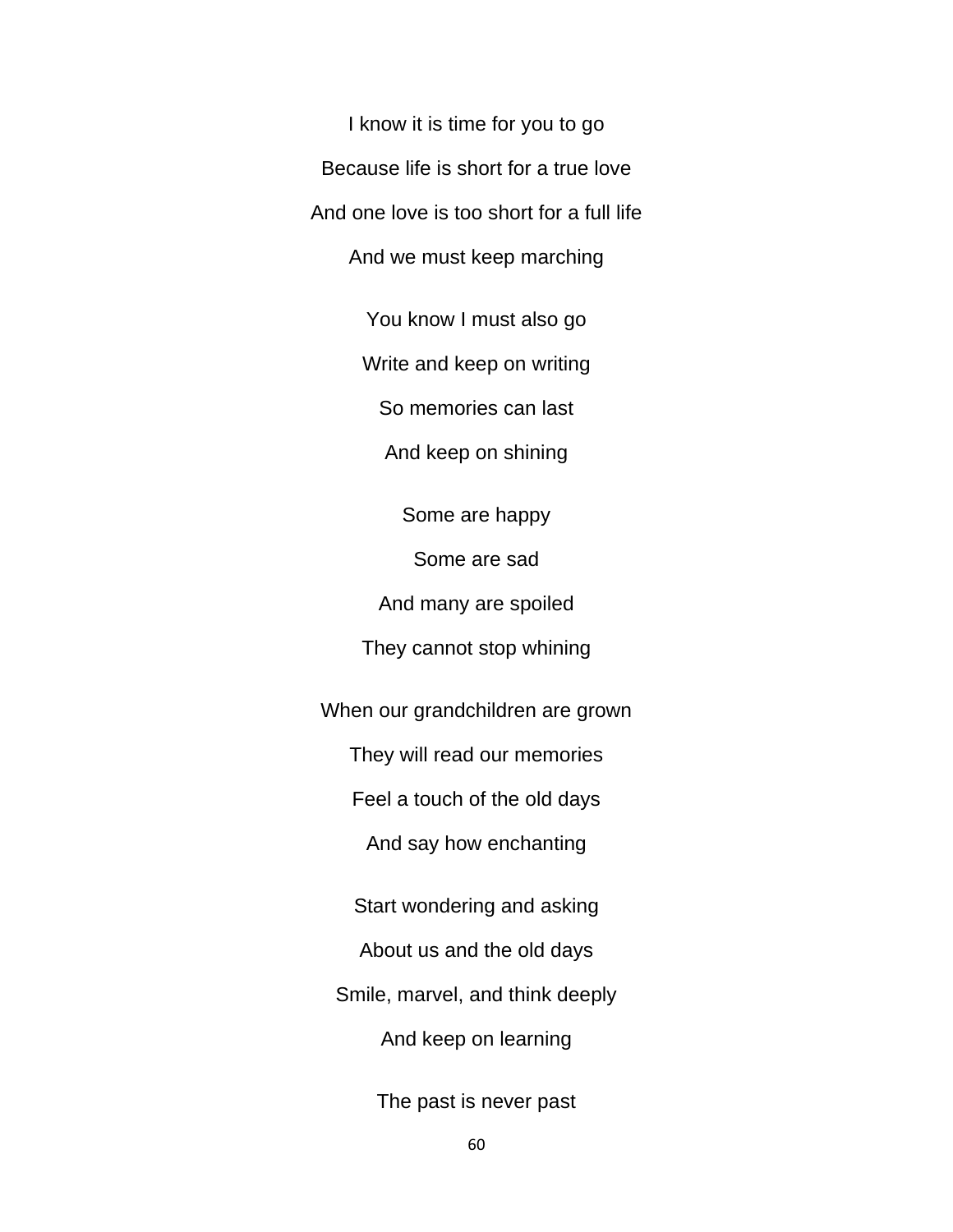When memories are written

They'll be lived by others

And keep on sparkling

Memories of love live so long

They are forever lasting

Entice others to read and write

And never stop enticing

O' memories, come back to me I love your times I love your eyes You stole my heart But made me so wise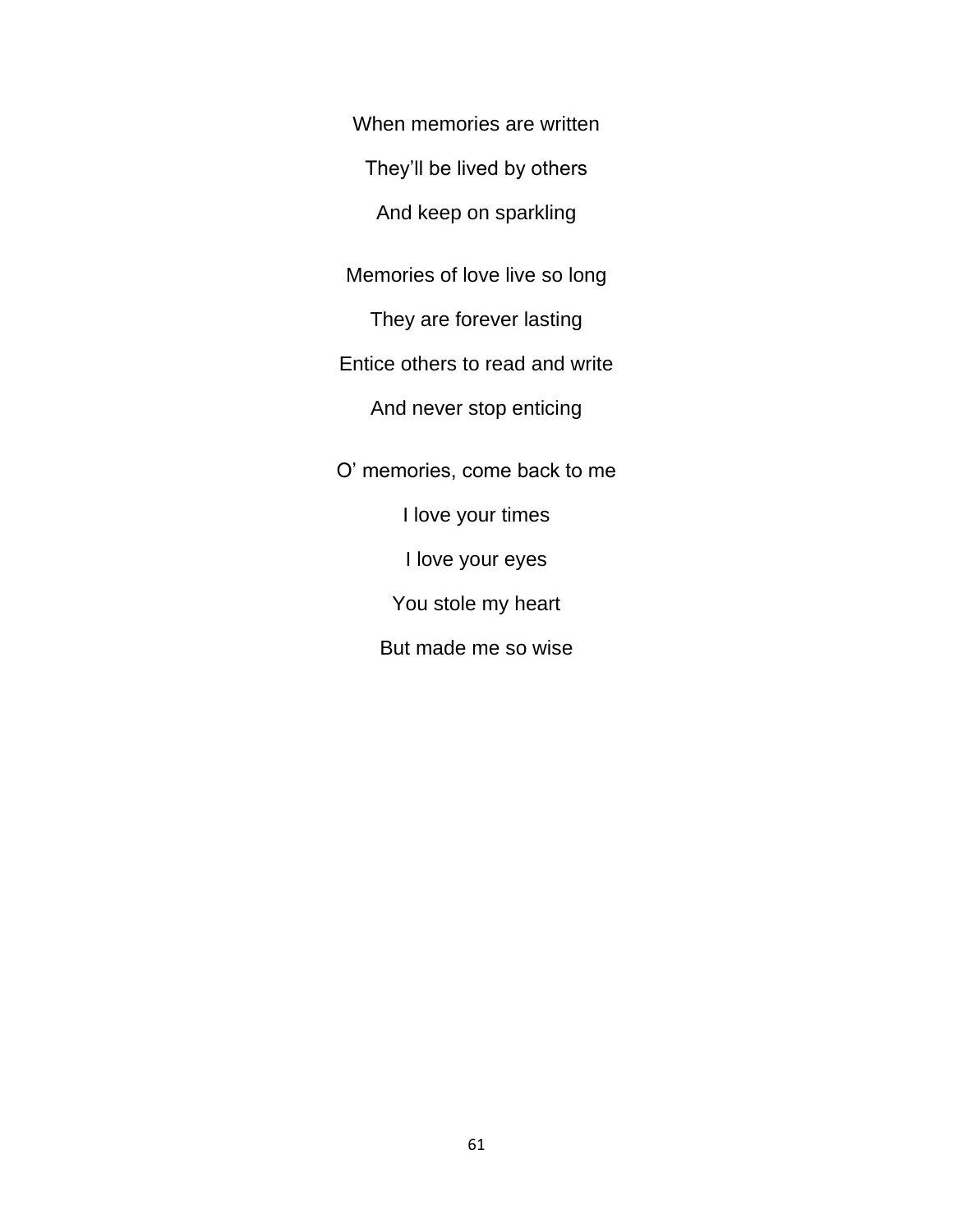#### **A Wishful Dream**

I have a wishful dream To spend one day in the royal castle Alone, with her majesty the queen Follow her like her little shadow And her big, overblown ego Without being heard or seen

Watch her sleeping, walking, and dancing Listen to her singing, yawning, and laughing Crying like a baby, screaming in her dream Standing naked in front of her mirror Hiding behind brick walls and a mental screen

Watch her as she wears her eyelashes and perfume Putting on a royal dress, a crown, and a serious look A queen must be seen elegant, but rather mean Follow her to the balcony as she greets her admirers Laugh as she waves her hands and people scream Imagination is a beautiful dream never to be seen

Fly to the shantytown hiding in the castle's shadow Share an intimate evening with my favorite queen A woman unashamed to be seen naked, but not mean Eat, drink, read poetry, hug, kiss, and make love And steal a magical night from Scheherazade's dream

Walk along the banks of an ancient river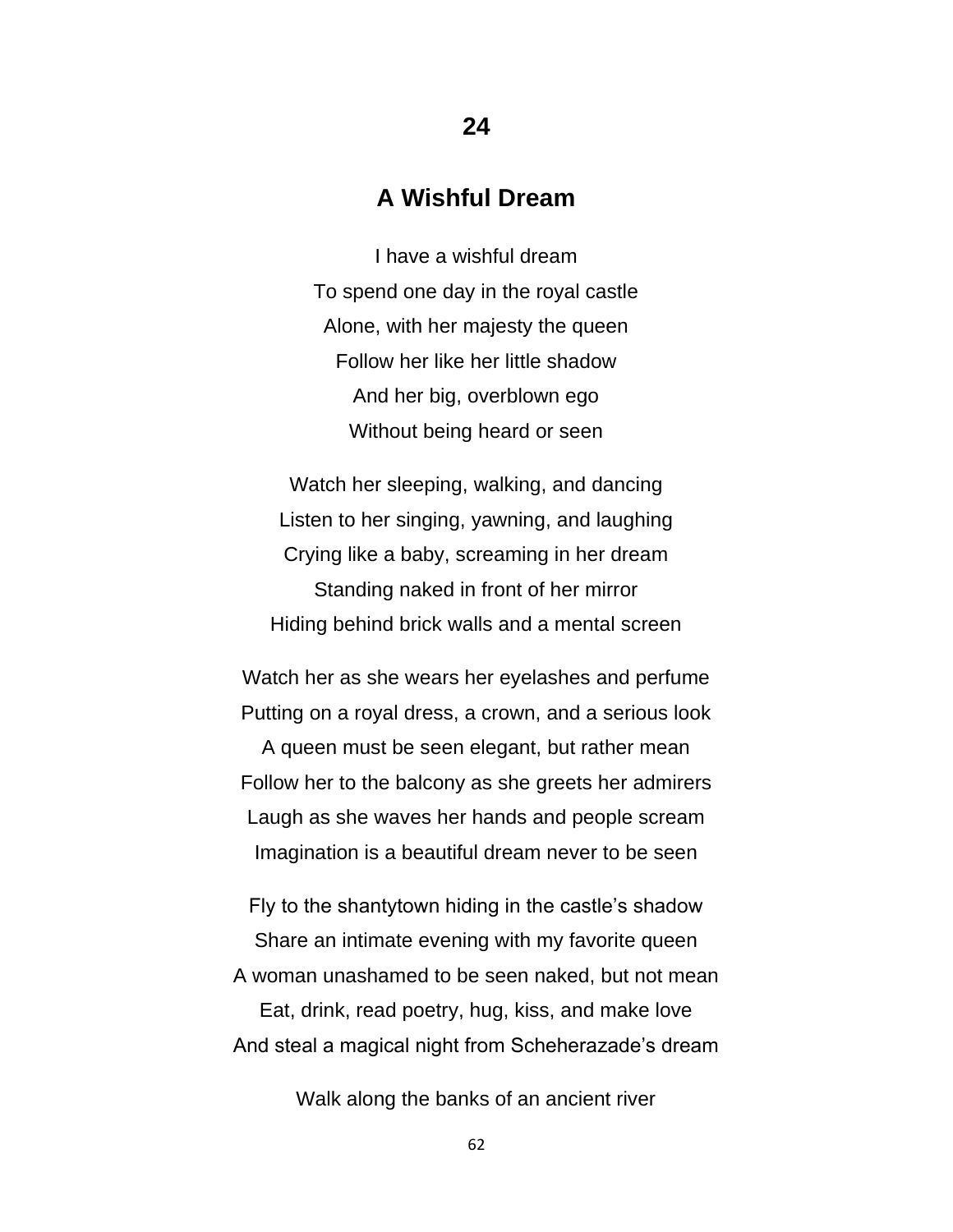Where ducks swim up and down the stream Climb the top of a wooded mountain Sit, think, contemplate and write a poem Listen to nature's music and forever dream

Walk barefooted in forests and deserts Listen to love birds sing and dance Watch wild animals play the game of life Make passionate love and freely scream

Follow farmers as they pick yellow flowers and sing Stop to admire a woman hiding behind her donkey Protecting herself from the eye of the sun Using the donkey's shadow for a screen

Watch taxies rush, trains run, planes roar Boys peddle worry beads, traders make dirty deals Listen to mothers read stories to their children As babies cry for attention and scream

Follow lovers as they swim in the old river Enjoy the sunshine on sandy beaches And do whatever they wish in between Look at the blue skies and wonder why So many people miss living life like a dream

Embrace life and sail with the wind Travel up and down every willing stream Learn, teach, succeed, fail, and rise again And be the envy of king and queen

Never mind wearing an old dirty shirt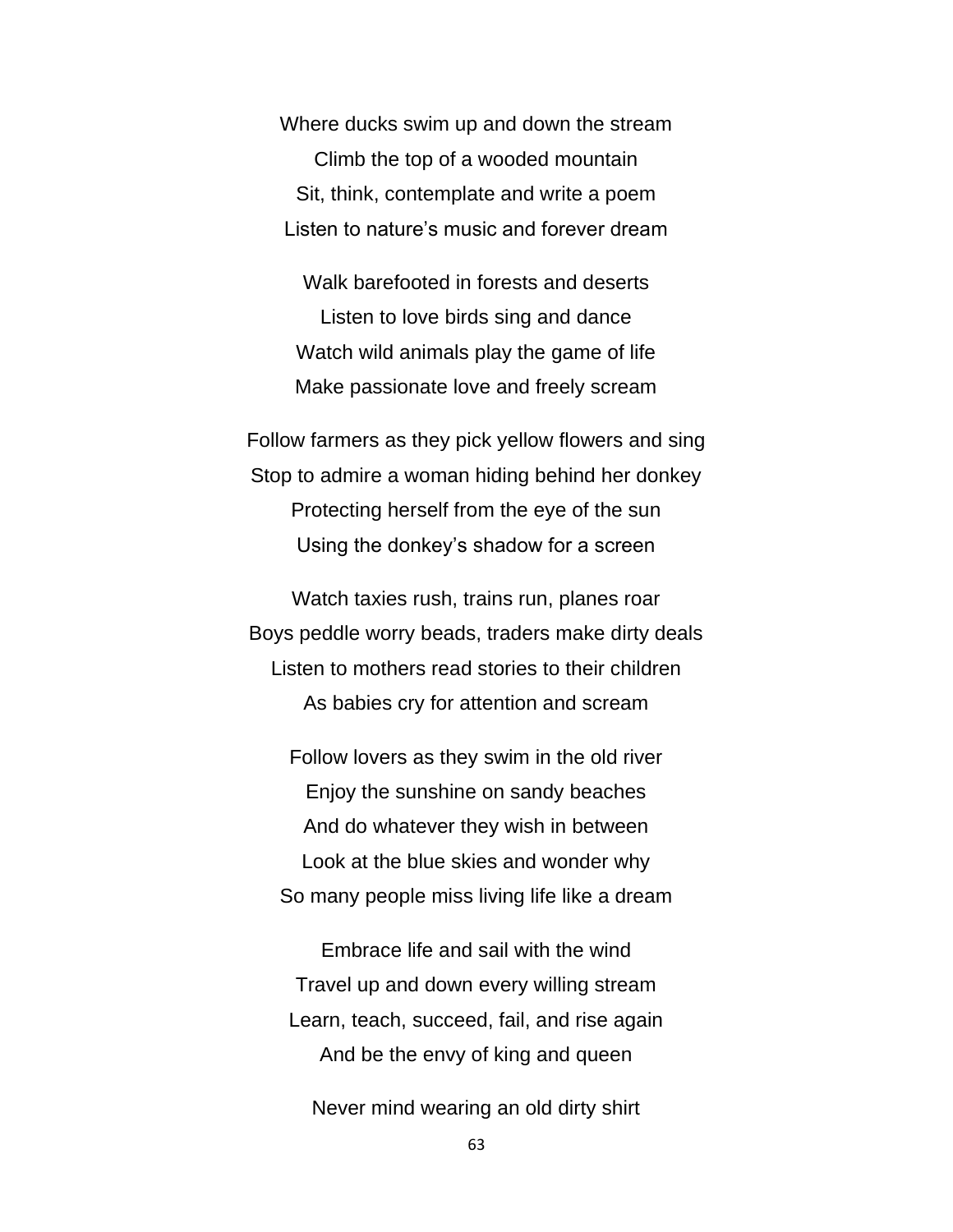A pair of worn socks and shoes So long as the mind is clear The heart is beating and pure And the conscience is clean

Walk along the memory lane and think How to be every young man's hero And every beautiful woman's dream The man she lives to meet and love And be forever his heavenly queen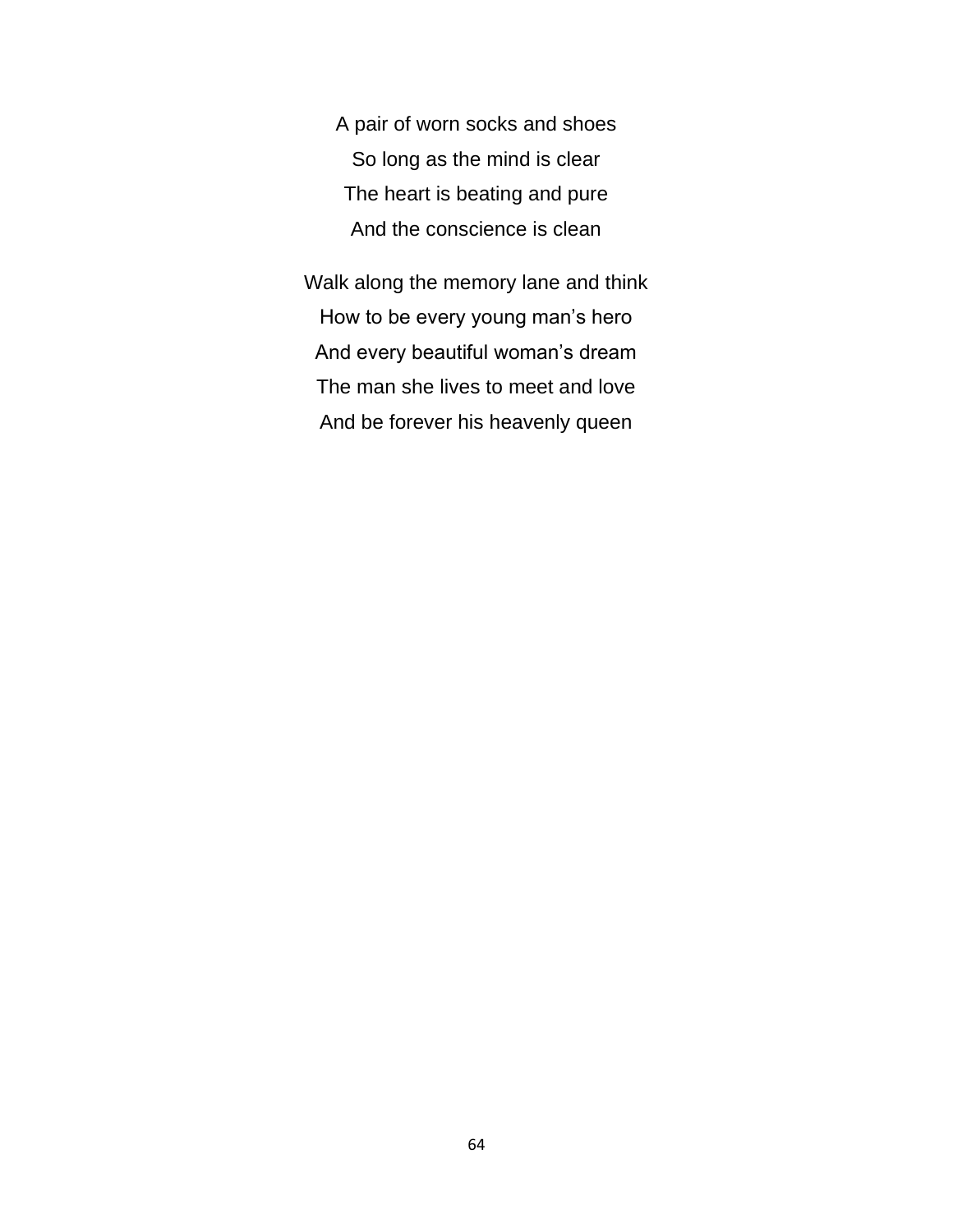## **On the road to nowhere**

**25**

Running, running everywhere From here to there to nowhere Running night and day Without knowing Where to go, where to stay A dispossessed refugee Deprived of home and land Must flee war and hide Keep looking for a safe place A make-believe homeland Holding hand in hand Young and old are walking One eye on the road ahead The other on what left behind Moving from cave to cave Valley to valley Camp to camp Across mountains of snow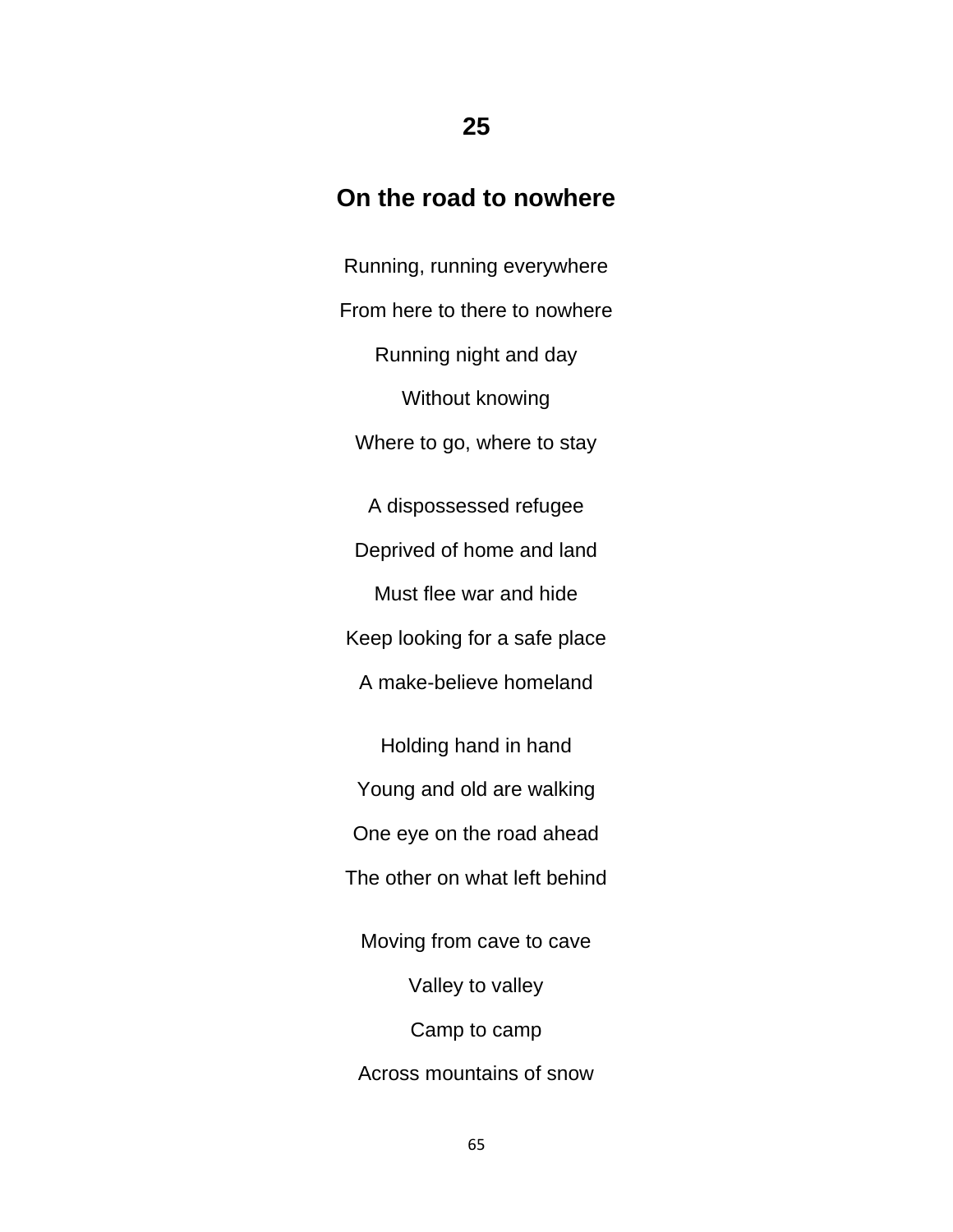And oceans of mud and sand

Bodies are tired

Eyes are tired

And souls are deeply sad

He lived in the East and West

In the North and South

In large crowded cities

Charming little villages

Sleepy hamlets tucked in mountains

And lakes with imported sand

Losing childhood innocence

And missing friends left behind

Flying in planes Riding on trains

Sailing on boats and ships

Traveling from land to land

Feeling at times happy

But often deeply sad

Unable to regain peace of mind He kept searching for a people Open-minded and kind To listen to his agonizing story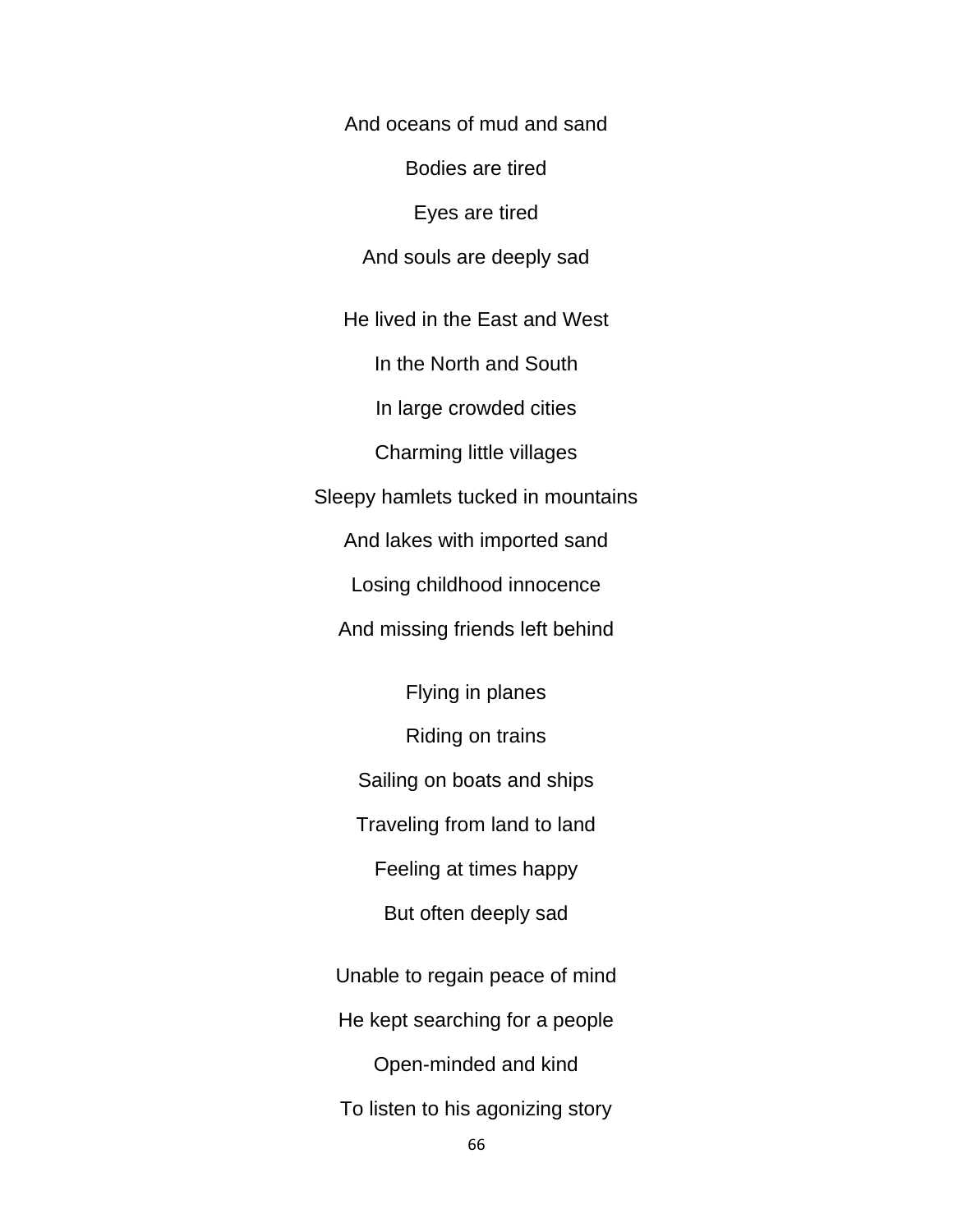Give him another chance Rebuild his shattered life Free his children from fear And tortured memories that bind

The soul is getting angry Unable to accept or understand Why it should forever be a stranger No matter where it goes or land

The body is getting exhausted It can no longer enjoy the ride The brain is feeling the pressure To keep records of a twisted journey Colored with agony and pride Before memories get too old And get buried deep in the sand And history forgets the life he had

Soon the body will die Without a whisper or cry It does not matter how or where Strangers have no right to question fate In foreign lands, they may love or hate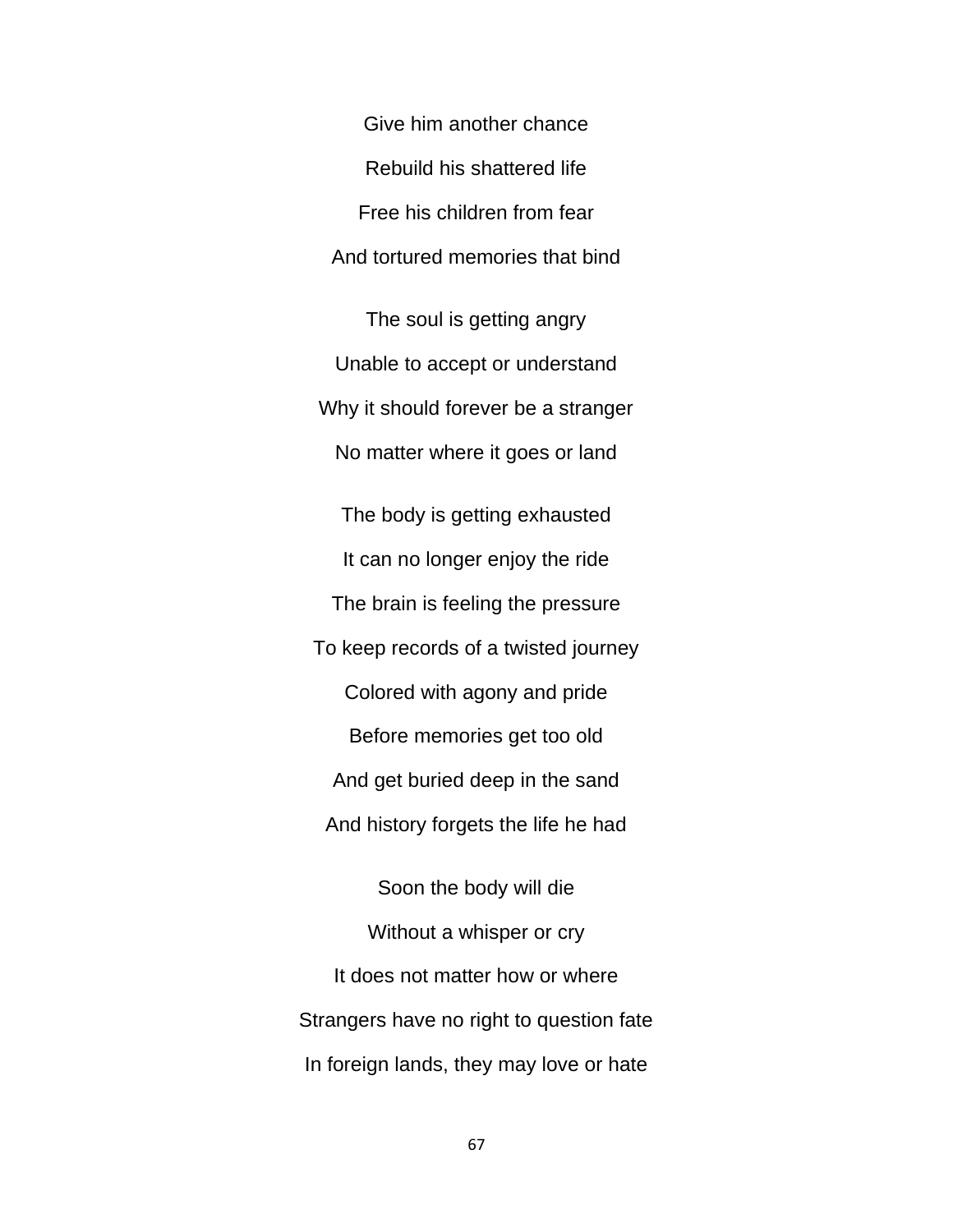Worms will multiply eating the flesh Transforming it into natural fertilizer To enrich the soil of abandoned fields So wildflowers could grow and bloom And the sunflower shines like a little moon

> The soul will resume wandering Flying across turbulent oceans And serene dunes of sand Promoting peace and justice Freedom and liberty The sharing of love And the love of the land Blessing the good Forgiving the bad Unifying people across cultures Religions, colors, and regions Building brick by brick Land after land A dream that renews life

> > A happy, peaceful living

In a shared homeland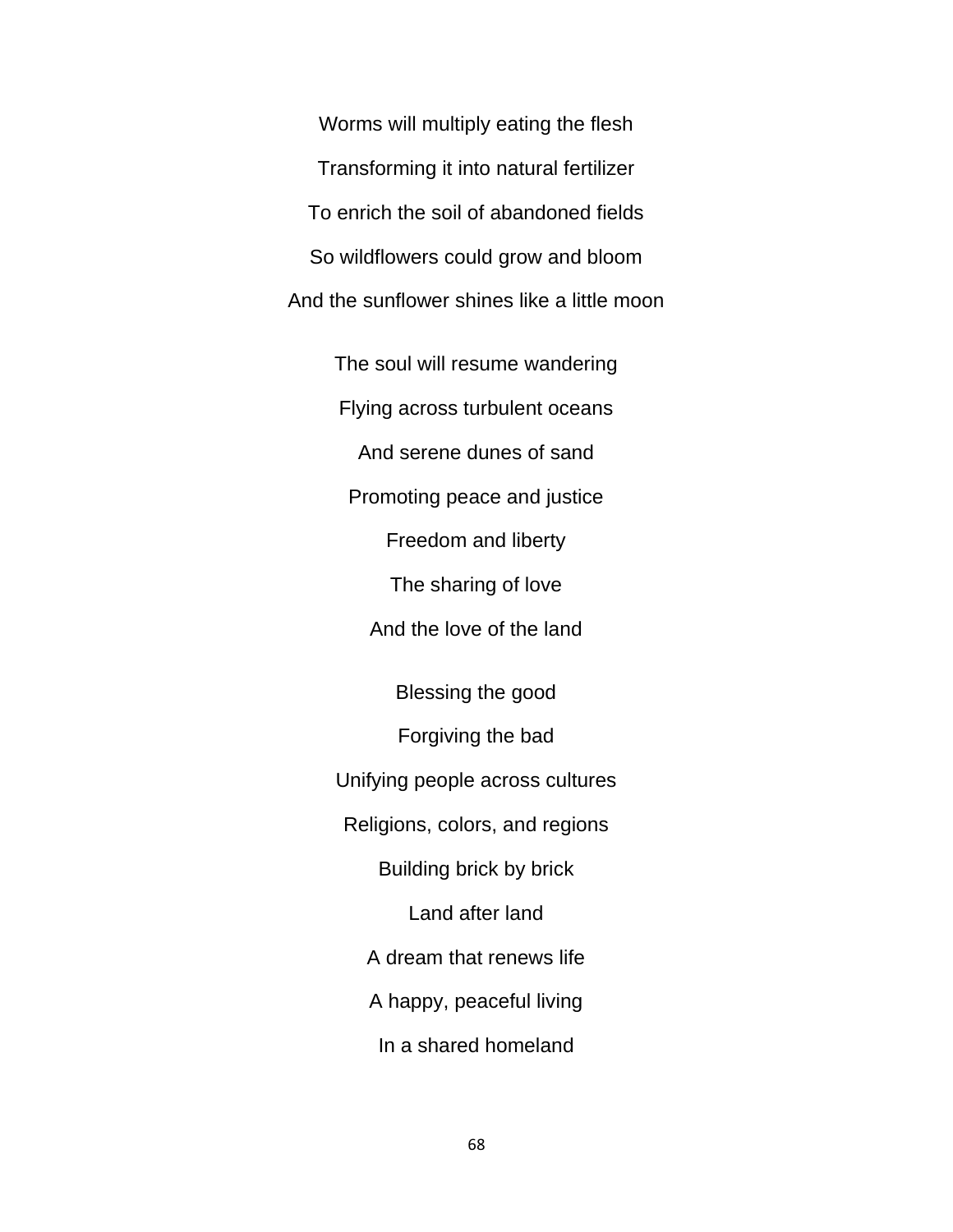## **Cat and Rat**

**26**

Putting a cowboy hat on the head of a cat Creates a confused and terrified cat Unable to recognize left from right Carrying a gun for the sake of shooting rats Is an insane act In a world that has more rats than cats

The fat cat with a cowboy hat Sees a little rat and says what is that? This makes the rat jump and laugh The cat gets scared and starts crying Screaming for help to get rid of the hat And the terrifying little rat

Some animals cheer the little happy rat Others cry for the helpless cat with a hat Since no one knows the facts Everyone starts wondering Who is wrong and who is right And slowly everyone gets confused And become part of a senseless act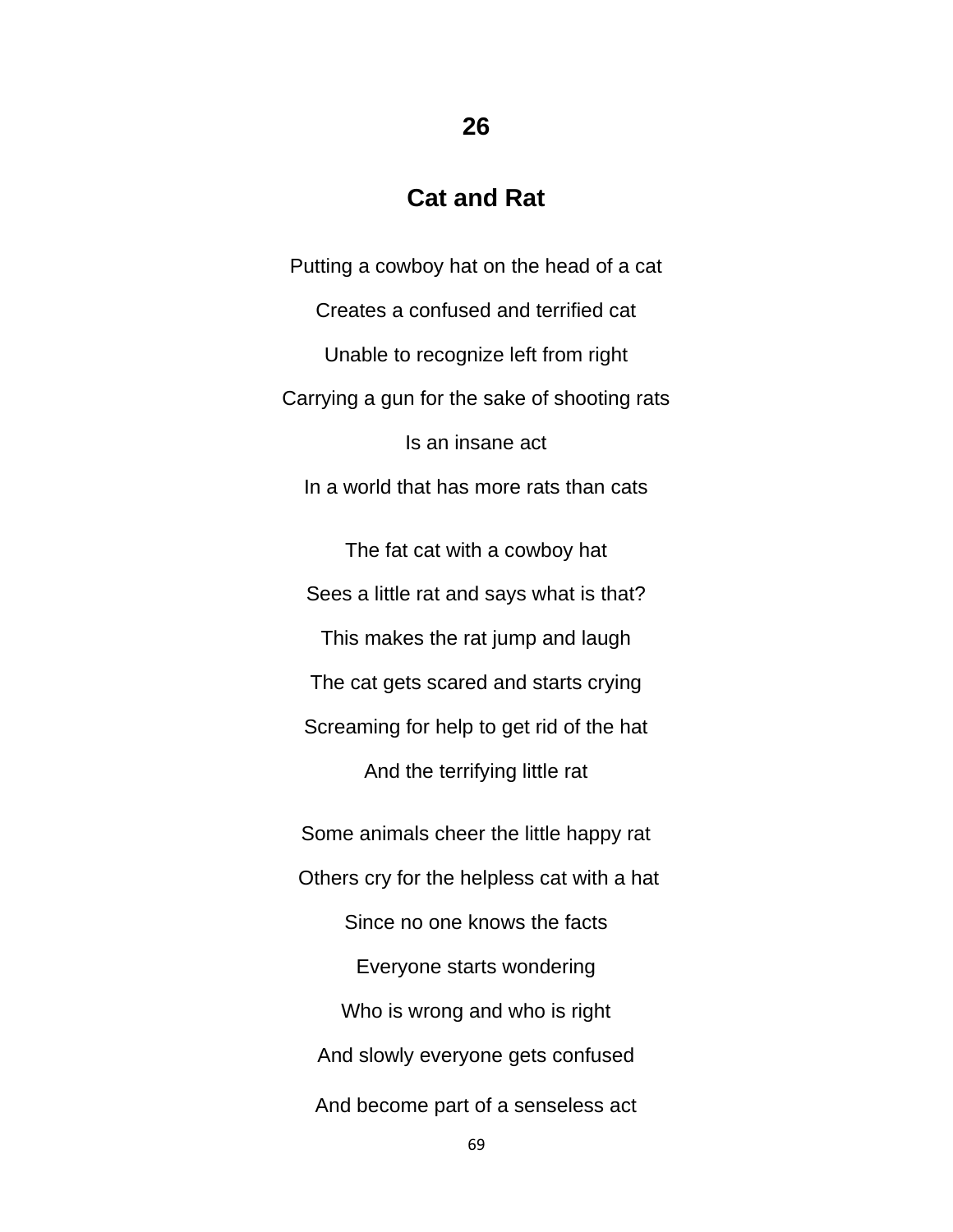#### **27**

#### **Fate**

As my parents waited all night I waited patiently to see the light They were hoping to have a baby boy They got their wish without a fight

As the sun opened its beautiful eyes The big bang whispered in the house Life is being born in a little naughty boy Birds began to jump, sing and dance

As I came to life smiling and crying A thunderous storm arrived suddenly The spirit of autumn came to baptize me And tell me that all people are born free

Autumn is the time of all times It shows us the many faces of life As it lives all seasons in a single day And all times in a single life

With the sunshine, you enjoy the breeze of spring In the afternoon, you feel the heat of summer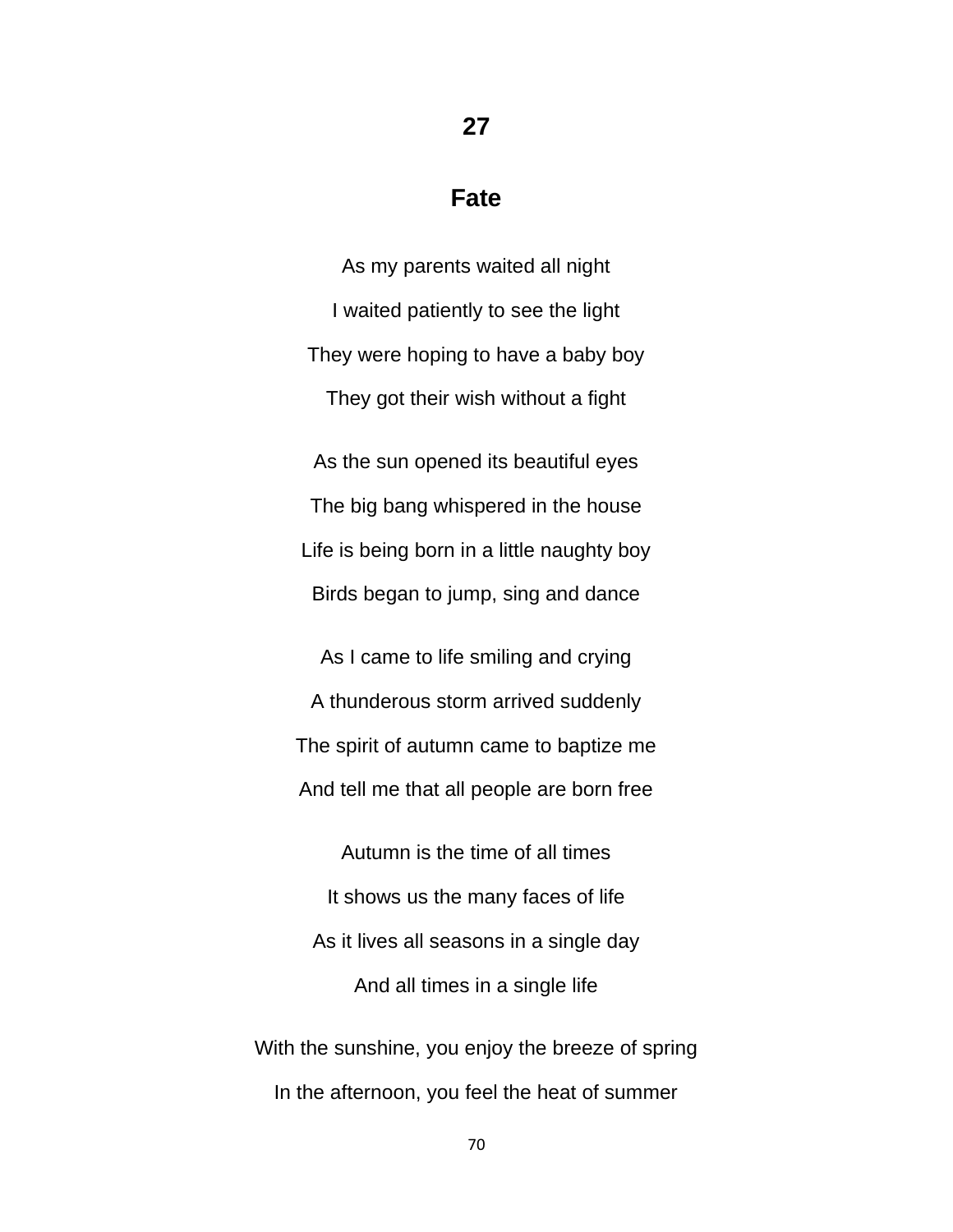In the evening, you live the anxiety of autumn And as you sleep throughout the night Winter sneaks in to paint all things white

Autumn colors tree leaves with all colors Yellow, orange, red, purple, blue, and green A captivating picture of nature where autumn lives A beautiful portrait most people have never seen It inspires you to think of the unthinkable And makes every life a fascinating dream

Being born in autumn, you fear stormy winds Spend winter hiding under your mother's wings In spring, your mind and eyes open like sunflower In summer, you work, love, agonize and dream And wait patiently for autumn to arrive again So, you celebrate your birthday in style

As we go through the ups and downs of life People who seek money often lose their way And by losing their way, they lose the essence of life Love and compassion are the way to a meaningful life In the autumn of life, some people feel confident and wise They see themselves in control of their lives and fate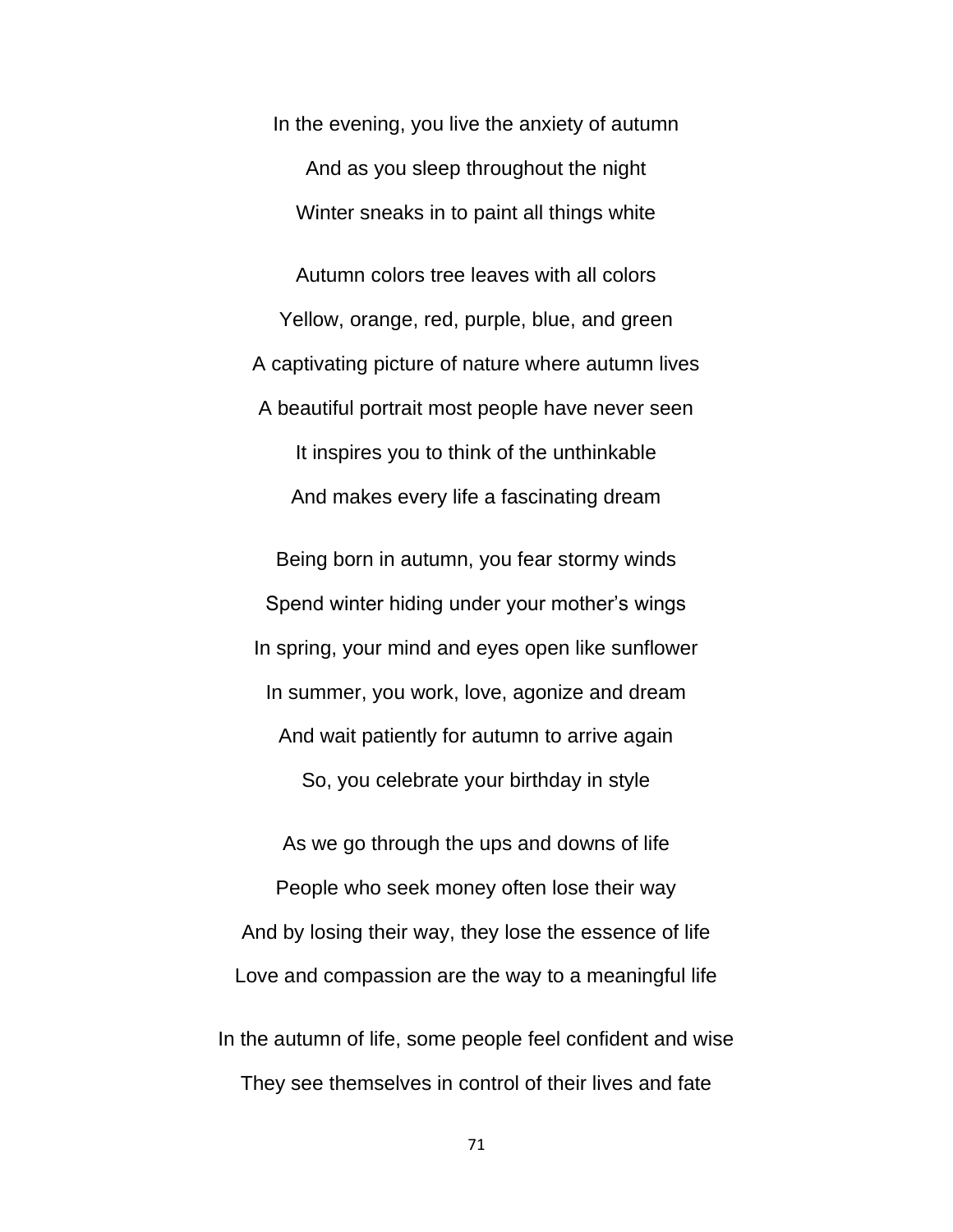Others feel lost in the emptiness living lonely lives Suddenly, snow comes knocking at your door Saying sir, winter can no longer wait You realize that the boat of no return is ashore You close your eyes and calmly accept your fate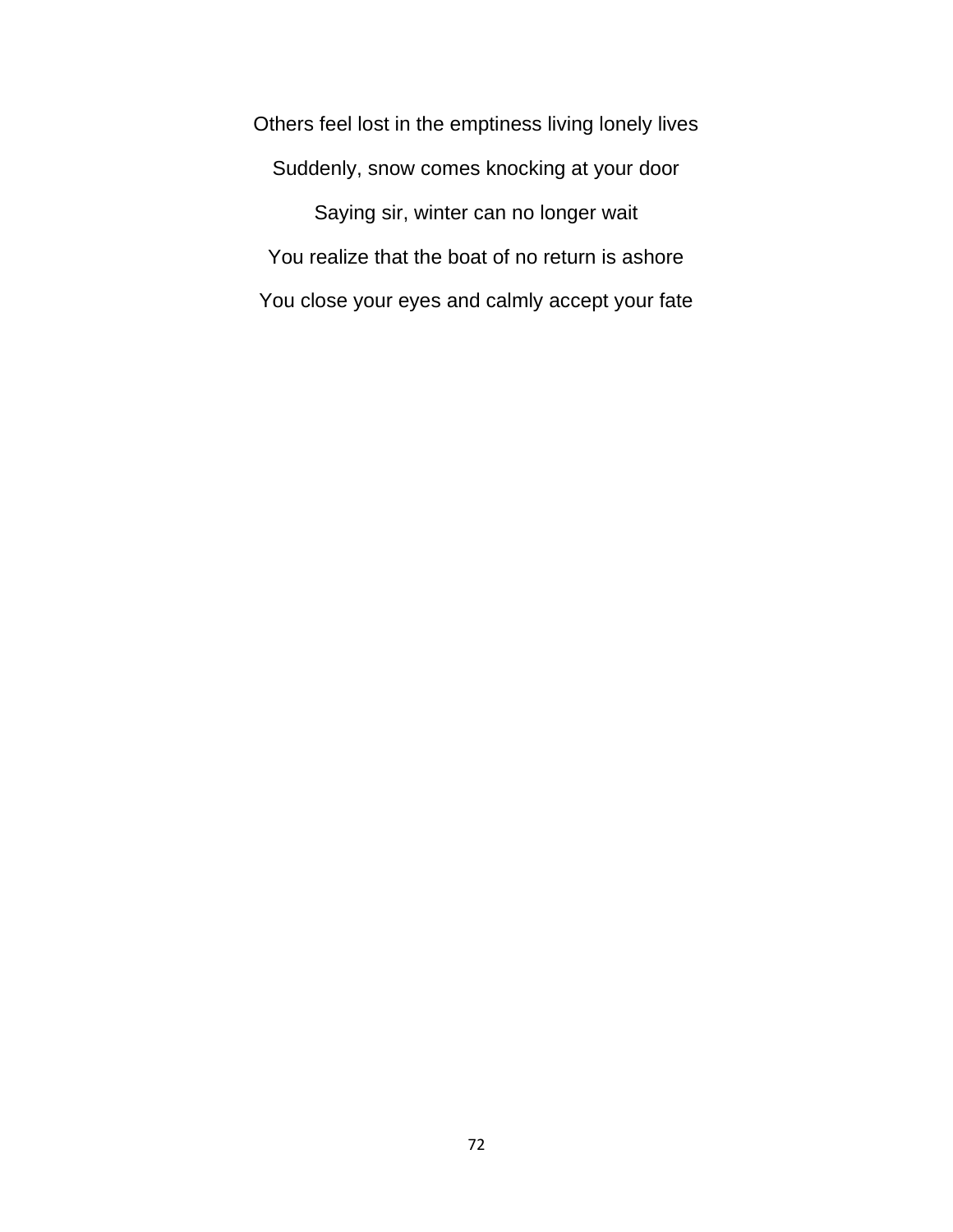# **Being in Love**

To be in love is to be Like a little working bee It makes honey for all to taste Without asking anything in return Not even a minute to wait

Love is a magical dream It comforts tears in crying eyes Calm fears in bleeding hearts And frees spirits from all binds

Love attracts the joyful and the sad The young and the old The good and the bad People like you and me Love is everyone's gift from God Love is larger than life Deeper than the deepest sea Love is a mid-day dream It transforms life in ways no one can see As it makes lovers happy and free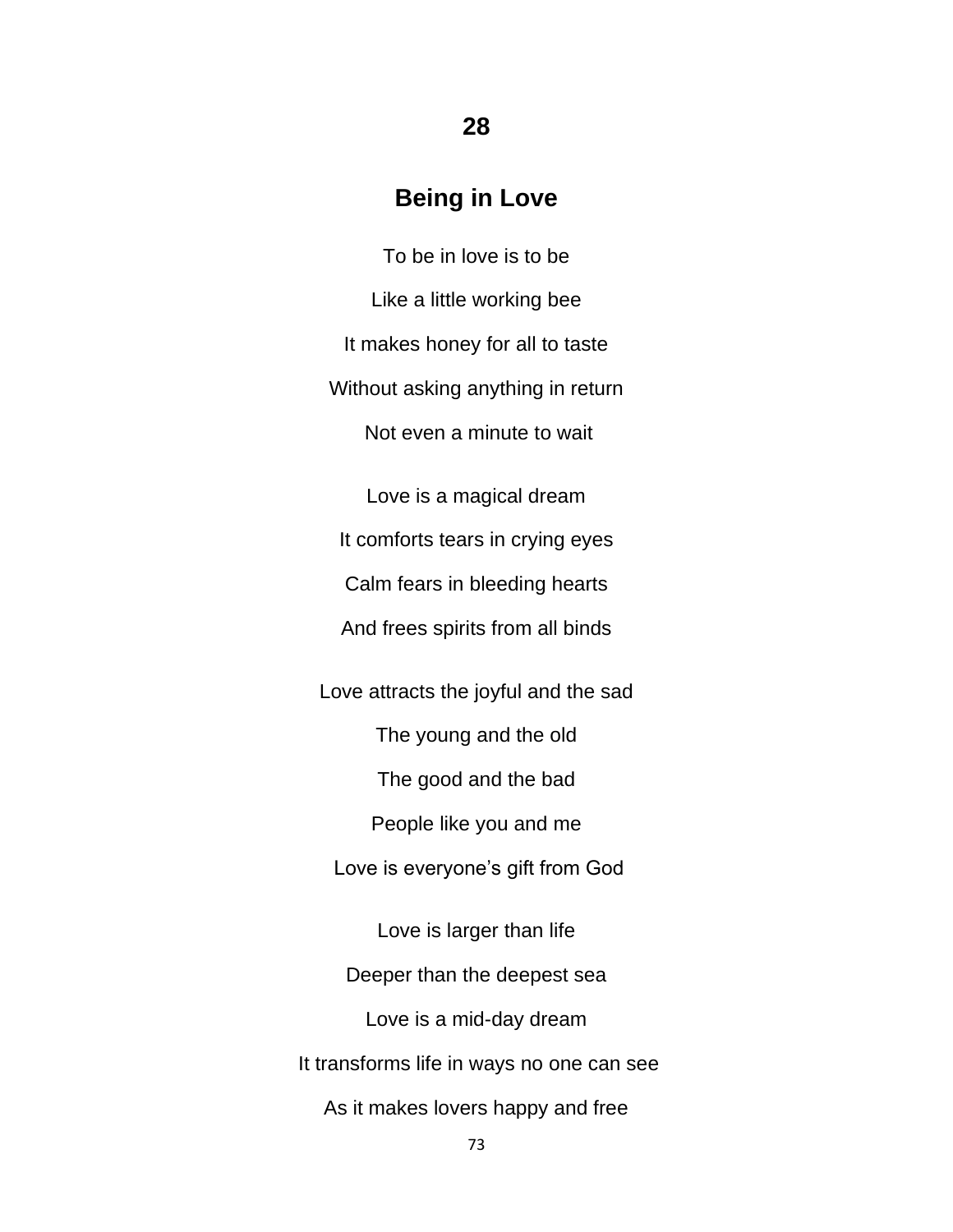## **29**

#### **Congratulations**

#### **Tonight**

As I stood outside looking around I saw countless moons Beautiful stars walking into the room They came from here and there To help the bride and her groom Celebrate the dream of a lifetime That could not have come too soon And in the middle of all the stars Sits Haneen The smiling, charming moon I look at Haneen's face Remembering the old times Missing the days when she was young And her room was often a mess As if everything was in a race And nothing could fit in place When Maha comes home And looks at Aseel's room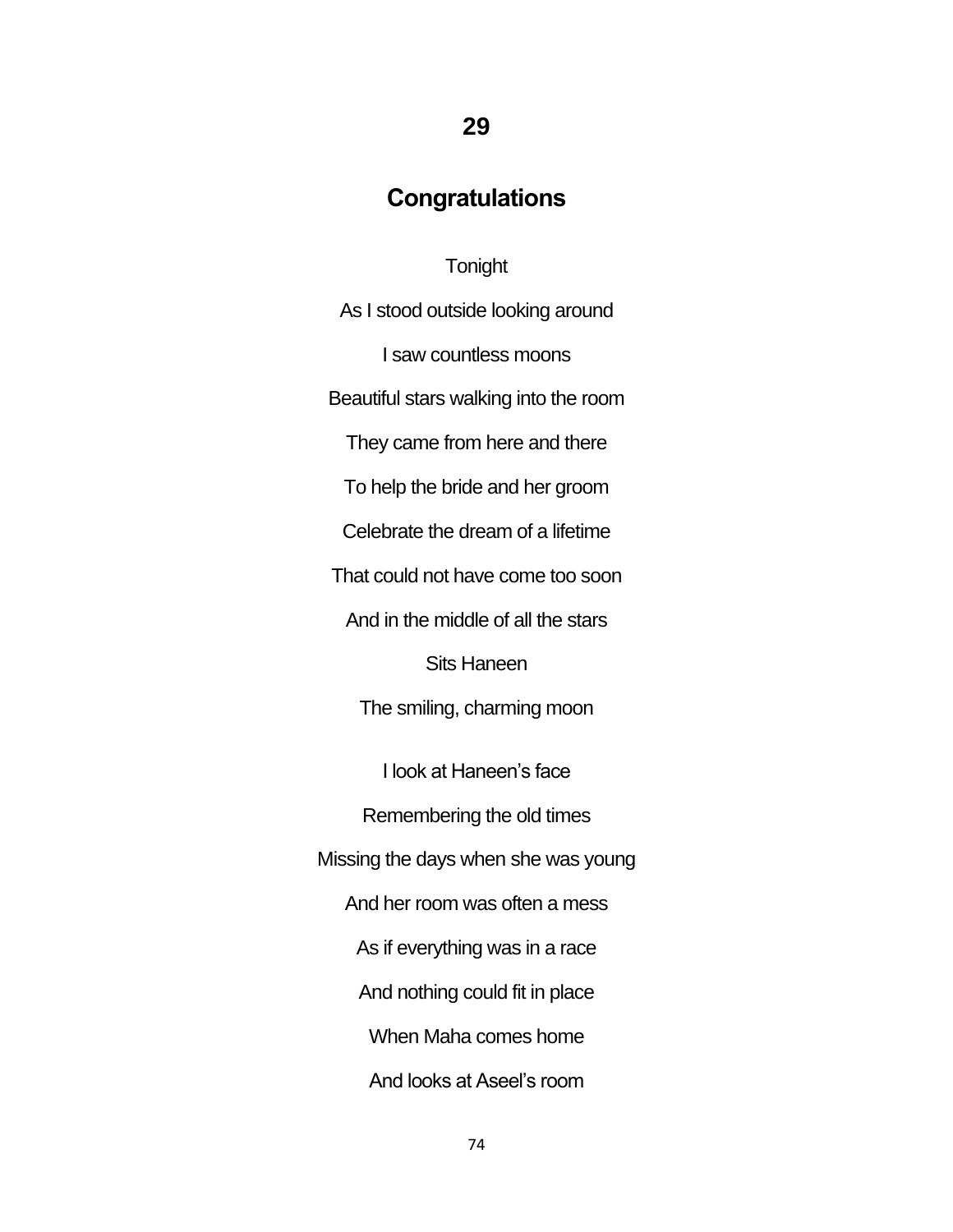She sees everything sits in place As if it was designed to fit the space Maha and Haneen work together And soon the room looks much better They work hard to make things right And avoid getting into a fight Work and fight always end With a big hug and a kiss Haneen runs and jumps To celebrate with her things They dance and bounce And soon everything is back in a mess

The saying goes this say You give your daughter away When you walk her down the aisle And say congratulations with a big smile You help her get to where she wants to be Where happiness lives And the love she lived to see And on the way down the aisle You win a new son at least for a while So, I say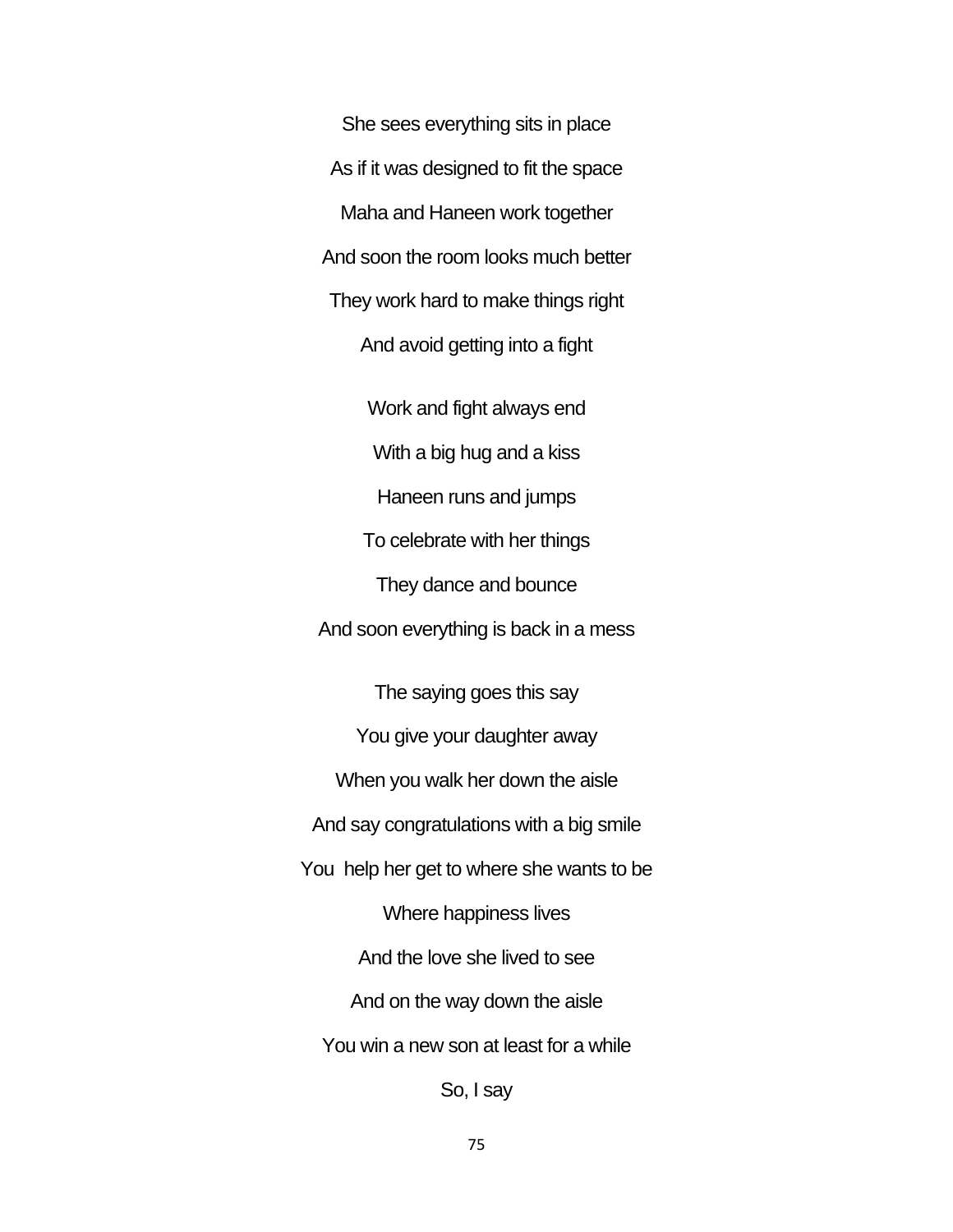Welcome David to our home

Your presence makes it warm

When David and Haneen visited last time

They decided to cook

Something so exotic

It necessitated using the book

We ate and ate

And when we finished

Nothing was left on a plate

But the kitchen was a mess

It had to be cleaned

From experience, Haneen knew

No hug or a kiss this time will do

Dearest Haneen and David Tomorrow you will start a new life That could be lived as a destination Or a journey of imagination A life lived as a destination Is like a huge train station Where the wait is too long And what you hear is no song It might have some niceties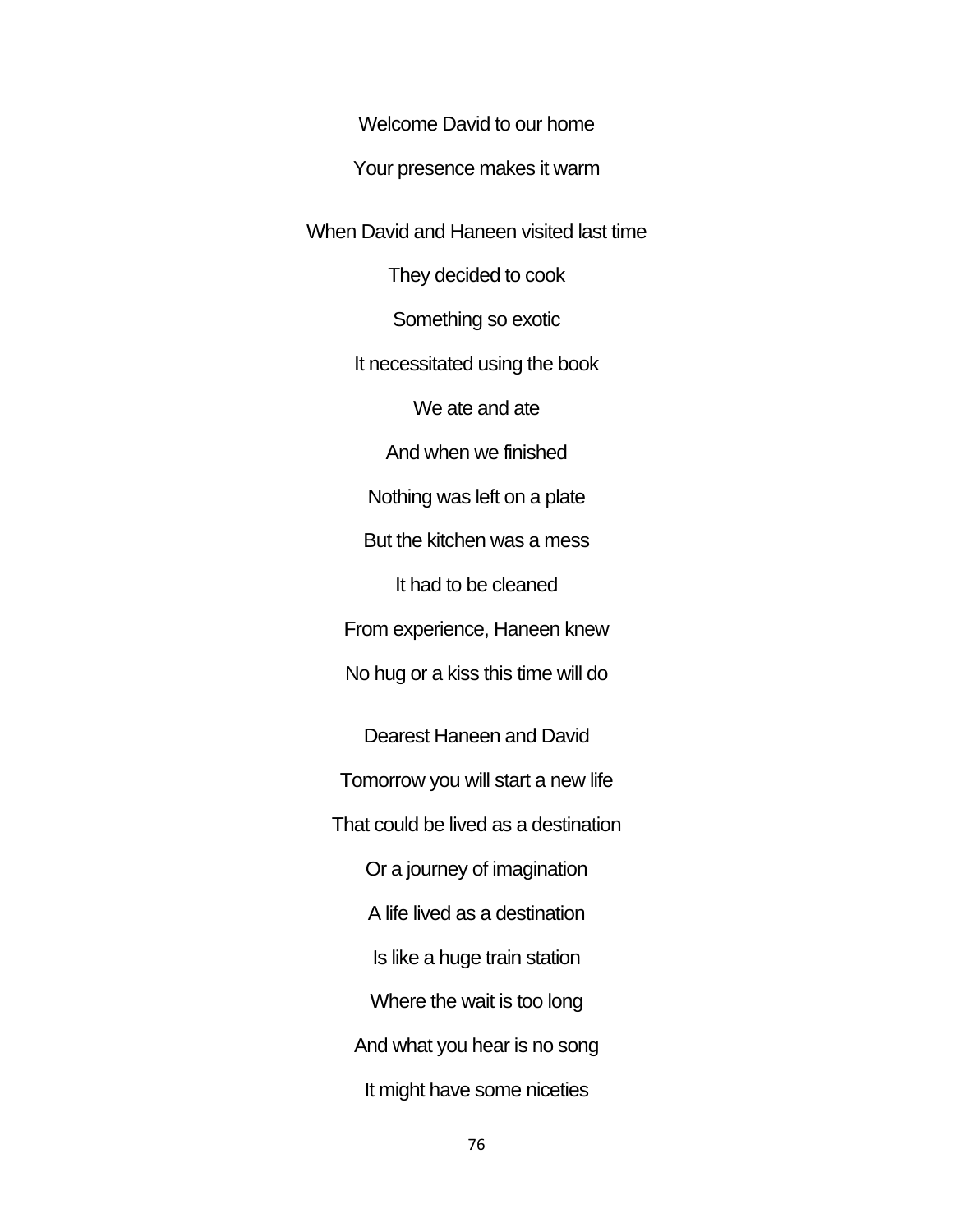A book, a joke, or a little smile And occasionally see the sun But no excitement or real fun A life lived as a journey Is a life full of fun That goes faraway places Beyond the usual moon and sun Every day is a new day Every flower has a different aroma Every smile is a new promise And every step is like a ship It takes you to faraway places Where nights dream of different days And days dream of nights that go their ways When your children smile and hug you And say I love and will miss you You realize with a painful smile The little birdies are ready to fly Your heart bleeds with love And says goodbye Happy marriage Haneen Happy union David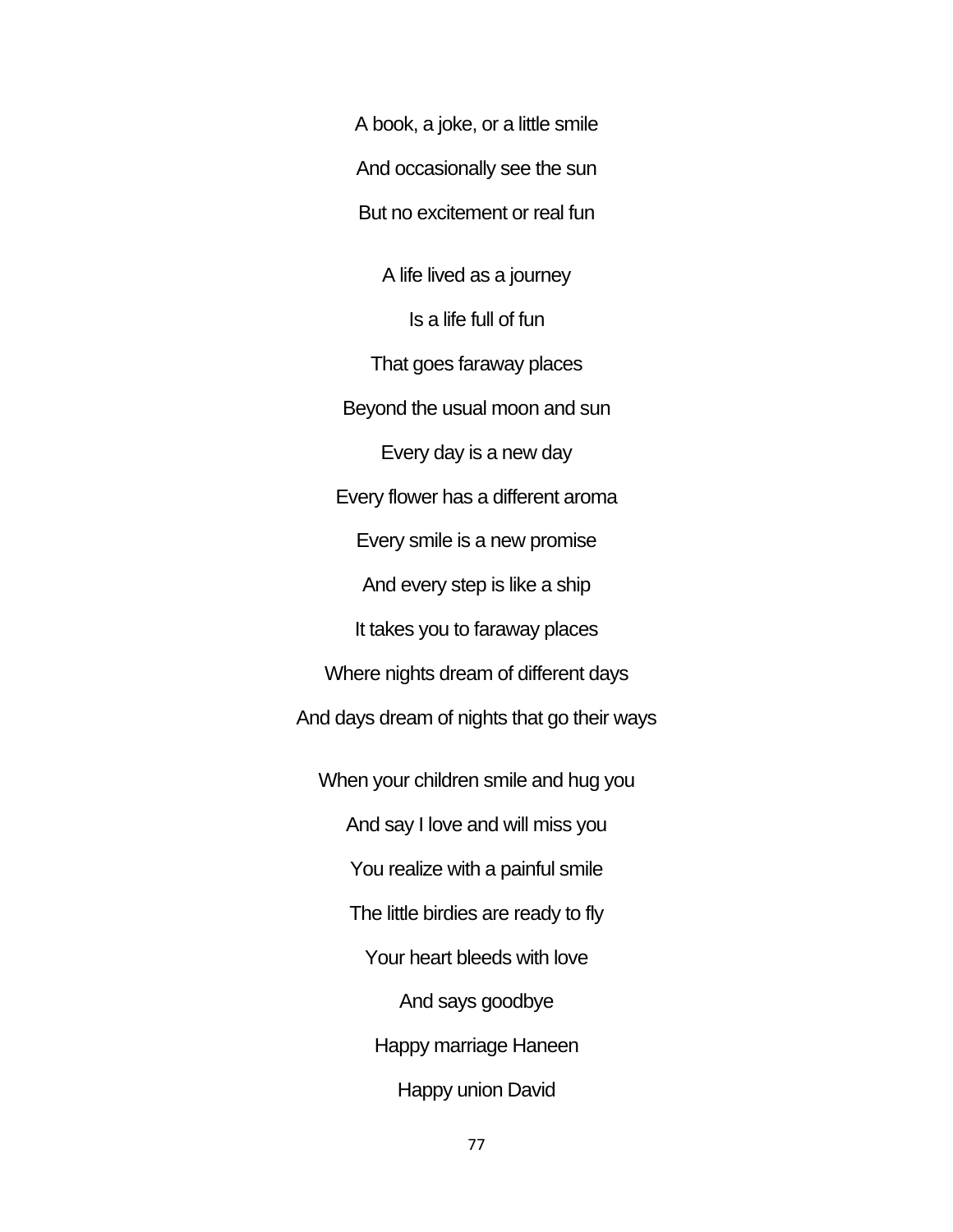Happy every night and day

March 2003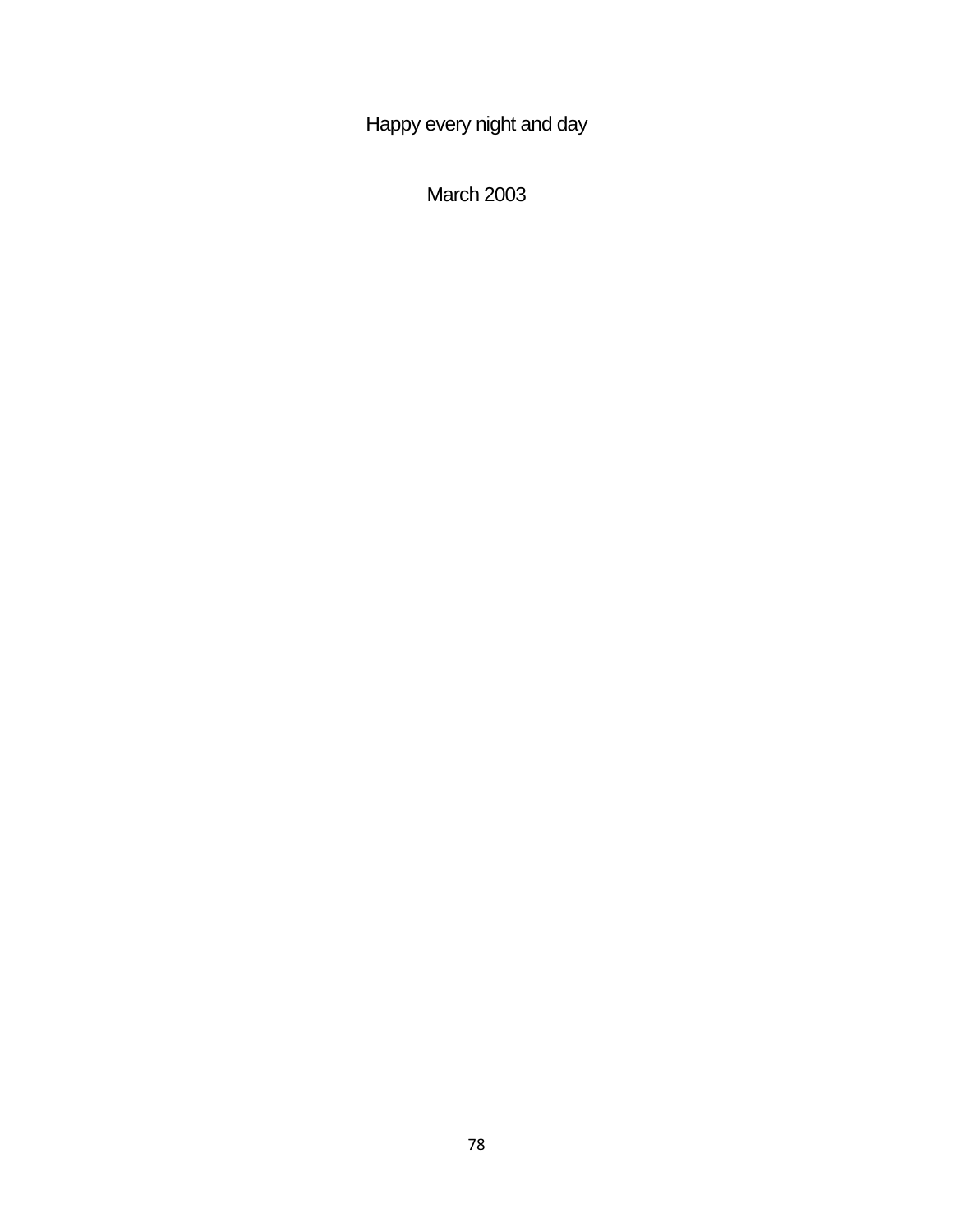#### **Fact and Fiction**

Love and lovers are a never-ending story Two souls enchanted with one another An inspiring connection between man and woman A fascinating tale of entangled fiction and fact It comes and goes like a moon on a cloudy night

Love is more fiction than fact A body language of magic and art A sensational feeling that transforms life Elevating love to an exciting act After being a dream beyond the fact

Lovers are more facts and less fiction Characters that love to hug, kiss, cry and act You can see and hear them whisper and chat And read in their eyes the roles they play in the act Angles becoming in the heat of passion more fiction than facts

> Making love is a wonderful human affair It allows lovers to share The precious things in life for which we care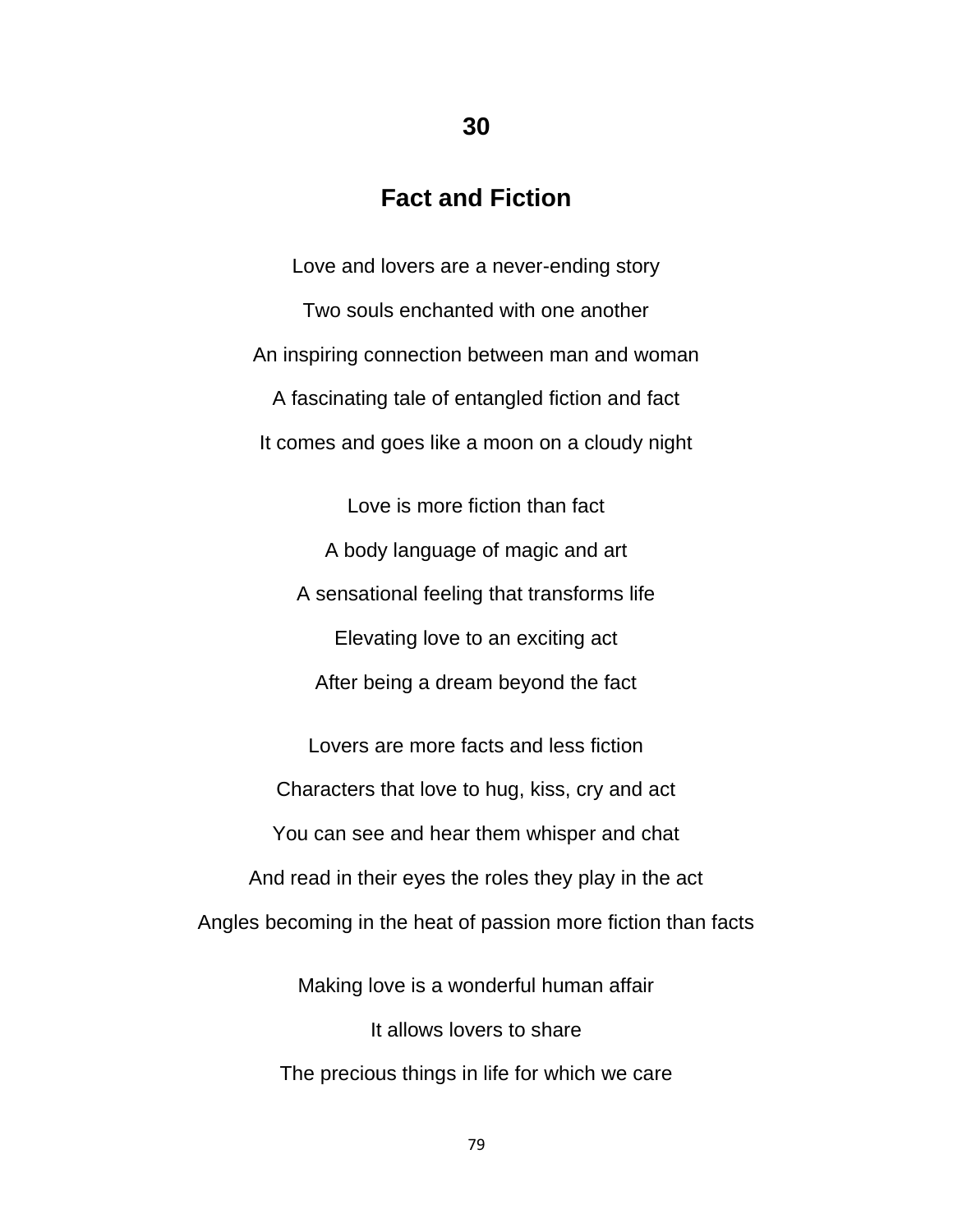A burning desire that arises and dies so fast Dictating that we must enjoy it for as long as it lasts Love is a flower that blooms slowly and ages gracefully Beautiful memories that refuse to be forgotten A magical world that defies reality A work of fiction that can never forever last Lovers and love are a story and storytellers Plays of joy and agonies hoping to live forever Fiction is displayed by emotions for people to see Facts are told by lovers to others to hear And imagine how love makes life as you want it to be Fiction and facts are destined to become memories Fading slowly in the fog of a fast-disappearing past No one, however, likes to admit such a fact Everyone wants to live after the facts and acts Not knowing that nothing can endure of the past Except for great ideas that are neither fiction nor facts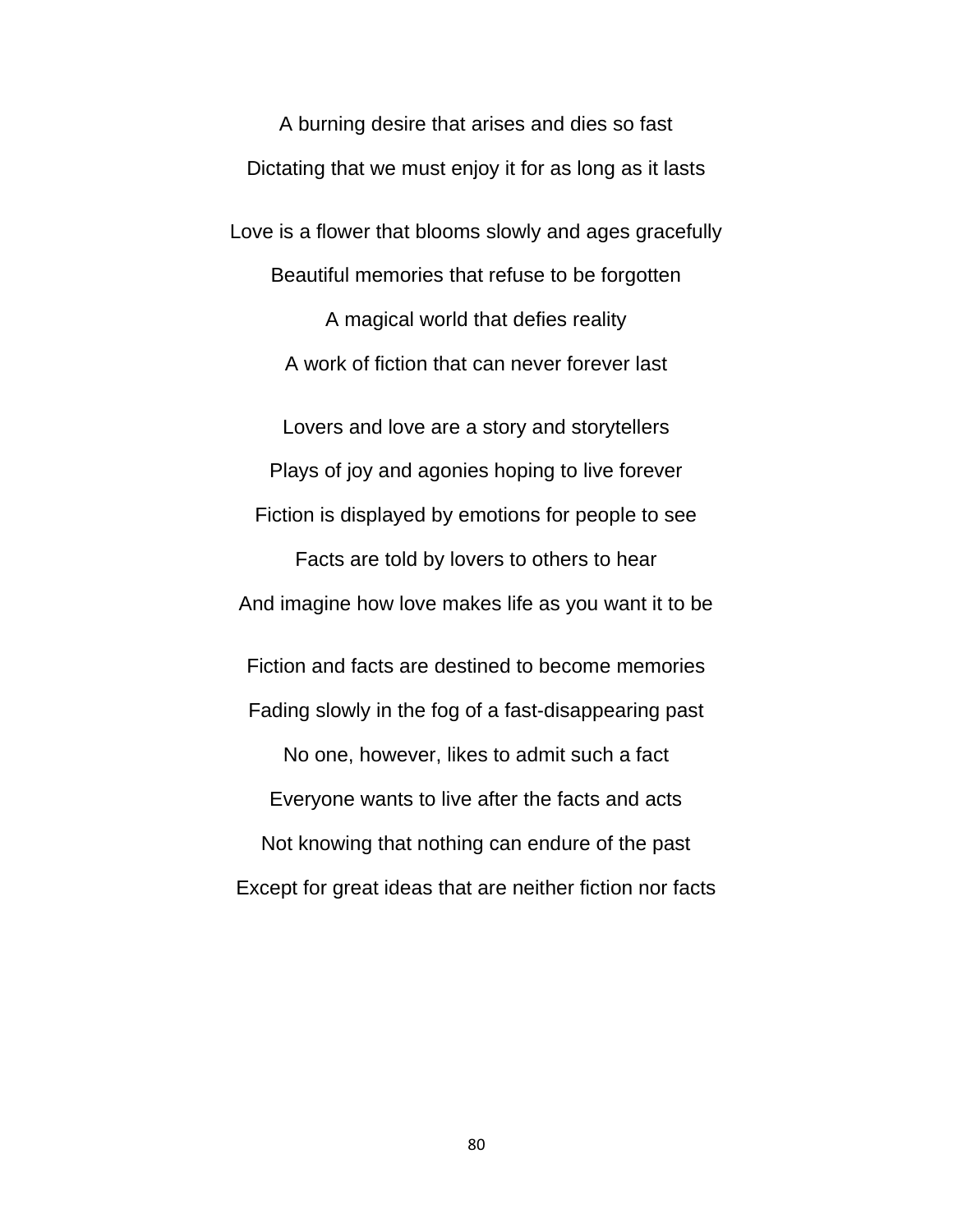### **Have a Drink**

**31**

Blink, blink

No time to think

The glass is full

It's yours to drink

The love boat is waiting

For you to sale

Enjoy the moment

No need to think

Have a break, have a drink

A glass of wine

A glass of water

A cup of tea

It does matter what you drink

Love is everyone's favorite thing

Love is a beautiful dream

Born in just a blink

An encounter with destiny

That lives forever

And never stops to think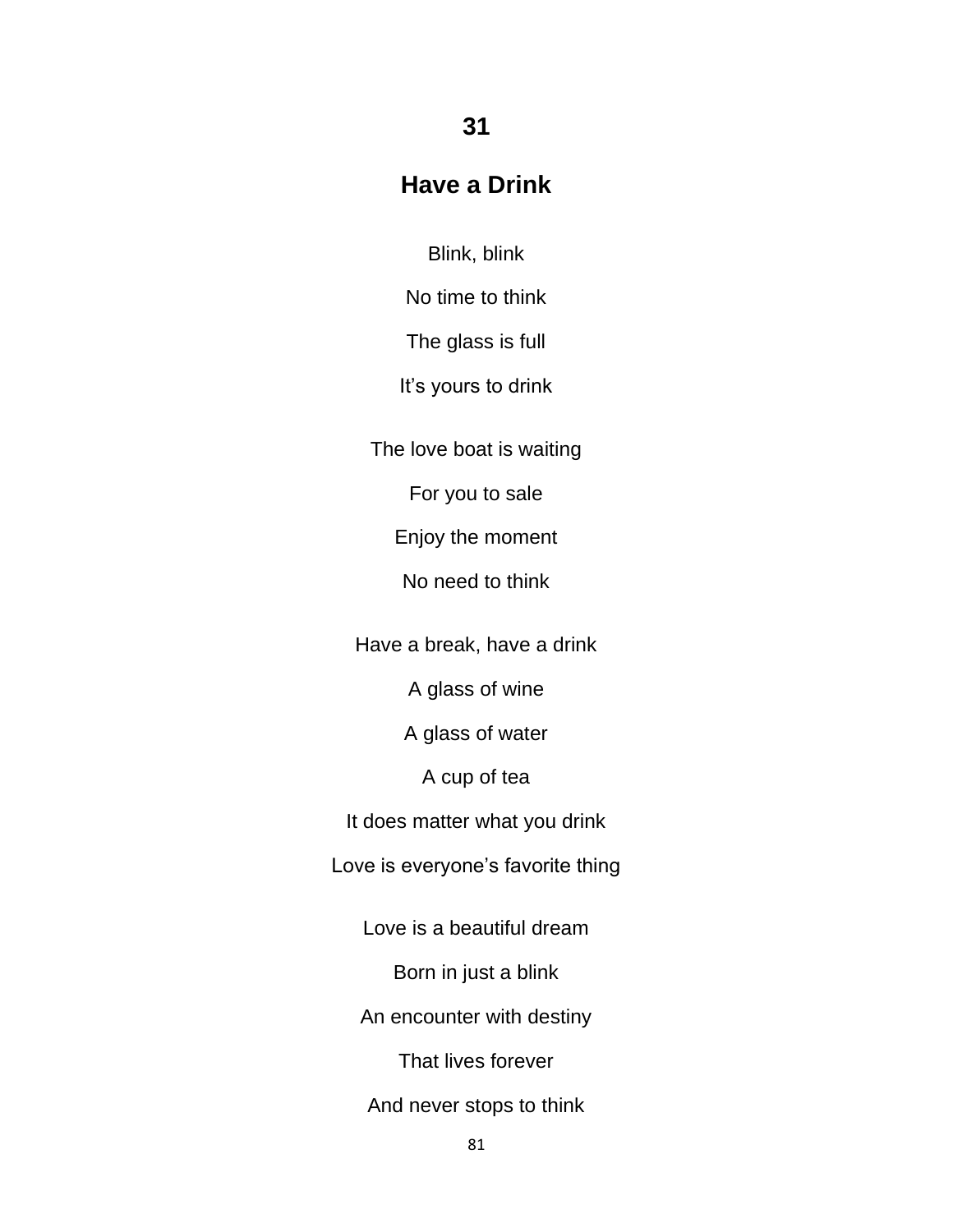Love of the moment Is a magical thing It squelches life's thirst Makes you touch, hug and kiss Dream beyond all dreams And never asks for anything Fears of love are a curse It's life chasing life on the run Negotiating deals That can never be done A moment of love Is a shining wintry sun It comes and goes Faster than you think It warms your heart and leaves Before you stop and blink Love is a dreamboat No storm can sink Until lovers decide To stop and think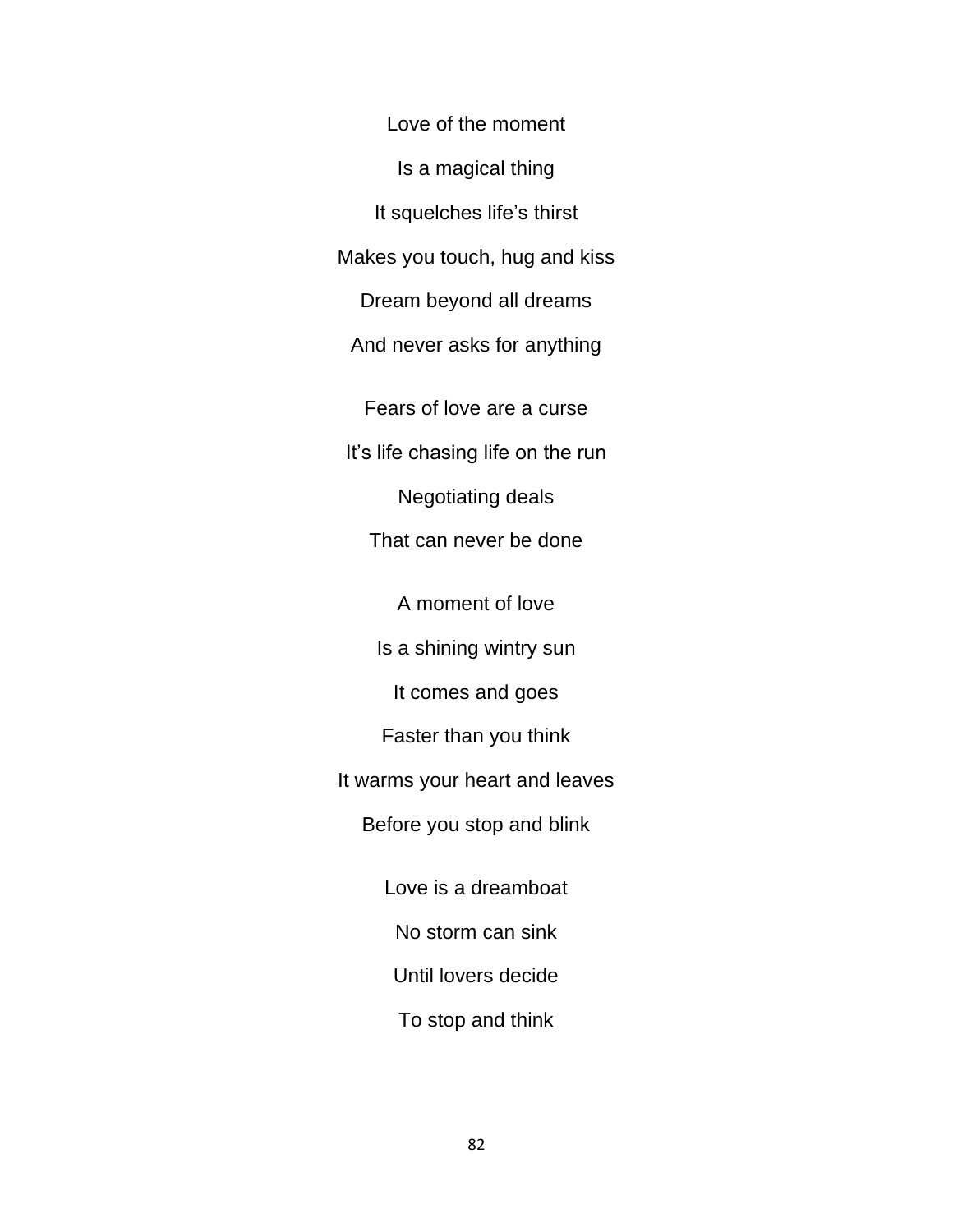#### **32**

## The Toolbox

The toolbox is full

It has many convenient tools

For the rich and powerful to choose

To manage our lives

So they win

And we lose

They love to borrow and spend

As a global debt crisis largely looms

Bailout banks and corporations

Without giving us the right to choose

So they win

and we lose

They build tanks and planes

And deadly missiles that cruise

Waste our resources fighting senseless wars

While our economies suffer the blues

They always win

As we lose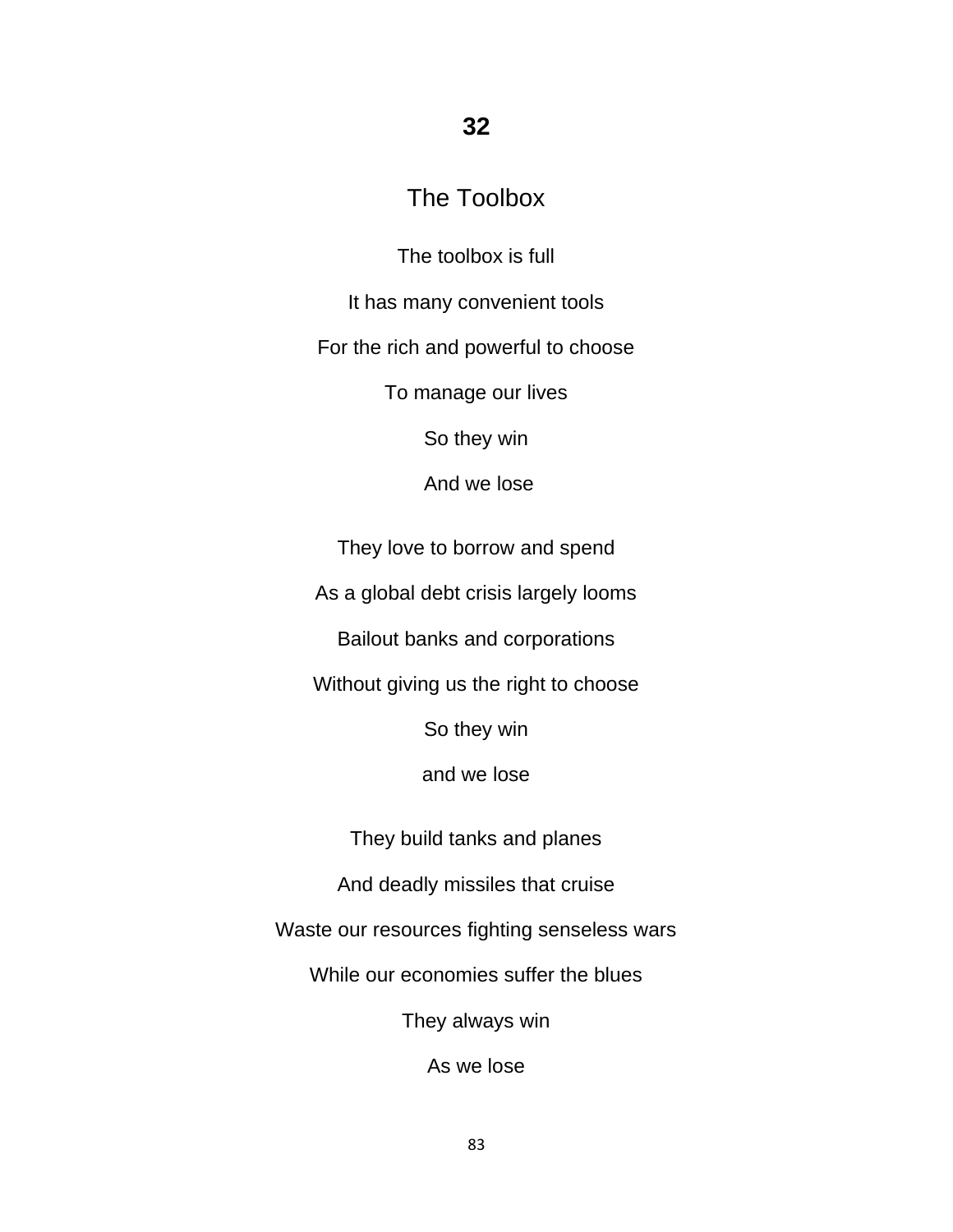They export jobs to whomever they choose As millions of workers languish in poverty And import our shorts, socks, and shoes And while the homeless sleep in public parks They fly their corporate jets and cruise They do not care for anything As long as they win And we lose

Traditional economists seem to have no clues That the world has changed so much It invalidated their classical tools But why should they worry They make more money As we lose

> We have lost our jobs and homes And have nothing more to lose They grin as they win and we lose Thinking we are a bunch of fools But standing together

> > We empower each other

Create a global power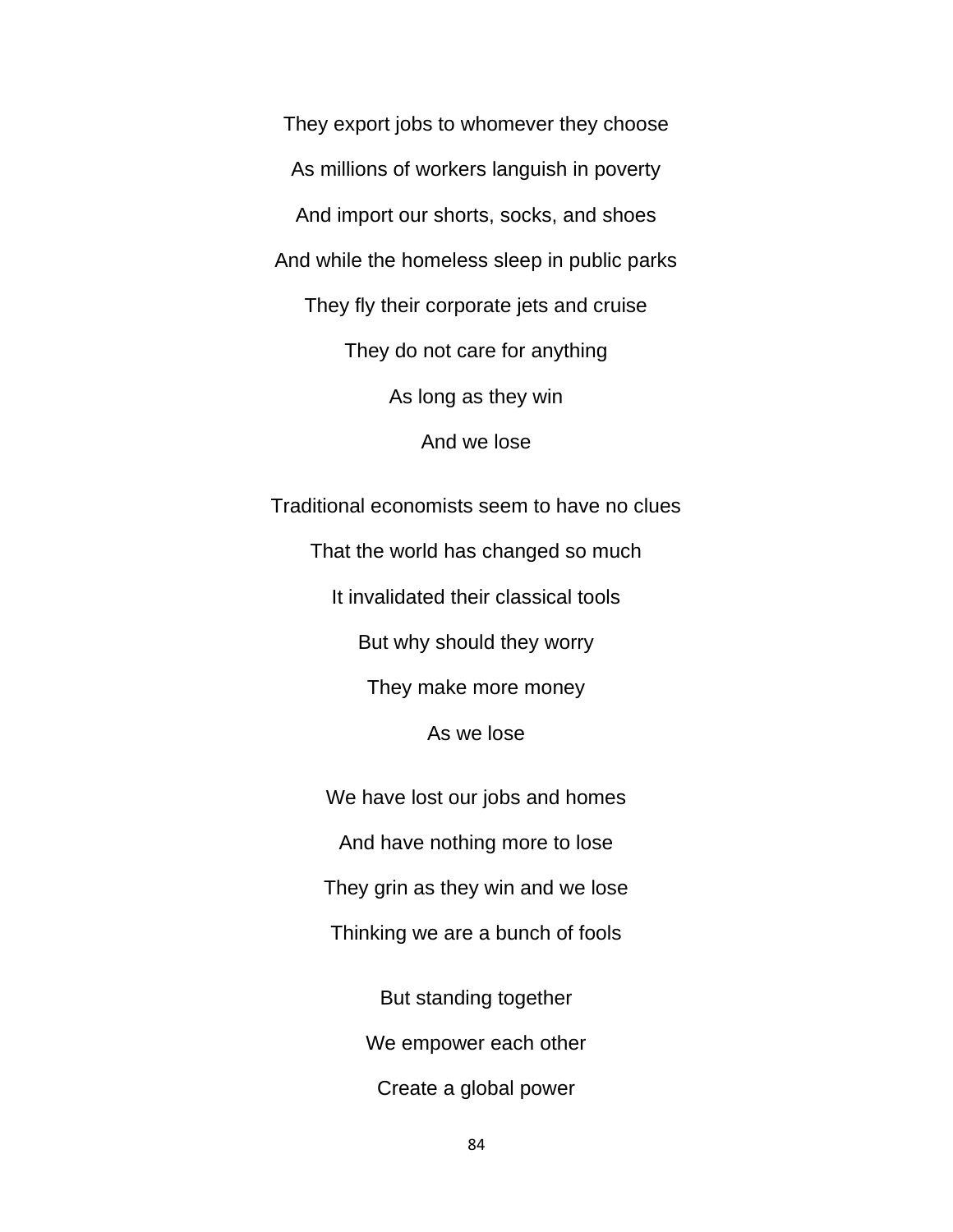Change the world forever

Win, and never lose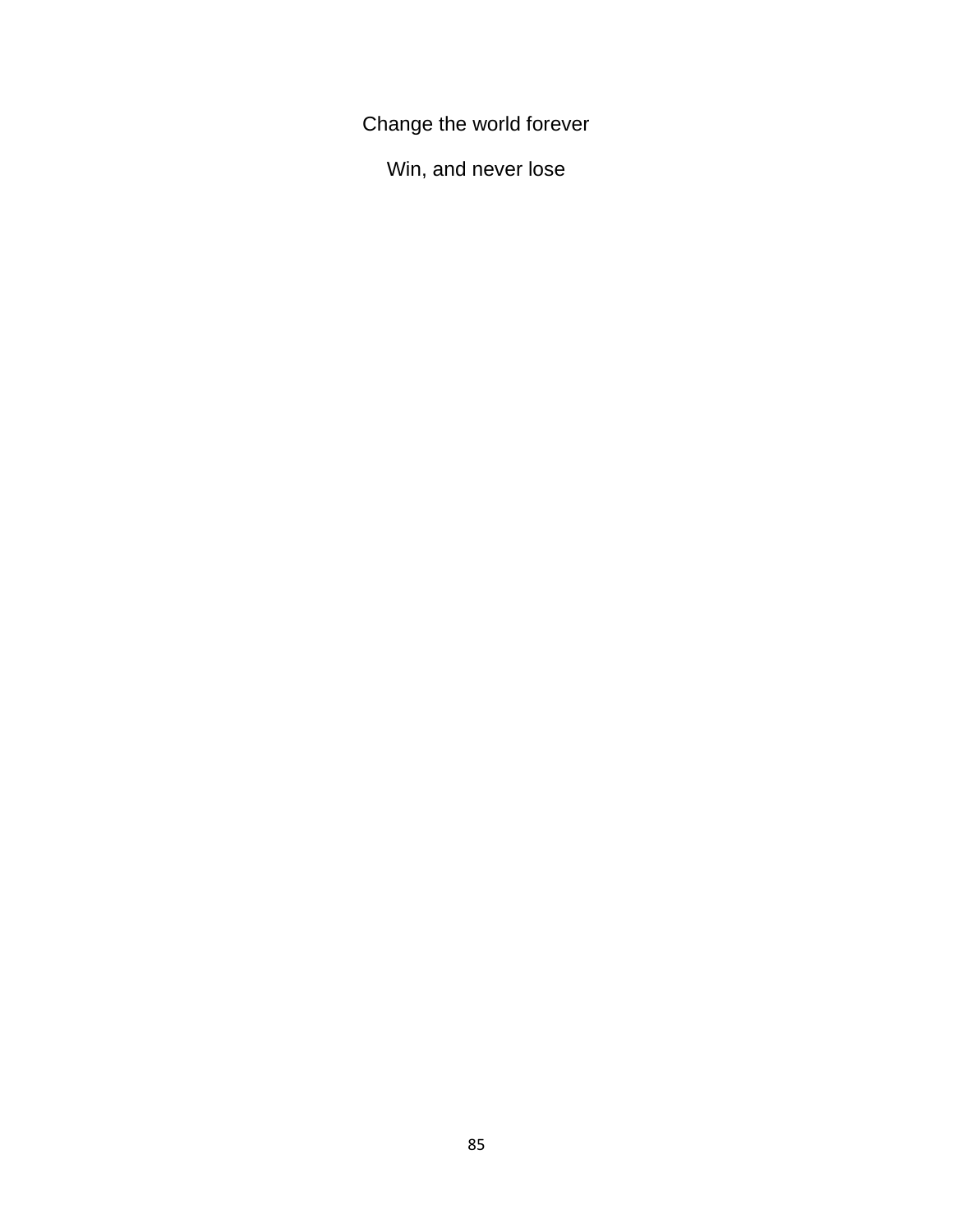#### **The Curse of Poverty**

My dear neighbor, They kicked us out of our home Because I could not pay the rent They threw us in the street We cannot sleep or rest Please tell me what I should do

I have no money in my pocket My meager salary is two weeks away We have no food to eat Not even a grain of wheat

The kids are half-naked and hungry Playing in the old dirty streets Waiting for dinner and a bed to sleep And a warm kiss from mother and dad Mother is at hospital fighting pneumonia My blood pressure is rising so fast I feel beaten like a dead rat Do you know a place to spend the night An abandoned animal barn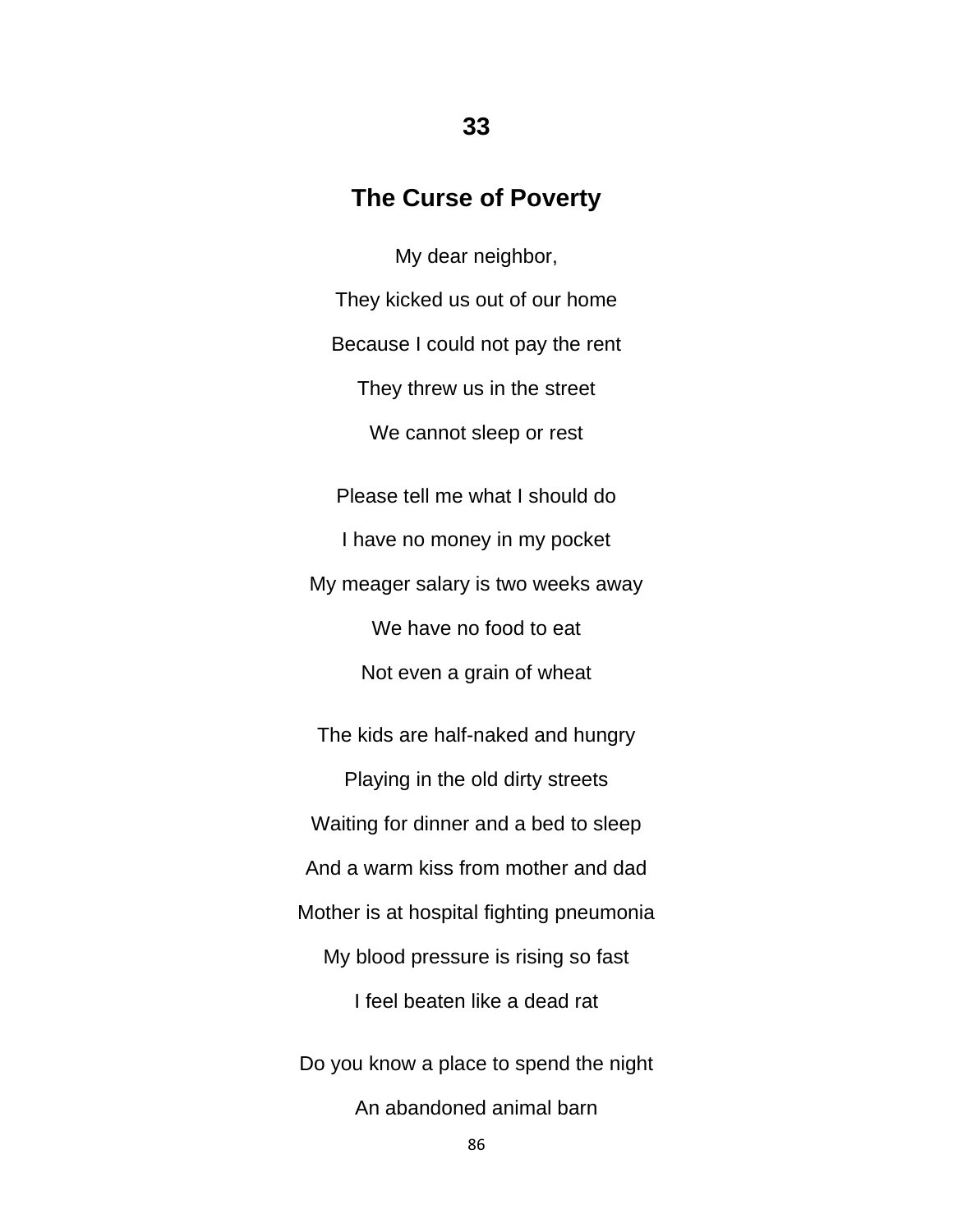Or an old cave nearby Could you lend us some money for awhile I should get paid in a few days

> My dear old friend, Fate has betrayed me before But it has never been this bad I am sick of this miserable life And the bitterness it brings along I must do something drastic now Before losing my mind and sanity And teaching job and dignity

How can I feed my children Take care of my dying wife Write more poetry and fiction Without losing integrity and pride Education is no longer what it used to be It has become a cheap commodity Sold to the highest bidder Even if he is an ignorant and sinner Should I get involved in politics Launch a new political party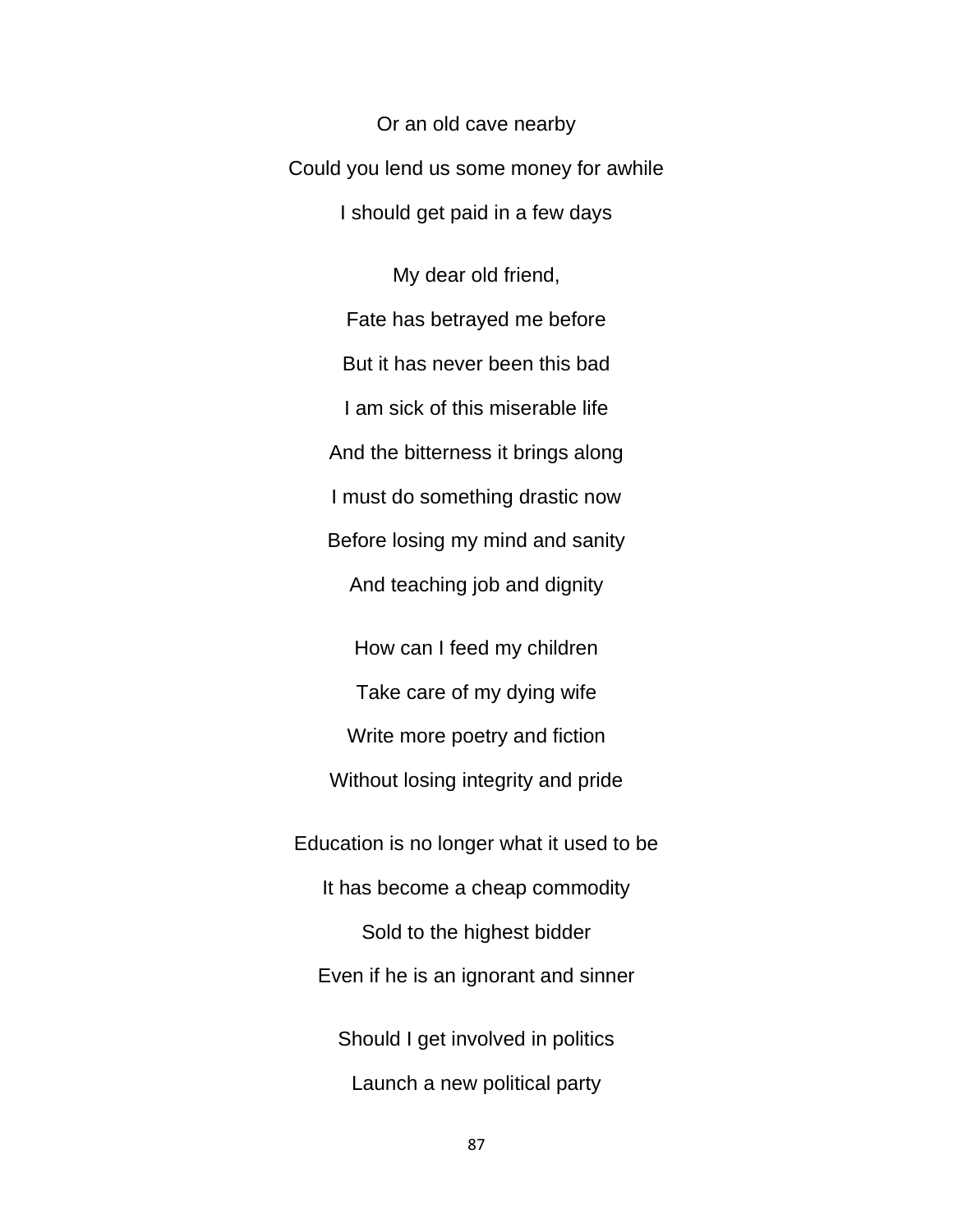Run for parliament Ask the minister of culture for help He owes me an old favor For something I no longer remember Or should I wait my turn for a ministerial position My father was minister of religious affairs

My uncle was minister of tourism and culture

And I am better educated than dad and uncle

Maybe it's better to write a few poems praising God Find someone to sing them for me Grow a beard and color it red Make a CD and peddle it in front of the grand mosque Where people show some generosity

O' my dearest friend Can I ask you to accompany me to the forest Revisit old times and keep sweet memories alive I will understand if you decline my offer When things become so desperate Longing becomes the only escape The gate to sanity and peace

I lost my sense of direction and being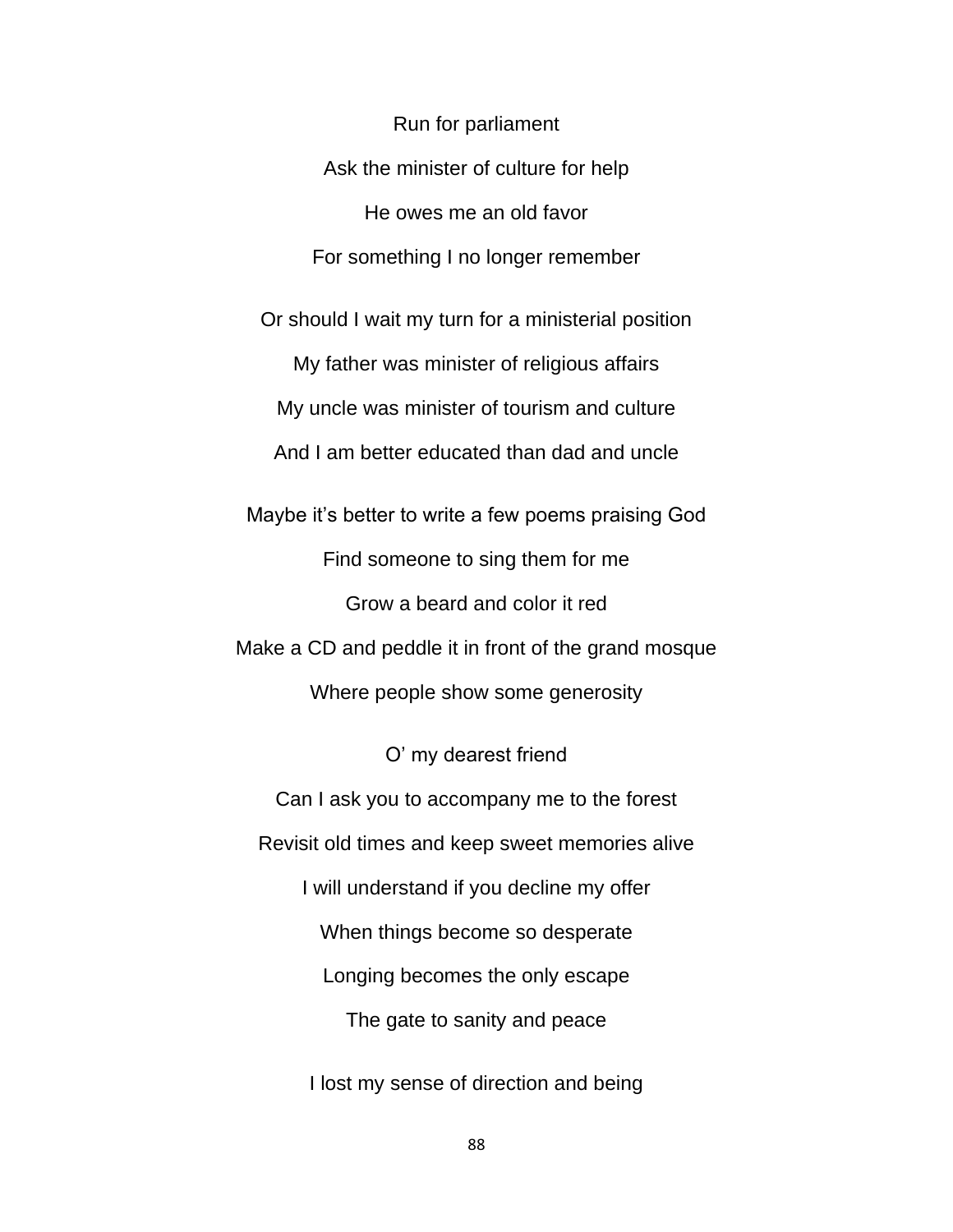Instincts are driving me to the edge of despair Pushing me to think of the unthinkable But the unthinkable is a space in nowhere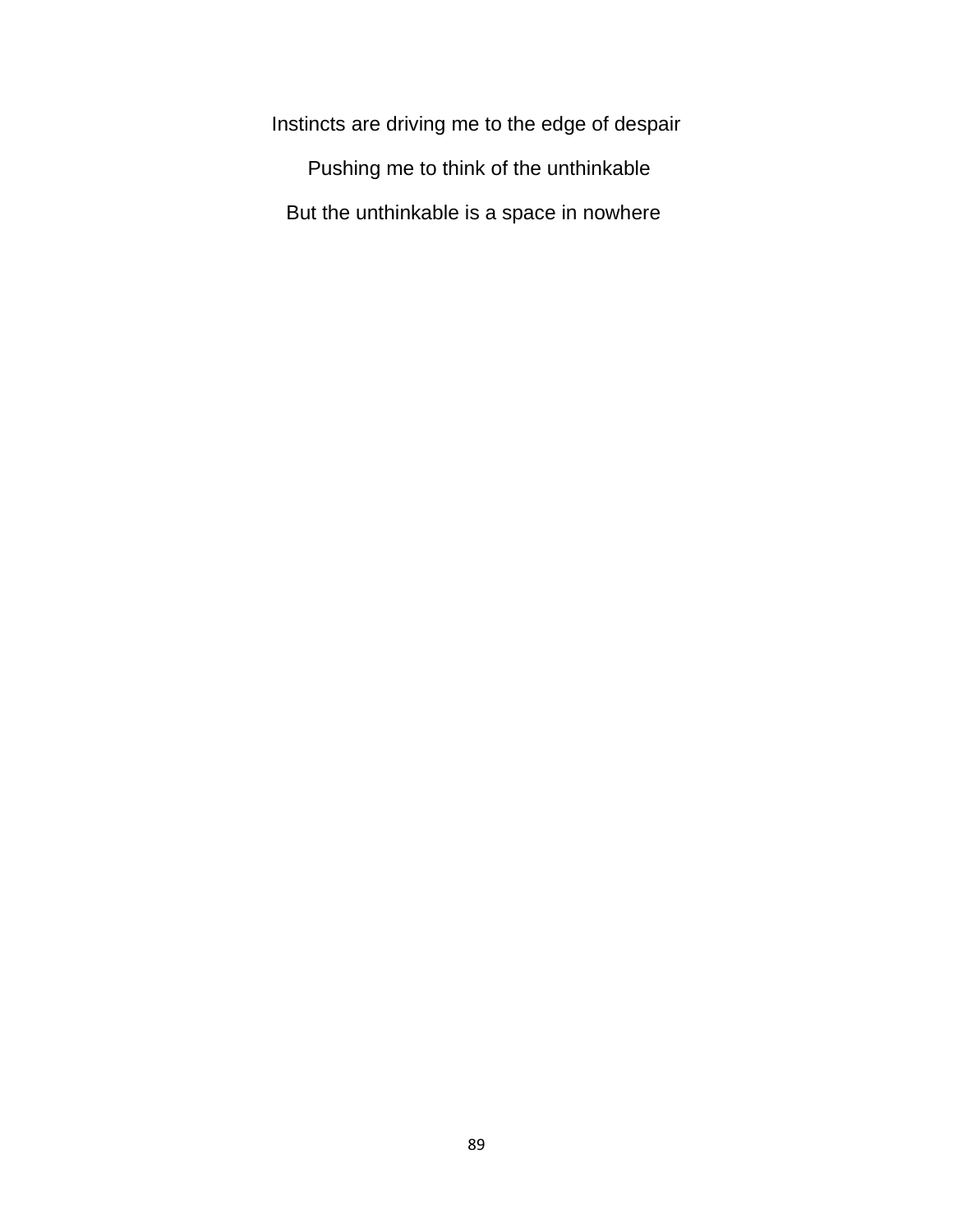#### **Hope and Despair**

**34**

Hope and despair are ghosts Two enemies fighting inside me To take me to where they want to go But they cannot drag a free sole

Hope wants to bring me the moon Make my nights romantic and serene Despair wants to replace the moon with the sun And make my nights a nightmare like Hell

Hope could seduce me to believe in him But it can never force me to go his way Despair cannot convince me to believe in him But sometimes I am forced to go his way

Promises of hope and despair are traps Only fools fall into them with their eyes open Causing such people to lose control of their lives And become victims of their own weaknesses

Memories remind us of the joys of our lives And the pain of searching for meaning in life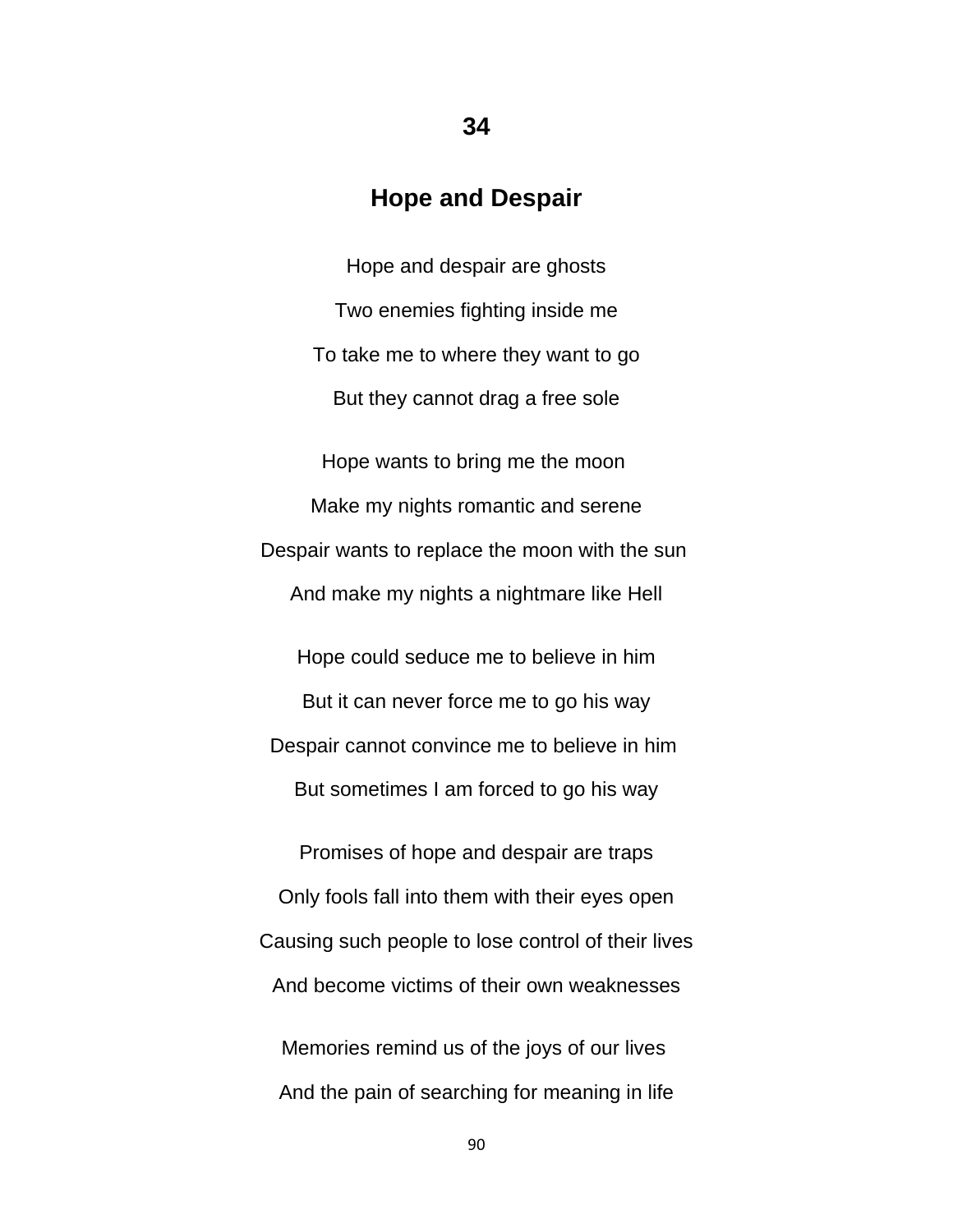They remind us of the opportunities we missed And the many achievements we accomplished Memories are our savior from the pain of despair The false promises of hopeless hopes The agonizing nights with nightmares And waisting days with rosy dreams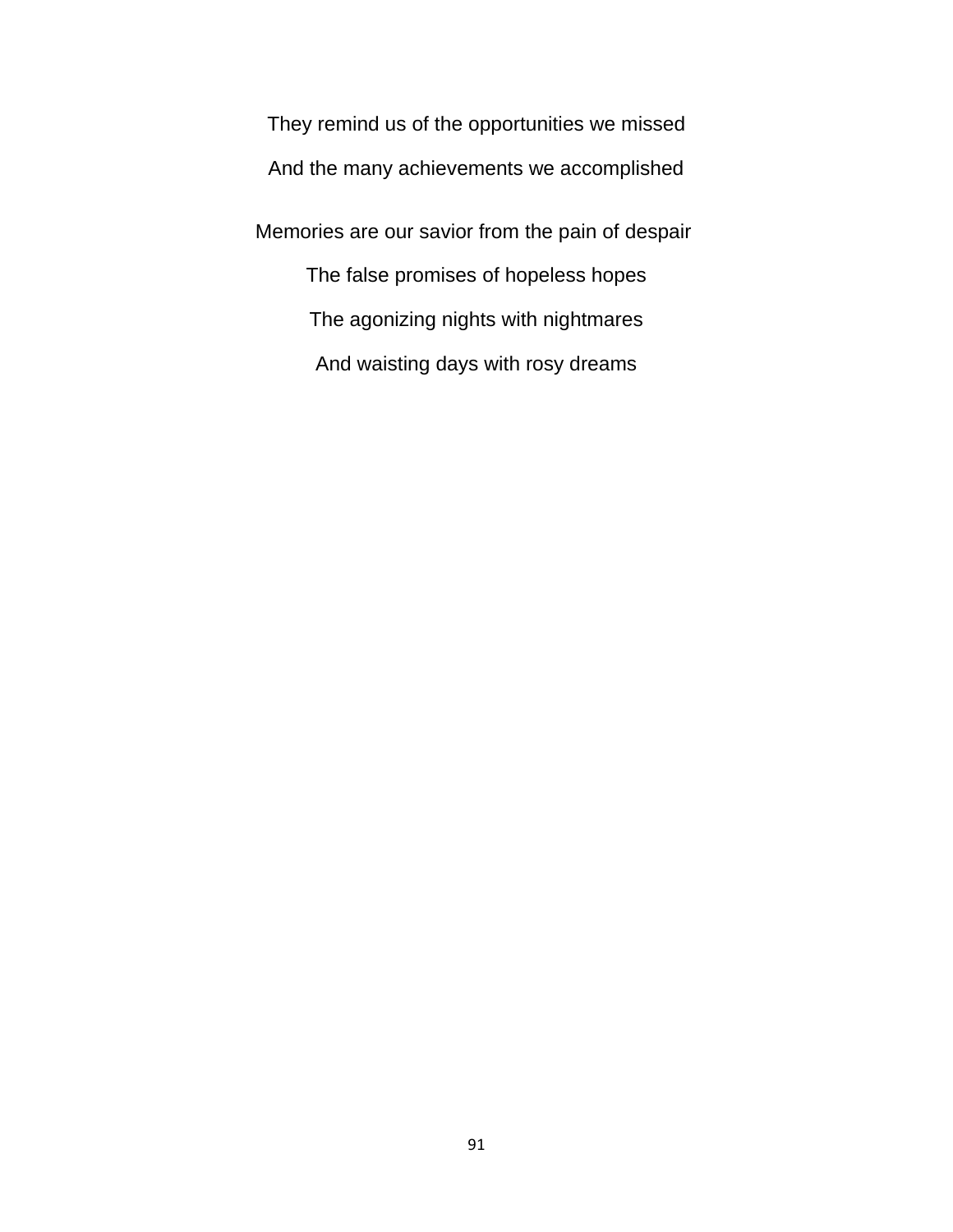#### **Let it Rain**

**35**

Let it rain, let it rain Come darling closer to me Let us sing, embrace and dream Make love again and again And pretend to be insane Songs make love memories Hiding in the back of the brain Music carries hope to everyone Though hope is more pain than gain Hope is a refugee deprived of a home Destroyed by winds and heavy rain A poor child who lost his mother Crying for attention in vain Let us watch the sun shines As it makes its way through the skies And the rainbow colors the rain

Creating a spring to inspire the brain

Let us read poetry and dream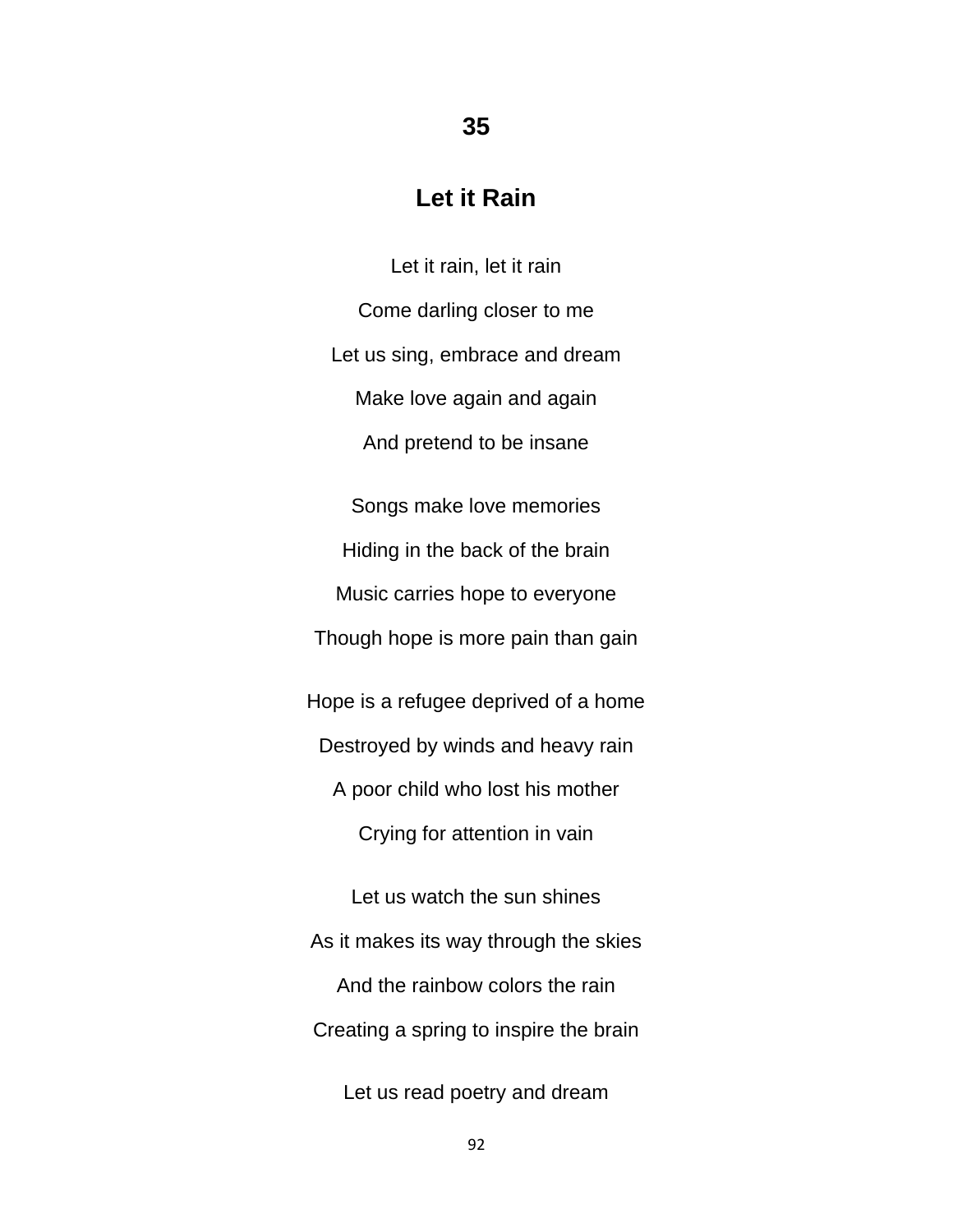Spread the message of love everywhere Hide memories in our eyes and hearts To lasts forever and never wane Poetry, songs, and music are spirits Angels of joy and gods healing pain Happy memories and sad memories Birds making love and singing in the rain

> Poetry is filling the air with joy Rain is making music again Let us make passionate love And dream of being insane

The music of rain heals sadness Makes eyes smile and hearts beat Cause memories to come back racing A train visiting the wonderland again I miss your charming smile, darling Come sing and dance with me Poetry is praying for love And music is chanting Let it rain, let it rain Again and again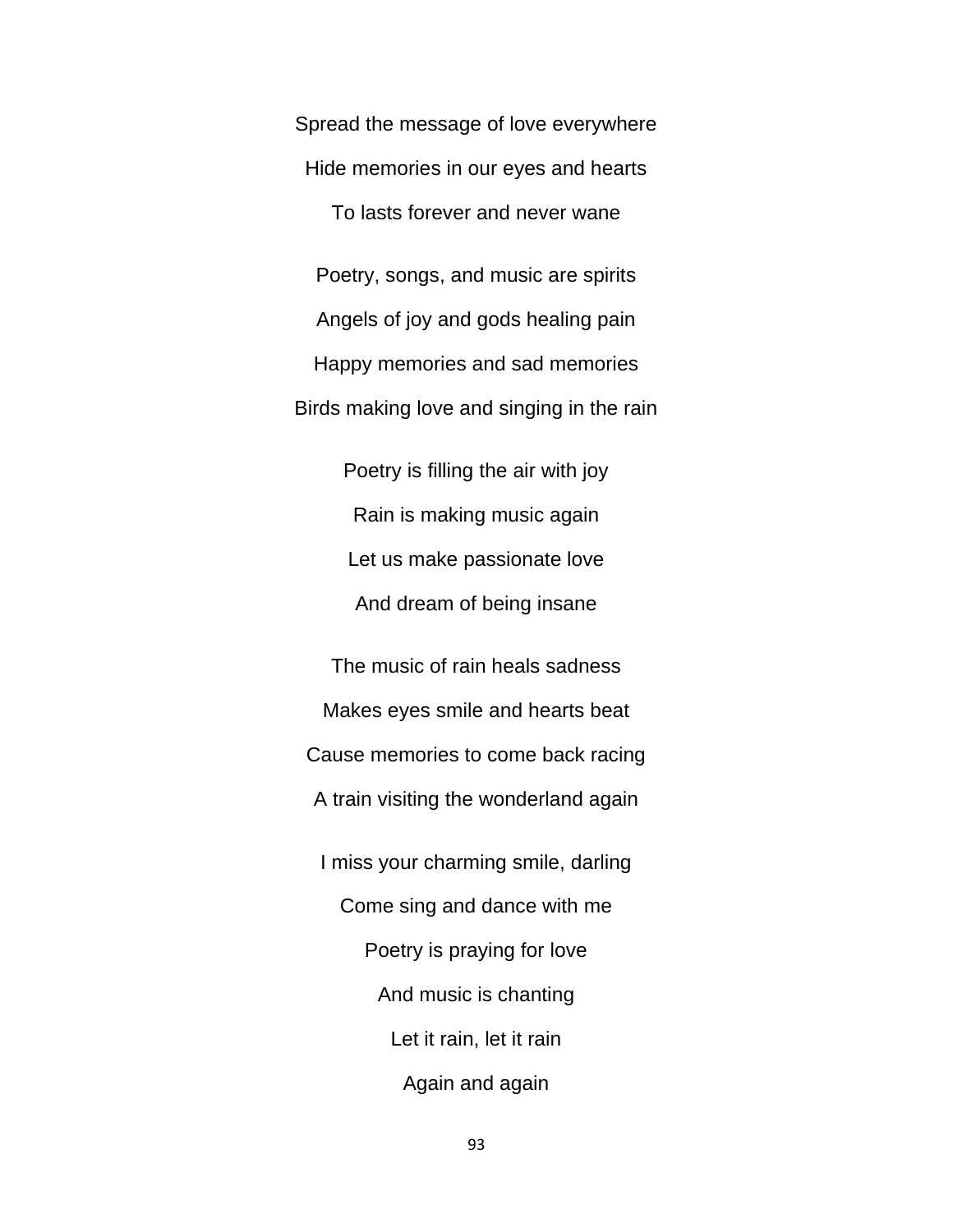#### **No More**

**36**

Going there, No more little hamlet To that Where Angels do the work And devils claim the score Trees embrace mountains with joy And monkeys sleep and freely snore

Where ducks rule a cozy park That hides a tiny lake they adore Frequented by young lovers Passionate hearts looking for joy And others experienced love before

Going there, No more Where love is an empty amour A habitual encounter, that's all People are nice and friendly But have no ethical core Going there, No more To please an old friend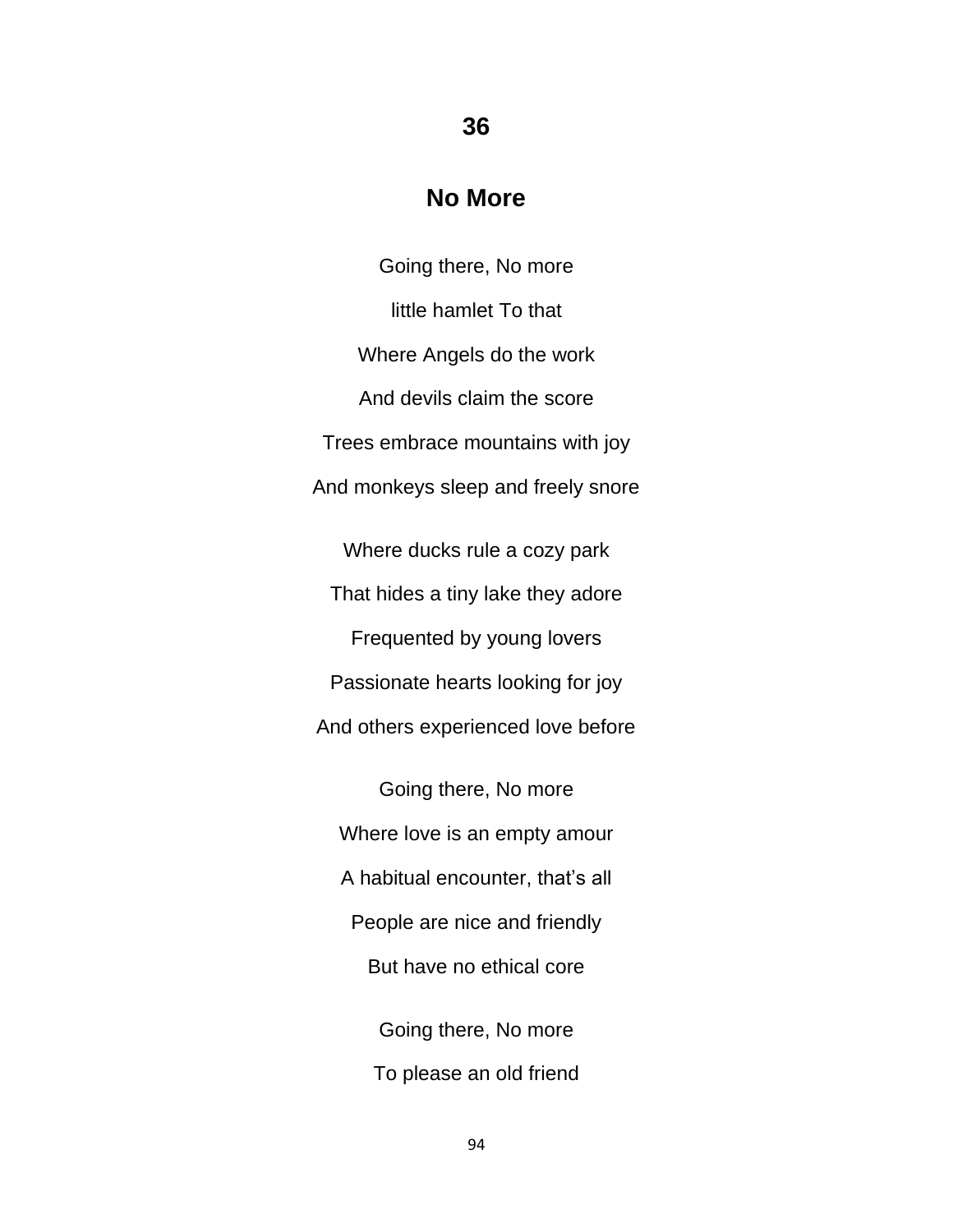That sleeps standing and snore Eager to visit every place Where pretty women are sold For a night, a man, or more

They lived in a modest apartment Behind thick brown curtains And a locked rusty door They eat, drink, chat and sing Setting on a carpeted floor Pray five times a day And sleep every night With a different whore

Yes darling

Going there, No more I packed my things and books My love and dear memories Walked out of the nostalgic door They go wherever I go Hidden in my heart To live there happily Like never before

So, darling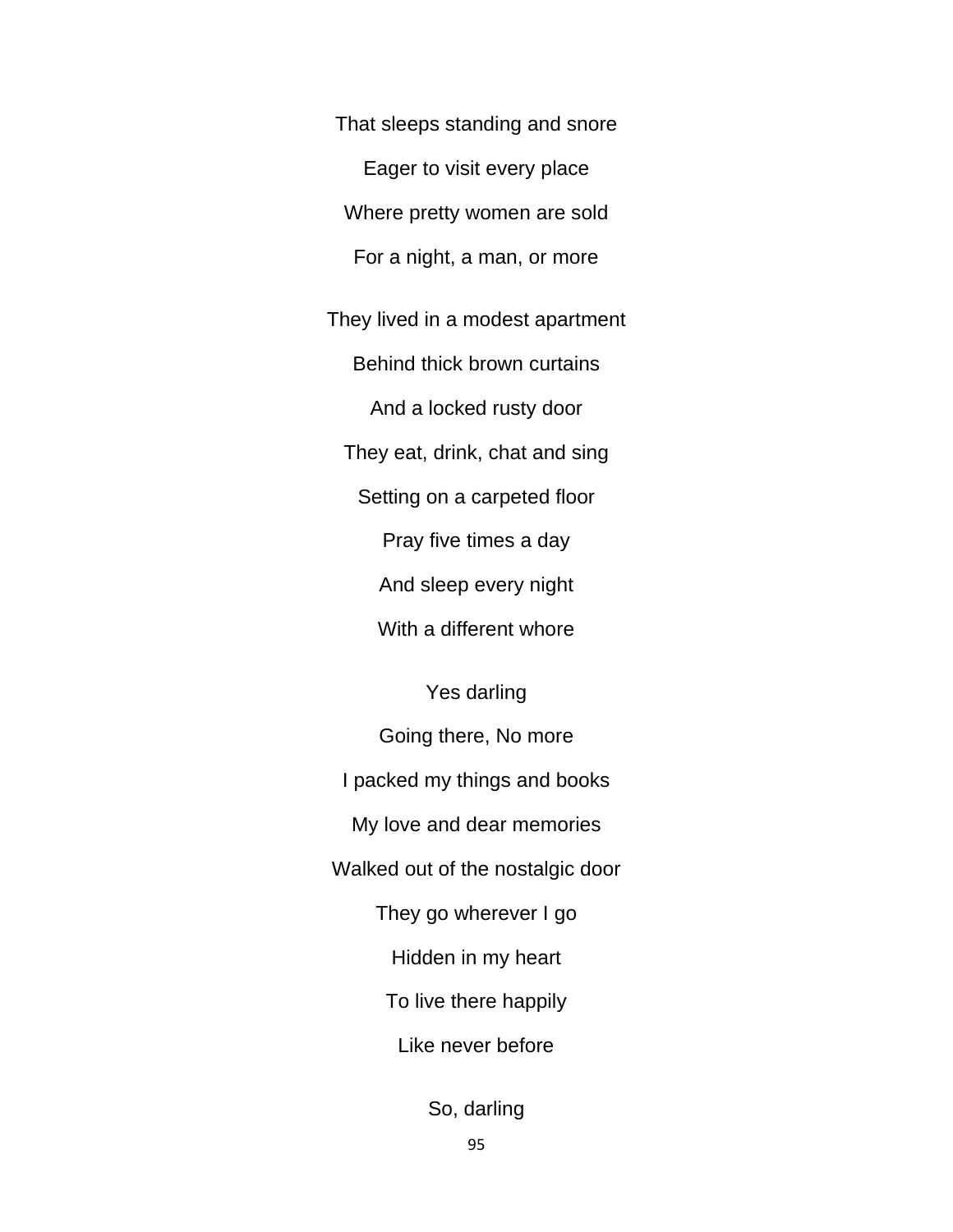Come close to me And close that door Past days are gone They no longer entice or lure Let's live the last day Dreaming of places to visit Sit on the balcony of memories Enjoy seeing the forest waving Listen to the birds singing And revisit the old wintry sun Once more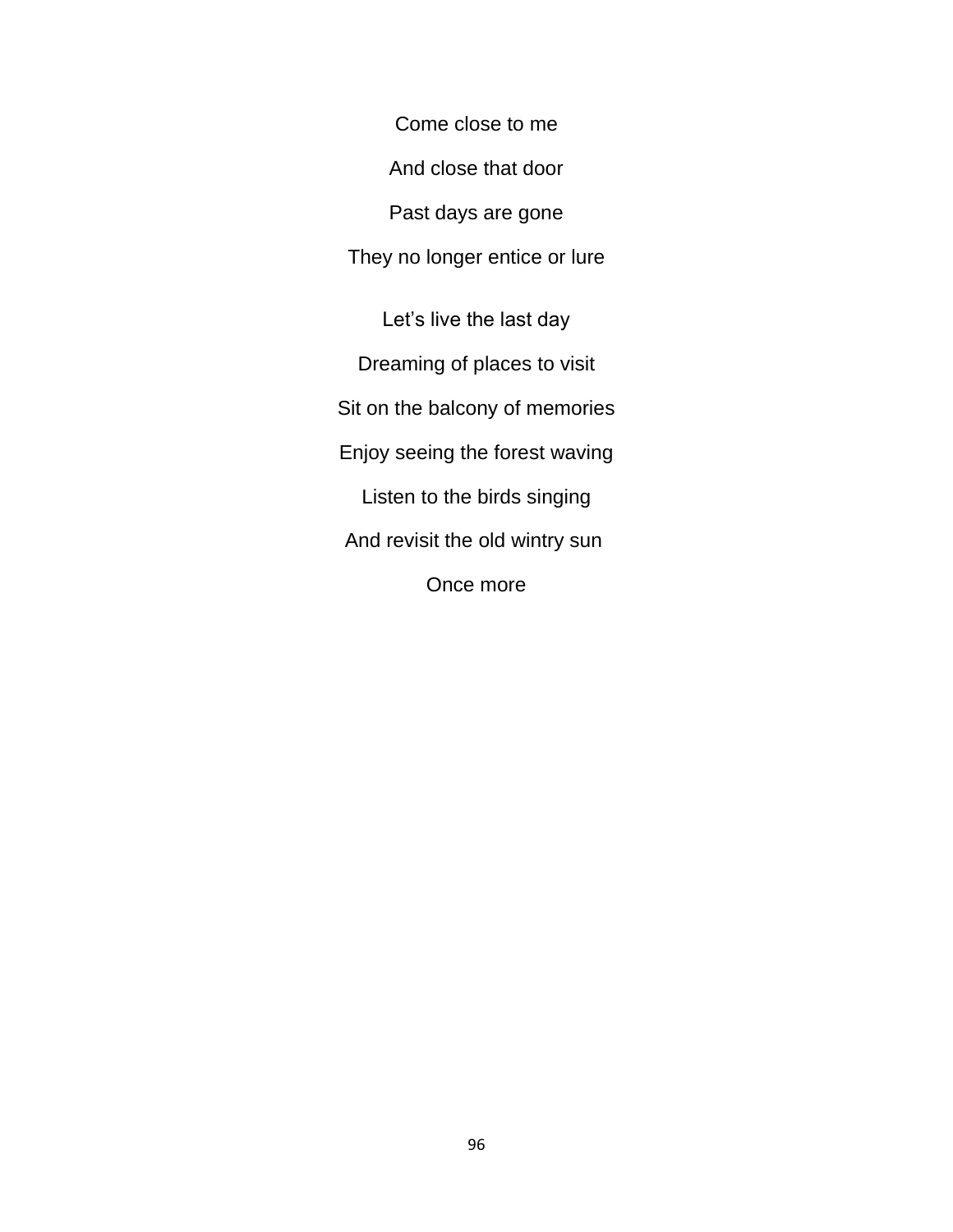#### **Lovers and Strangers**

**37**

Time goes by so fast Creating past after past Joyful moments Saddened moments Never to last Yet, we are still the same Lovers and strangers Sharing love, living apart Unable to share the day Or live the past Two innocent children

Beautiful twinkling eyes

Passionate hearts

Wonderful minds

Souls searching for eternity

Where love knows no bounds

A little inspiring story Like most historical records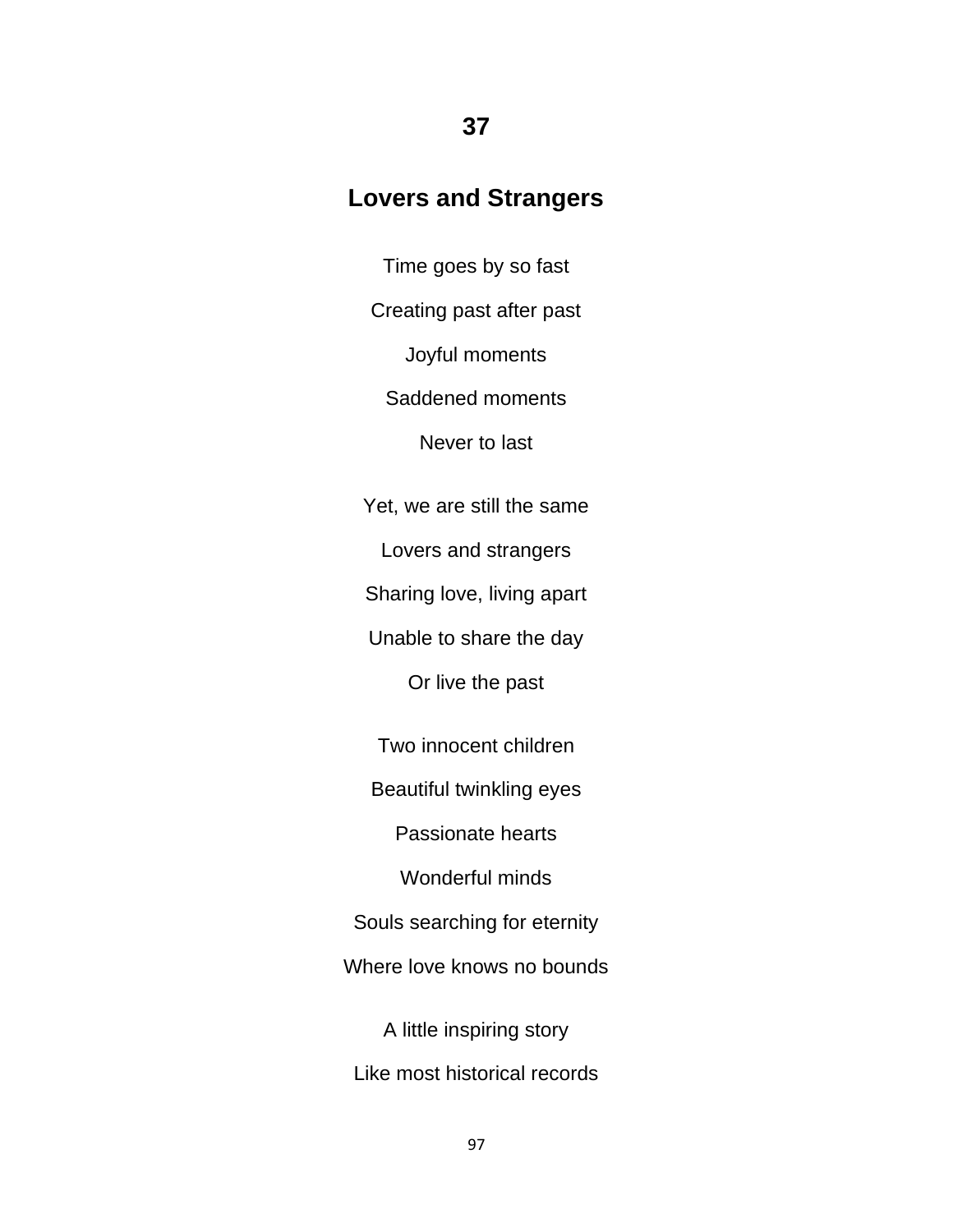It challenges your mind But forgets to make you wise A sea of tears and cries

Let us share a glass of wine Under stars that wink and shine Secrets that excite the eye Feelings that cannot lie Dreams that never die

The time, darling is now And now is the only fact of life The future may never come So why should we wait Until now is gone And time has finally come To kiss, and say goodbye Days are migrant birdies They build nests everywhere

But have no home anywhere

They sing, dance, and then fly

Leaving behind broken hearts

Saddened souls and eyes

Unable to sigh or cry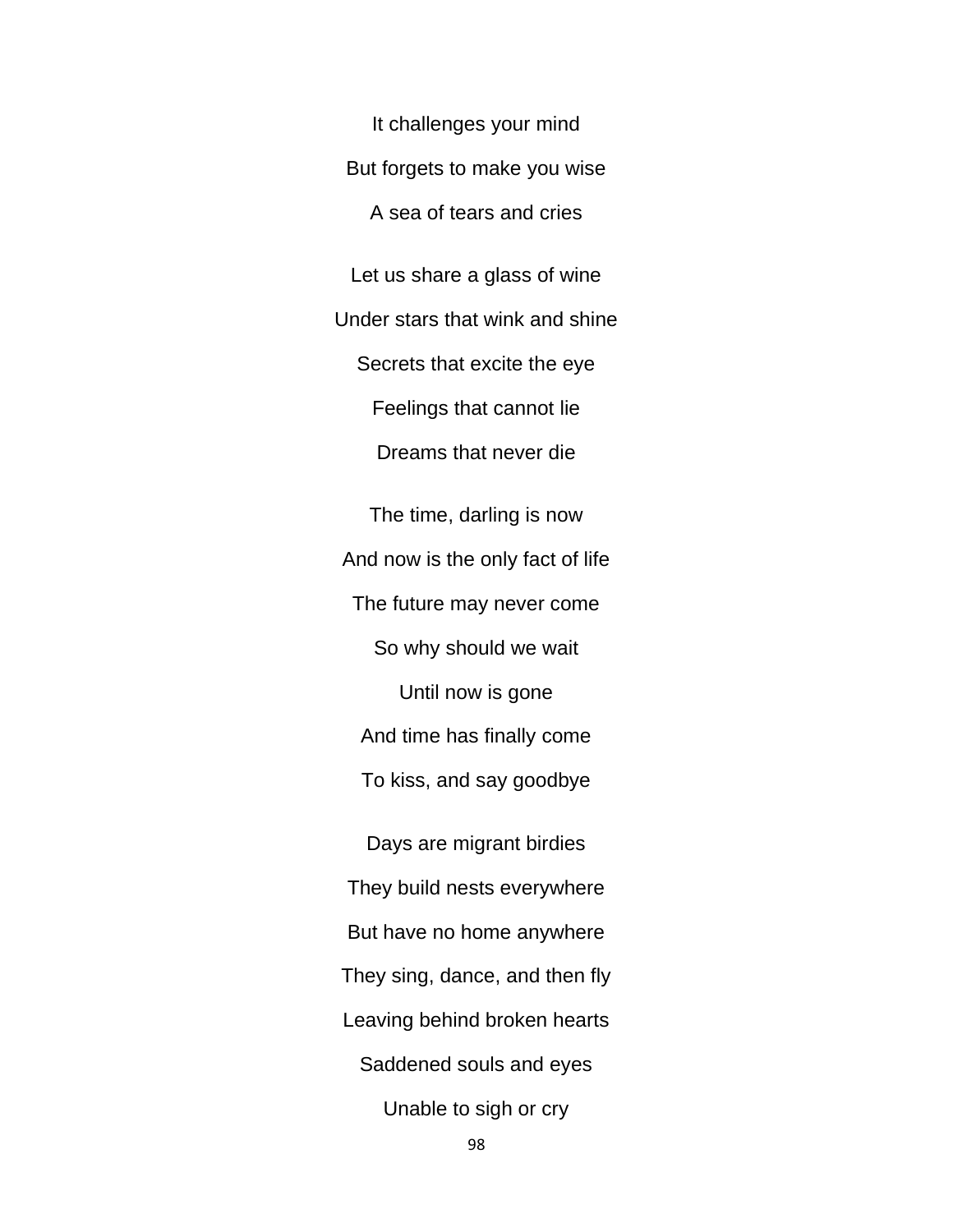### **Take a Chance**

**38**

Today, you have a chance To fall in love with love Taste the magic of romance And dance its graceful dance Love is a wonderful fate A rendezvous with destiny That has never been too late It comes without warning To open heaven's gate

A ship full of passion It comes and goes without a date A spirit sailing against stormy winds To give every soul a loving mate

Love has a beautiful face It smiles for all people Regardless of color and race Excites the sad and lonely Touches the heart of rich and poor And walks with pride and grace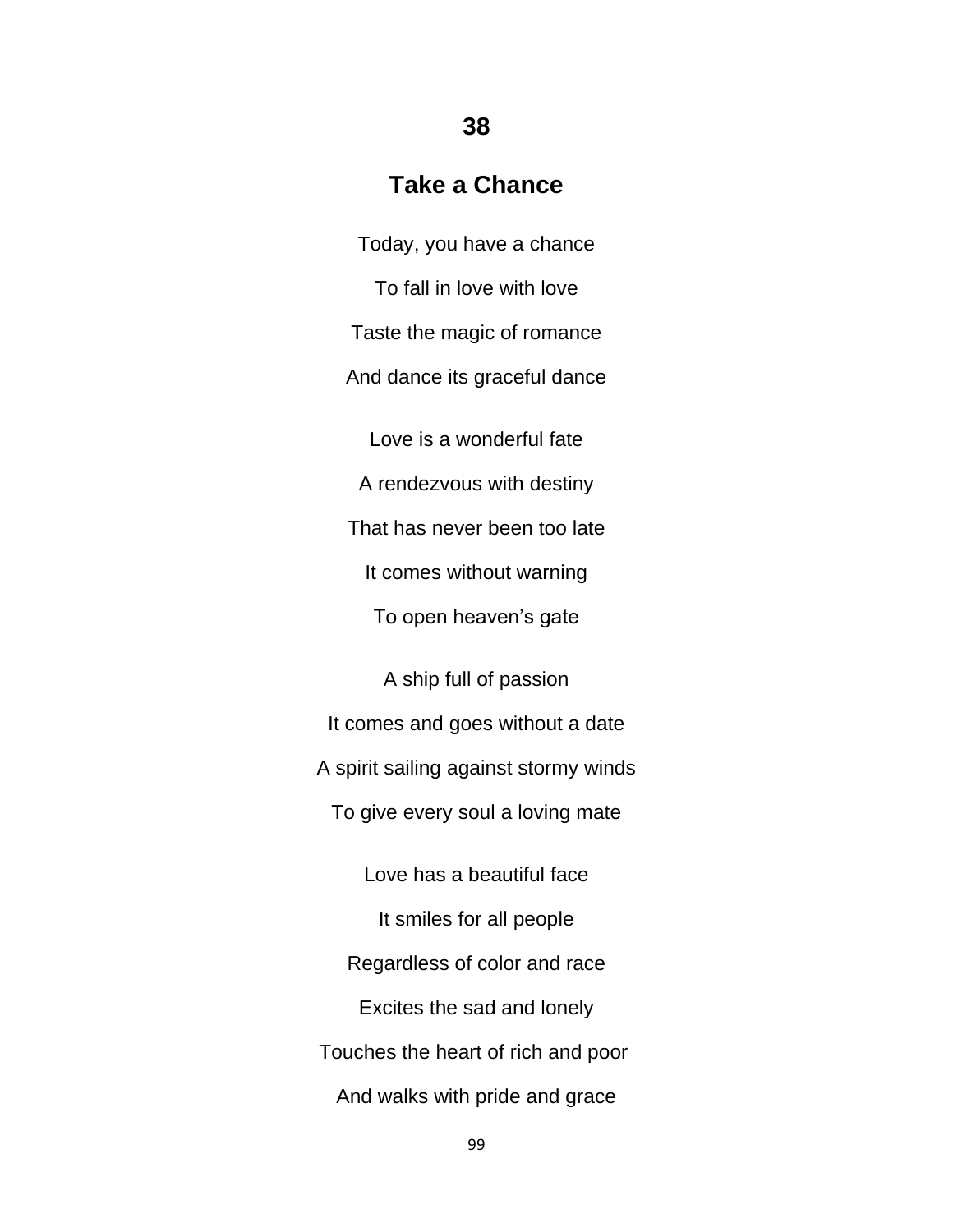Love is a journey in the wilderness It takes you to faraway places To visit the land of your ancestors Plant new, enchanting memories And enjoy sea, sand, and oases

Today, you have a chance To go wherever you want to be Remain in the shadows of life Or live the life of love to be

Living the life of love Makes life whole and free A bird roaming the old blue skies An exciting dream to live and see

Loving is a daring dance It looks you right in the eye And challenges you to take a chance Forget old memories and fears And live a moment of romance

So why wait for a date You have never tasted its taste When you have a bleeding heart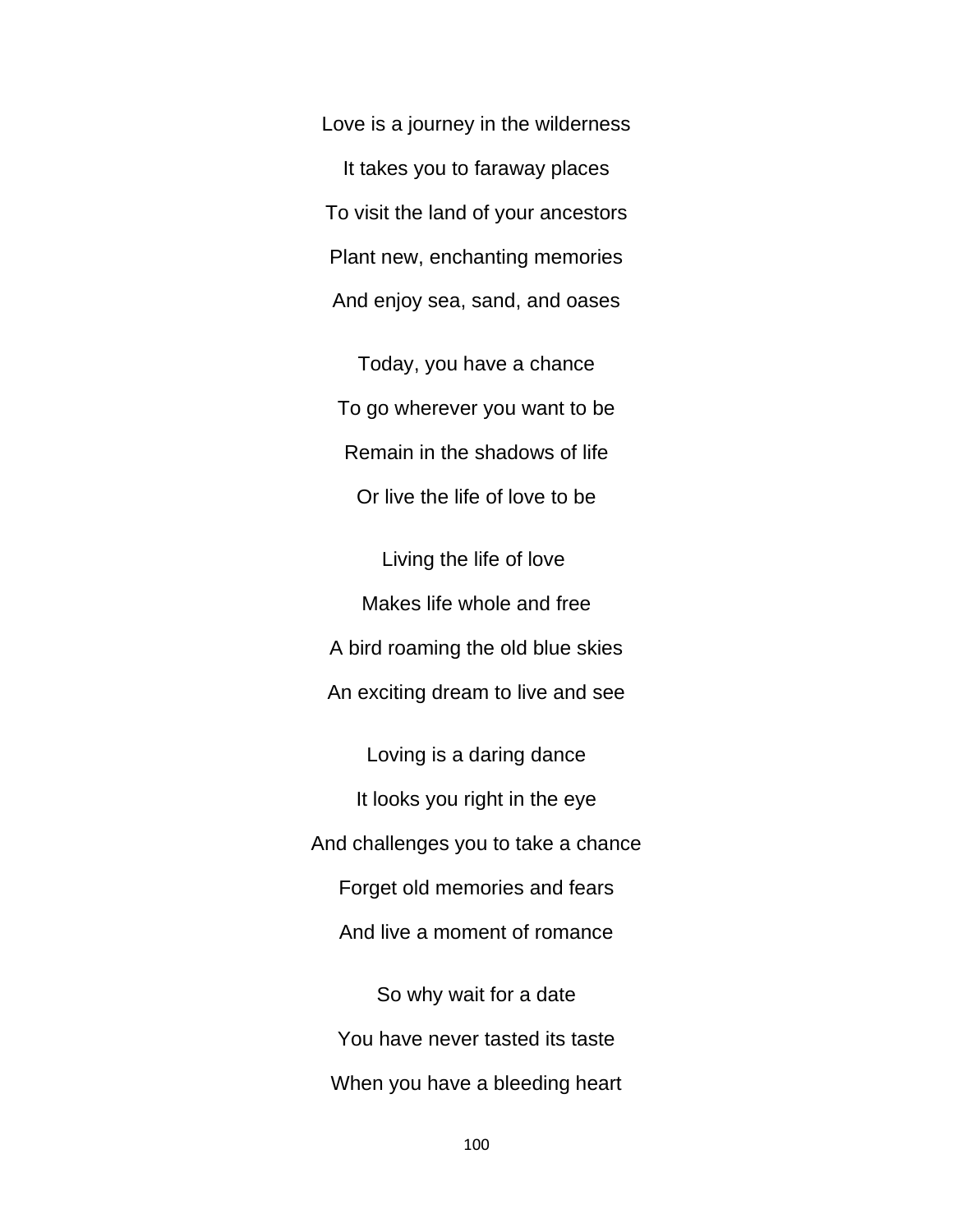That has no time to waste And recognizes no age or fate Love is a dream in the making Everyone can feel, but no one can see It penetrates deep into the heart Plants roots like an olive tree A journey in the wonderland That makes souls joyful and free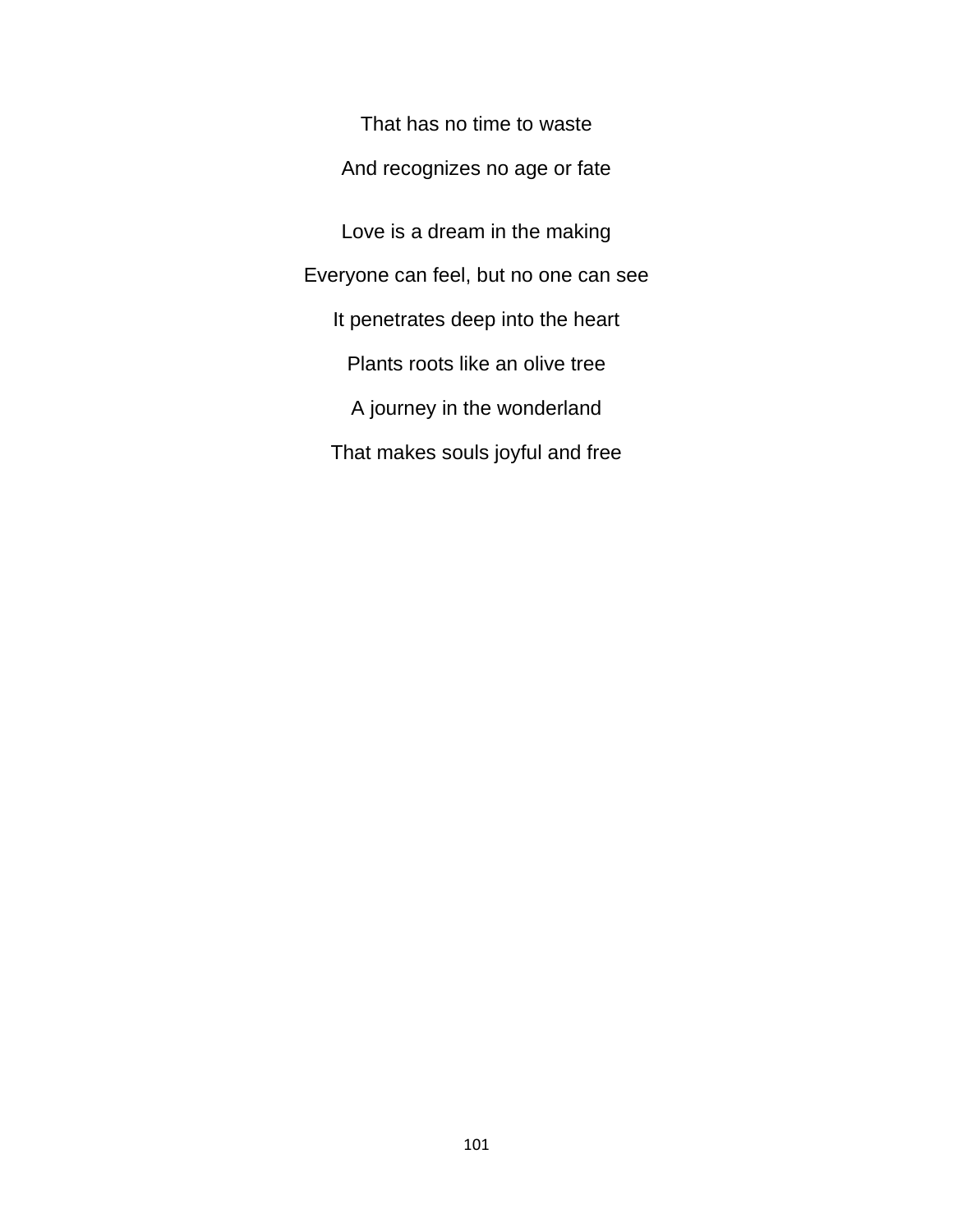#### **Last Goodbye**

**39**

It is hard to say goodbye Deeply saddened, yet unable to cry It is even harder to ask why Must a peaceful, loving man ride the last train To the land from which there is no return And gives you in the process a lot of pain

> Rudolf, you are the saint of saints A man who made people see The truth as a liberating power That makes everyone free

You are an idea that inspired the world A light that made darkness smile It filled the eyes of children with hope And the heart of God with joy

Your thoughts are candles to light our nights Wisdom to guides us through the jungle of life A vision that makes justice the right of rights And freedom the destiny for mankind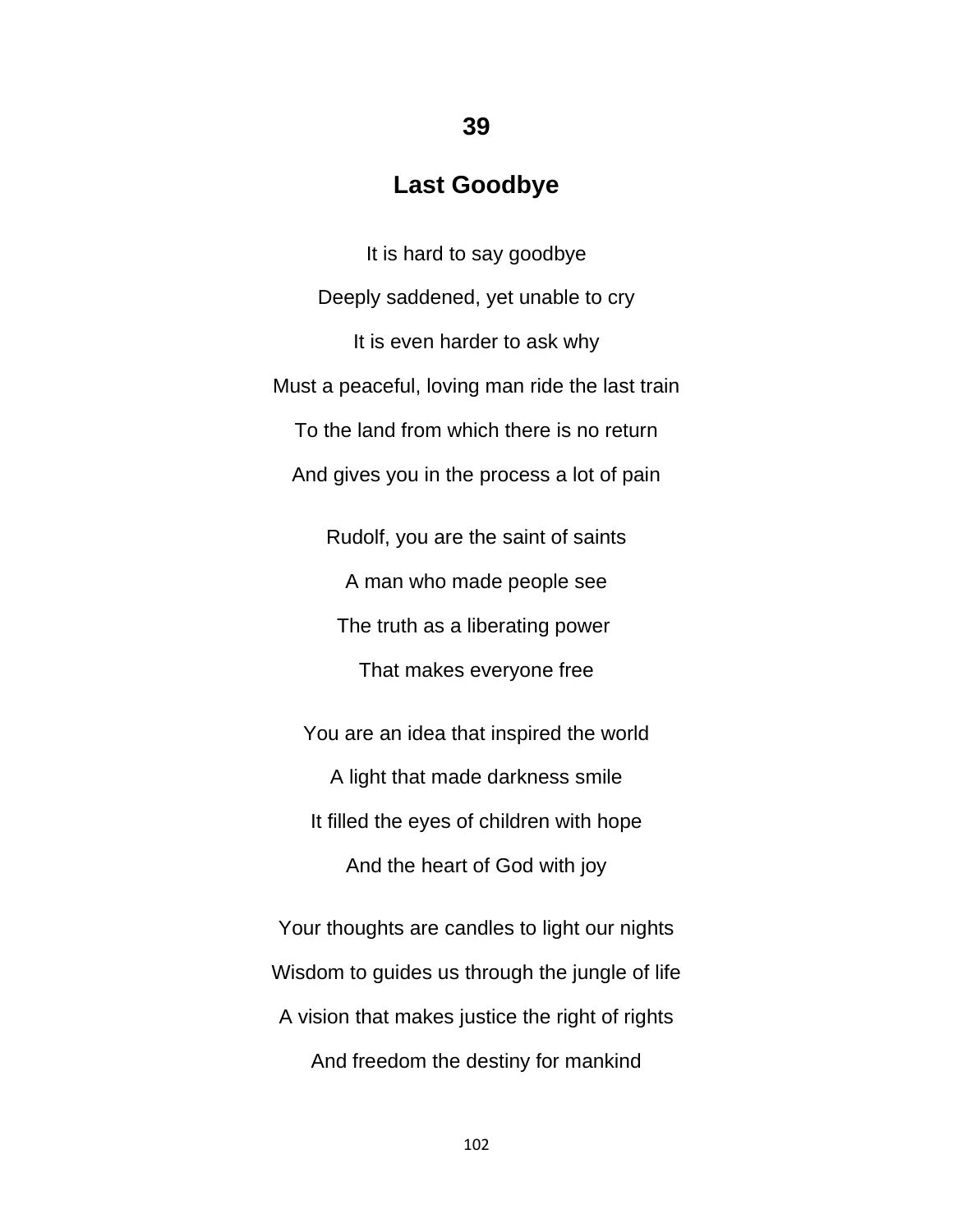Rest in peace, my beloved friend You did what you were born to do Care for the poor and the oppressed Defend the rights of the dispossessed Accept humanity for a stolen home Adopt the cause of minorities for religion

Rudolf, you will live with us For as long as we live and love Think, dream, ask questions and try To understand the meaning of history And the wisdom of God

Even if we say to you goodbye Great men are sights and lights Monuments for all generations Shining stars that never die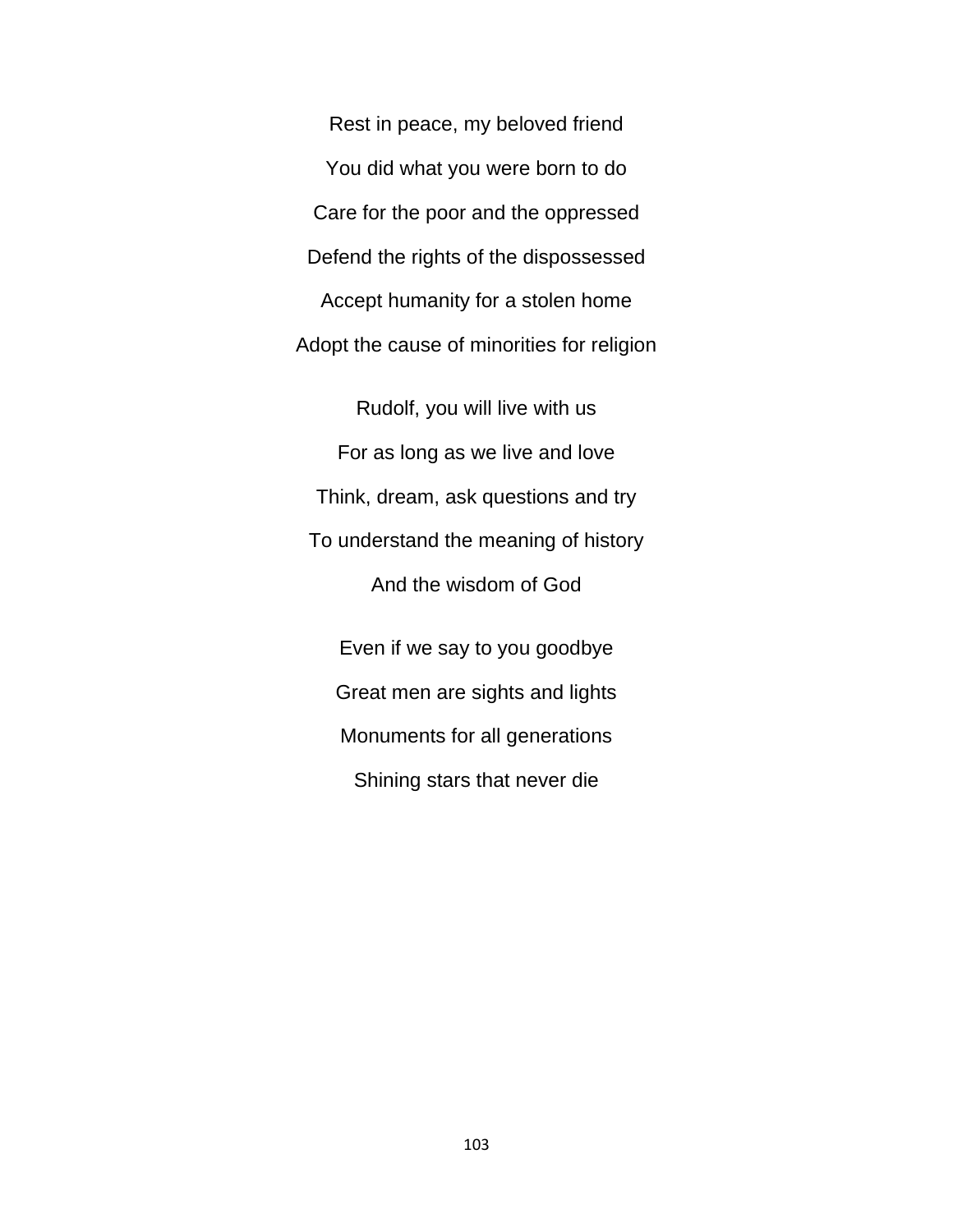#### **Let the Sun shines**

**40**

Let the sun shines again Sing your favorite song And forget the agonies of pain Enjoy the magical touch of snow As it colors meadows and plain Recite poetry and forget yesterday No need to eulogize years lost in vain

Let us stay at home for a day Listening to the music of the rain Awaken the flowers in the wilderness And inspire the spirit and the brain Hug, kiss, sing, dance, and play Children feeling free to be insane Don't worry about missing a date Trains come and go, and come again Dream of places you love So the spirit of love is alive again Let us travel wherever love takes us Even sunflowers defy the rain